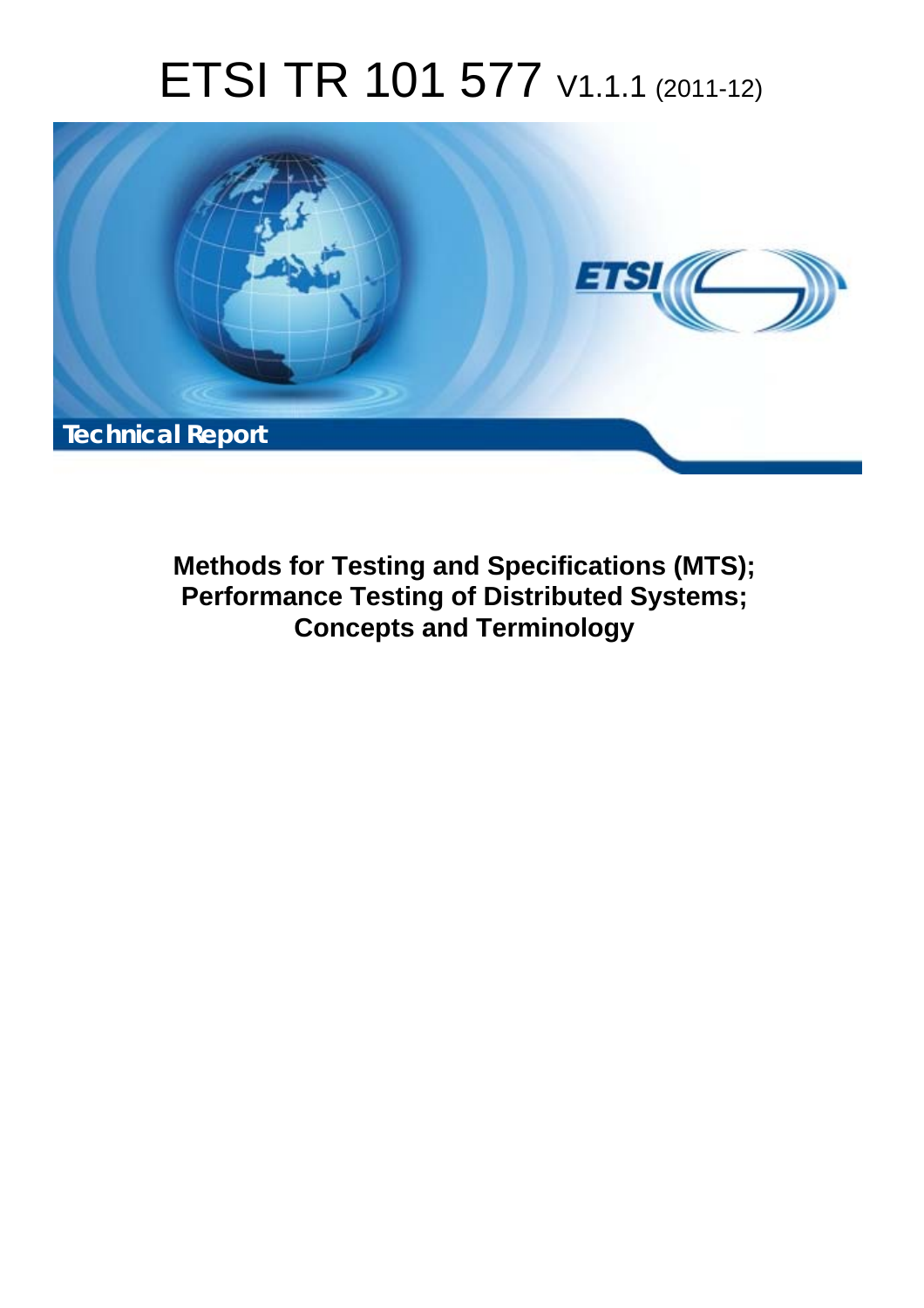Reference DTR/MTS-00120PerfTestDistSys

Keywords performance, terminology, testing

### *ETSI*

#### 650 Route des Lucioles F-06921 Sophia Antipolis Cedex - FRANCE

Tel.: +33 4 92 94 42 00 Fax: +33 4 93 65 47 16

Siret N° 348 623 562 00017 - NAF 742 C Association à but non lucratif enregistrée à la Sous-Préfecture de Grasse (06) N° 7803/88

#### *Important notice*

Individual copies of the present document can be downloaded from: [http://www.etsi.org](http://www.etsi.org/)

The present document may be made available in more than one electronic version or in print. In any case of existing or perceived difference in contents between such versions, the reference version is the Portable Document Format (PDF). In case of dispute, the reference shall be the printing on ETSI printers of the PDF version kept on a specific network drive within ETSI Secretariat.

Users of the present document should be aware that the document may be subject to revision or change of status. Information on the current status of this and other ETSI documents is available at <http://portal.etsi.org/tb/status/status.asp>

If you find errors in the present document, please send your comment to one of the following services: [http://portal.etsi.org/chaircor/ETSI\\_support.asp](http://portal.etsi.org/chaircor/ETSI_support.asp)

### *Copyright Notification*

No part may be reproduced except as authorized by written permission. The copyright and the foregoing restriction extend to reproduction in all media.

> © European Telecommunications Standards Institute 2011. All rights reserved.

DECT<sup>™</sup>, PLUGTESTS<sup>™</sup>, UMTS<sup>™</sup> and the ETSI logo are Trade Marks of ETSI registered for the benefit of its Members. **3GPP**TM and **LTE**™ are Trade Marks of ETSI registered for the benefit of its Members and of the 3GPP Organizational Partners.

**GSM**® and the GSM logo are Trade Marks registered and owned by the GSM Association.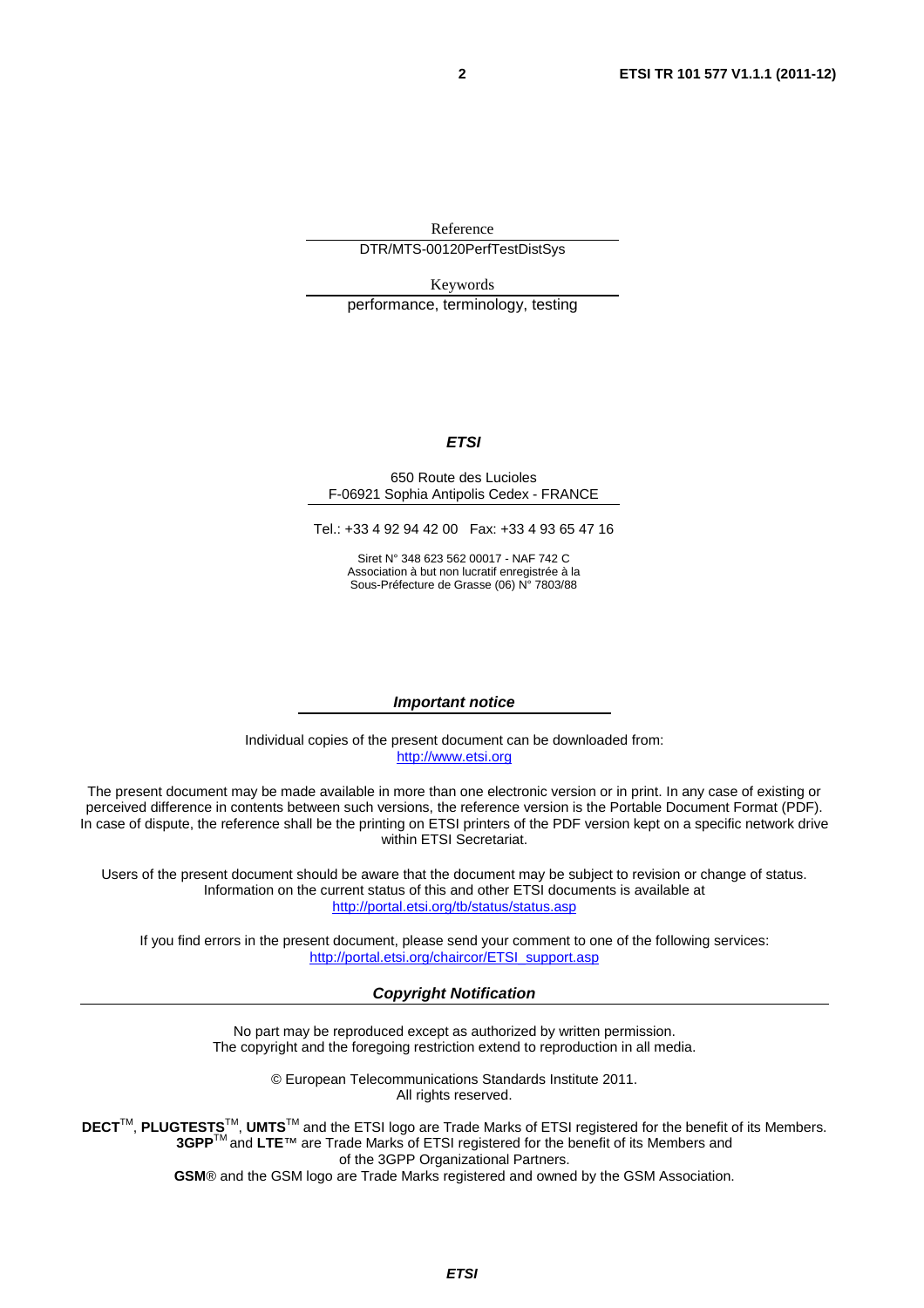## Contents

| 1              |  |  |
|----------------|--|--|
| 1.1            |  |  |
| 2              |  |  |
| 2.1            |  |  |
| 2.2            |  |  |
| 3              |  |  |
| 3.1            |  |  |
| 3.2            |  |  |
| 4              |  |  |
| 4.1            |  |  |
| 4.2            |  |  |
| 4.2.1          |  |  |
| 4.2.2          |  |  |
| 4.2.3          |  |  |
| 4.3            |  |  |
| 4.3.1          |  |  |
| 4.3.2          |  |  |
| 4.3.3          |  |  |
| 4.3.4<br>4.3.5 |  |  |
| 4.3.6          |  |  |
| 4.4            |  |  |
| 4.4.1          |  |  |
| 4.4.2          |  |  |
| 4.4.3          |  |  |
| 4.4.4          |  |  |
| 4.4.5          |  |  |
| 4.4.6          |  |  |
| 4.4.7          |  |  |
| 5              |  |  |
| 5.1            |  |  |
| 5.2            |  |  |
| 5.3            |  |  |
| 5.3.1<br>5.3.2 |  |  |
| 5.4            |  |  |
| 5.4.1          |  |  |
| 5.4.2          |  |  |
| 5.4.3          |  |  |
| 5.4.4          |  |  |
| 5.4.5          |  |  |
| 5.5            |  |  |
| 5.5.1          |  |  |
| 5.5.2          |  |  |
| 6              |  |  |
| 6.1            |  |  |
| 6.2            |  |  |
| 6.3<br>6.3.1   |  |  |
|                |  |  |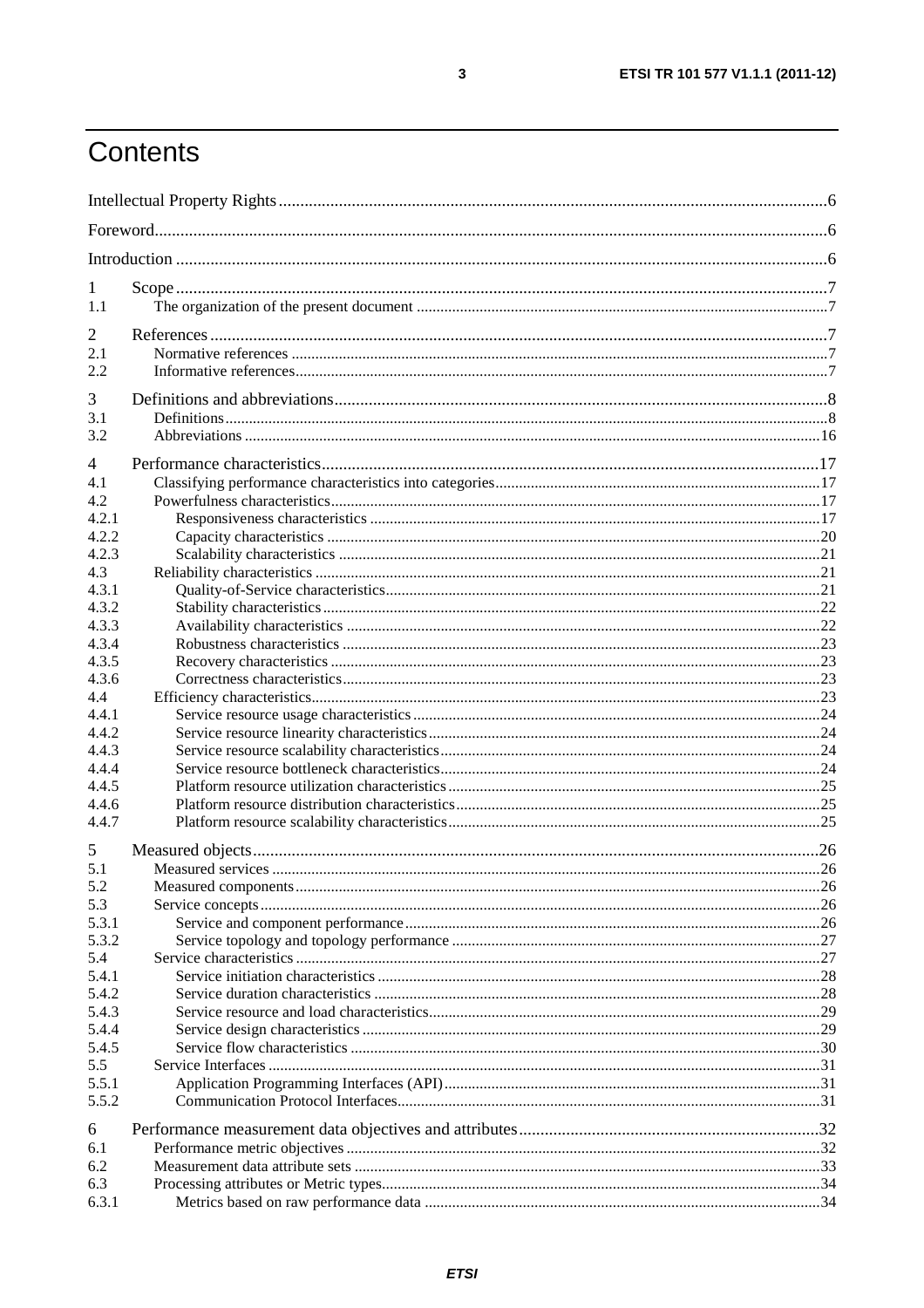| 6.3.2          |  |  |  |  |
|----------------|--|--|--|--|
| 6.3.3          |  |  |  |  |
| 6.3.4          |  |  |  |  |
| 6.4            |  |  |  |  |
| 6.4.1          |  |  |  |  |
| 6.4.2          |  |  |  |  |
| 6.4.3          |  |  |  |  |
| 6.5            |  |  |  |  |
| 6.6            |  |  |  |  |
| 6.6.1          |  |  |  |  |
| 6.6.2          |  |  |  |  |
| 7              |  |  |  |  |
| 7.1            |  |  |  |  |
| 7.2            |  |  |  |  |
| 7.2.1          |  |  |  |  |
| 7.2.2          |  |  |  |  |
| 7.2.3          |  |  |  |  |
| 7.3            |  |  |  |  |
| 7.3.1          |  |  |  |  |
| 7.3.2          |  |  |  |  |
| 7.3.3          |  |  |  |  |
| 7.3.4          |  |  |  |  |
| 7.3.5          |  |  |  |  |
| 7.3.6          |  |  |  |  |
| 7.4            |  |  |  |  |
| 7.4.1          |  |  |  |  |
| 7.4.2          |  |  |  |  |
| 7.4.3          |  |  |  |  |
| 7.4.4          |  |  |  |  |
| 7.4.5          |  |  |  |  |
|                |  |  |  |  |
| 7.4.6          |  |  |  |  |
|                |  |  |  |  |
| 8<br>8.1       |  |  |  |  |
| 8.2            |  |  |  |  |
| 8.3            |  |  |  |  |
| 8.4            |  |  |  |  |
| 8.5            |  |  |  |  |
| 8.5.1          |  |  |  |  |
| 8.5.2          |  |  |  |  |
| 8.5.3          |  |  |  |  |
| 8.6            |  |  |  |  |
| 8.7            |  |  |  |  |
|                |  |  |  |  |
| 9              |  |  |  |  |
| 9.1            |  |  |  |  |
| 9.2            |  |  |  |  |
| 9.2.1          |  |  |  |  |
| 9.2.2          |  |  |  |  |
| 9.3<br>9.3.1   |  |  |  |  |
| 9.3.2          |  |  |  |  |
| 9.4            |  |  |  |  |
| 9.5            |  |  |  |  |
| 9.5.1          |  |  |  |  |
| 9.5.2          |  |  |  |  |
| 9.5.3          |  |  |  |  |
| 9.6            |  |  |  |  |
| 9.7            |  |  |  |  |
| 9.8            |  |  |  |  |
| 9.8.1<br>9.8.2 |  |  |  |  |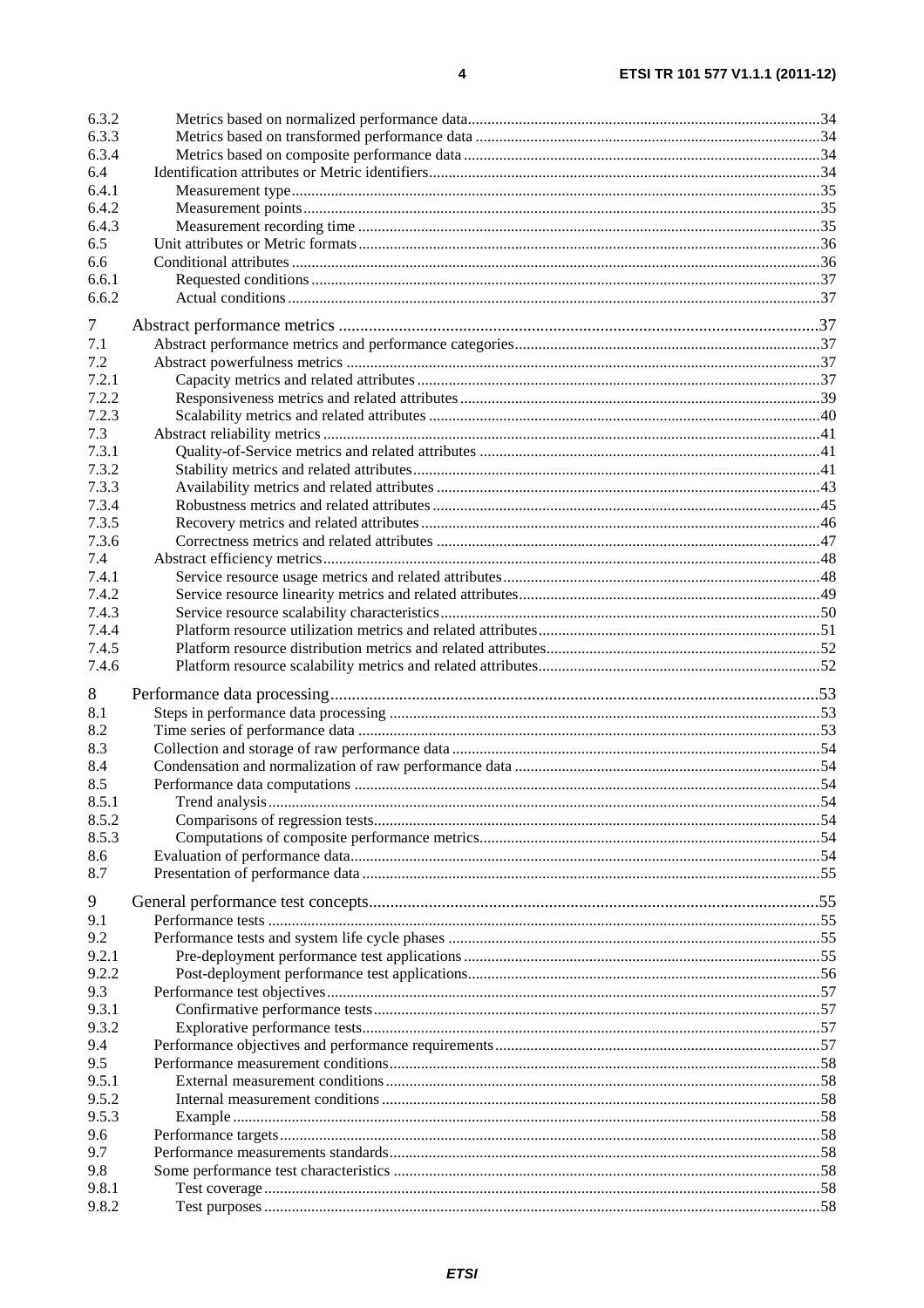| 9.8.3            |                                |      |
|------------------|--------------------------------|------|
| 9.8.4            |                                |      |
| 9.8.5            |                                |      |
| 9.8.6            |                                |      |
| 9.8.7            |                                |      |
| 9.8.8            |                                |      |
| 9.8.9            |                                |      |
| 10               |                                |      |
| 10.1             |                                |      |
| 10.1.1           |                                |      |
| 10.1.2           |                                |      |
| 10.2             |                                |      |
| 10.2.1           |                                |      |
| 10.2.2           |                                |      |
| 10.2.3           |                                |      |
| 10.3             |                                |      |
| 10.3.1           |                                |      |
| 10.3.2           |                                |      |
| 10.3.3           |                                |      |
| 10.3.4           |                                |      |
| 10.3.5           |                                |      |
| 10.3.6           |                                |      |
| 10.3.7           |                                |      |
| 10.3.8           |                                |      |
|                  |                                |      |
| 11               |                                |      |
| 11.1             |                                |      |
| 11.2             |                                |      |
| 11.3             |                                |      |
| 11.3.1           |                                |      |
| 11.3.2           |                                |      |
| 11.3.3           |                                |      |
| 11.3.4           |                                |      |
| 11.4             |                                |      |
| 11.4.1           |                                |      |
| 11.4.2           |                                |      |
| 11.4.3<br>11.5   |                                |      |
| 11.5.1           |                                |      |
|                  | Test Data for service requests | . 69 |
| 11.5.2<br>11.5.3 |                                |      |
|                  |                                |      |
| 11.6             |                                |      |
| 12               |                                |      |
| 12.1             |                                |      |
| 12.2             |                                |      |
| 12.2.1           |                                |      |
| 12.2.2           |                                |      |
| 12.2.3           |                                |      |
| 12.3             |                                |      |
| 12.4             |                                |      |
| 12.4.1           |                                |      |
| 12.4.2           |                                |      |
| 12.5             |                                |      |
| 12.5.1           |                                |      |
| 12.5.2           |                                |      |
|                  |                                |      |

 $\overline{\mathbf{5}}$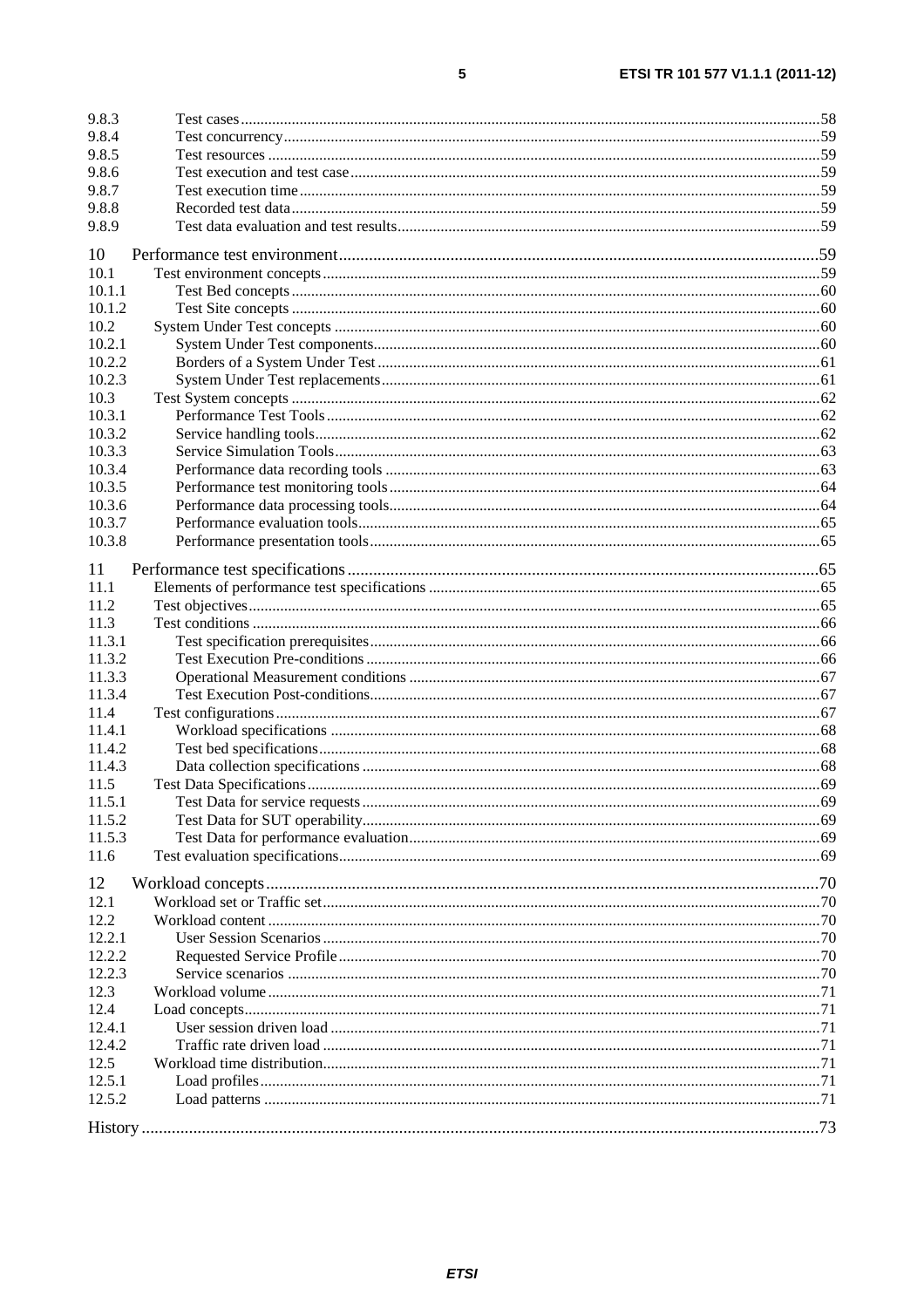## Intellectual Property Rights

IPRs essential or potentially essential to the present document may have been declared to ETSI. The information pertaining to these essential IPRs, if any, is publicly available for **ETSI members and non-members**, and can be found in ETSI SR 000 314: *"Intellectual Property Rights (IPRs); Essential, or potentially Essential, IPRs notified to ETSI in respect of ETSI standards"*, which is available from the ETSI Secretariat. Latest updates are available on the ETSI Web server ([http://ipr.etsi.org\)](http://webapp.etsi.org/IPR/home.asp).

Pursuant to the ETSI IPR Policy, no investigation, including IPR searches, has been carried out by ETSI. No guarantee can be given as to the existence of other IPRs not referenced in ETSI SR 000 314 (or the updates on the ETSI Web server) which are, or may be, or may become, essential to the present document.

## Foreword

This Technical Report (TR) has been produced by ETSI Technical Committee Methods for Testing and Specification (MTS).

## Introduction

The background to the present document is that few standard specifications define any kind of performance or performance targets. A common explanation to this is that capacity issues are not a matter for standardization bodies, but for product vendors and product buyers to decide. This opinion exclude the need for definition and application of other performance characteristics such as reliability, stability, efficiency and many other.

Another more fundamental reason for writing the present document is that there are no strict definitions of what kind of characteristics should be regarded as indicators of performance.

In the absence of strict definitions in this area we tend to talk about performance characteristics in terms of types of performance tests, such as robustness tests or availability tests.

A consequence of this is that conformance testing as specified in ISO 9646 [i.1] does not cover performance tests explicitly.

A starting point for is therefore a set of terminology and descriptions of concepts in performance testing that could be accepted as a common base for discussions about performance and performance tests.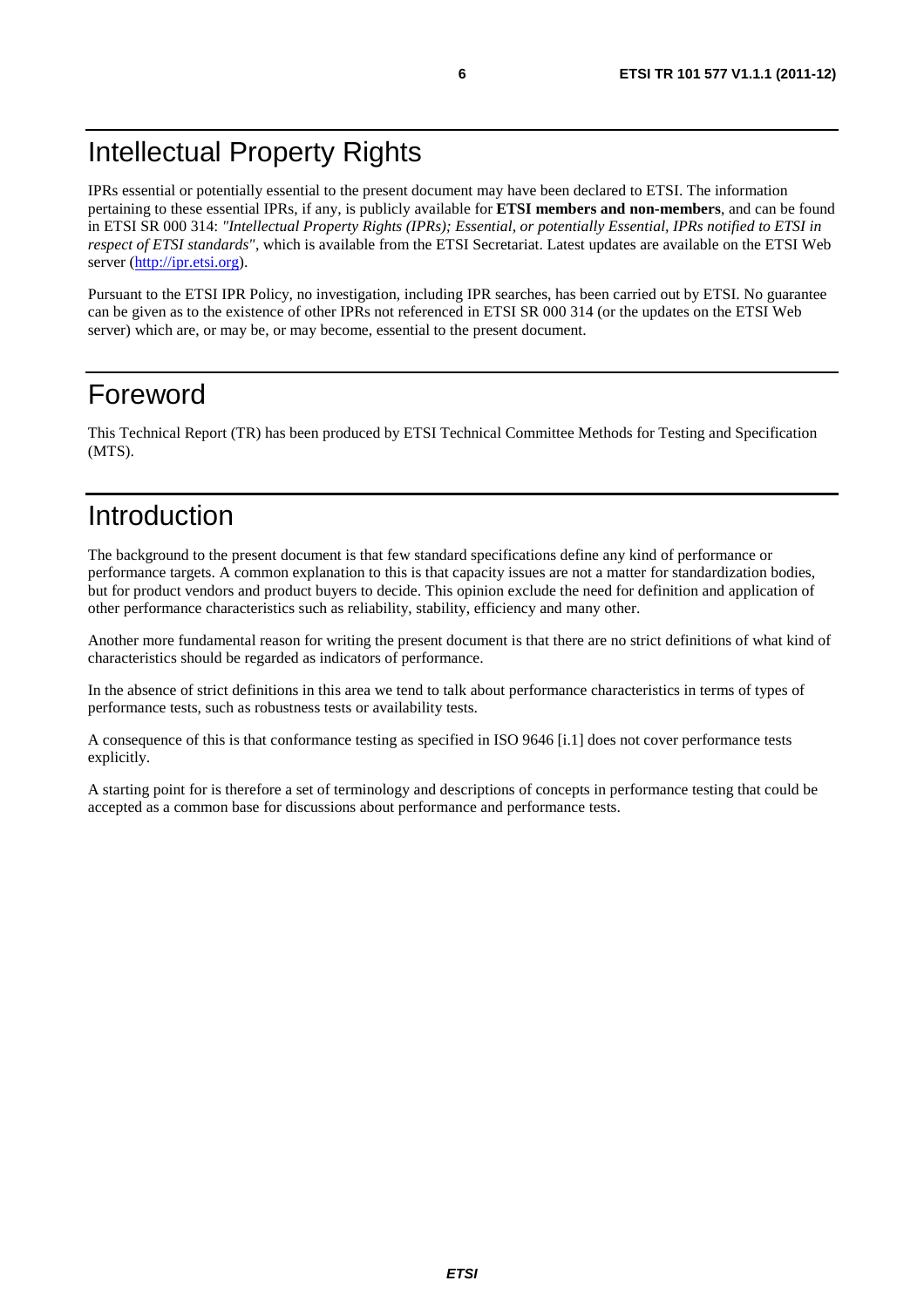## 1 Scope

The present document describes terminology and concepts of performance tests with a generalized view of performance characteristics as the starting point.

What kind of characteristics are indicators of a product's performance and what kind of measurement data is captured and processed to provide relevant figures on requested performance is in this view the kernel of performance testing.

Methods for performance testing will consequently be guided by the requirements on expected output.

A set of following documents will describe strategies, methodologies and techniques of performance testing.

## 1.1 The organization of the present document

The present document has two parts.

Part one is about performance characteristics and performance metrics. It contains a general view of performance characteristics followed by a general view of measured objects, or what is measured in performance tests. Part one also contains general objectives and attributes of performance data and performance metrics, i.e. a conceptual view of performance metrics that is followed by a catalogue of abstract performance metrics that covers the performance characteristics described earlier. At the end of part one is a conceptual view of performance data processing, i.e. the steps between captured performance data and presented results on performance.

Part two is about performance testing concepts. It starts with a general view of performance testing followed by a conceptual view of the test environment and finally a conceptual view of performance test specifications.

## 2 References

References are either specific (identified by date of publication and/or edition number or version number) or non-specific. For specific references, only the cited version applies. For non-specific references, the latest version of the reference document (including any amendments) applies.

Referenced documents which are not found to be publicly available in the expected location might be found at [http://docbox.etsi.org/Reference.](http://docbox.etsi.org/Reference)

NOTE: While any hyperlinks included in this clause were valid at the time of publication, ETSI cannot guarantee their long term validity.

## 2.1 Normative references

The following referenced documents are necessary for the application of the present document.

Not applicable.

## 2.2 Informative references

The following referenced documents are not necessary for the application of the present document but they assist the user with regard to a particular subject area.

[i.1] ISO 9646: "Information technology -- Coding of audio-visual objects".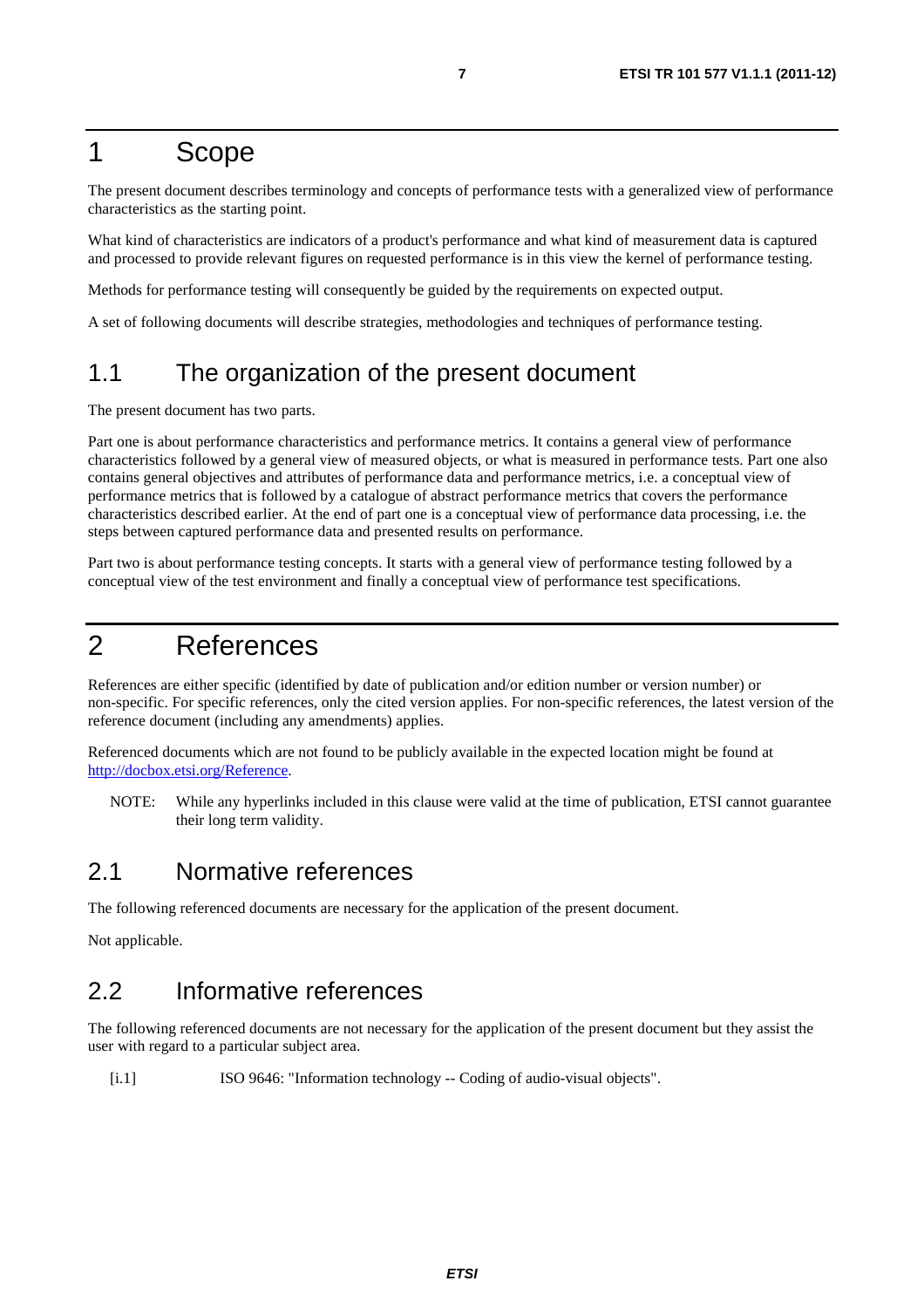## 3 Definitions and abbreviations

## 3.1 Definitions

For the purposes of the present document, the following terms and definitions apply:

**absolute measurement time:** time of measurement recording expressed as calendar time

**actual measurement conditions:** recorded conditions on SUT and TS when measurement data is recorded

**actual external measurement conditions:** recorded conditions on the TS when measurement data is recorded

**actual internal measurement conditions:** recorded conditions on the SUT when measurement data is recorded

**application layer protocols:** protocols that correspond to layer 7 in the OSI model, such as DHCP, HTTP, and SIP

**application pre-conditions:** requested conditions on the SUT before a performance can start

**architectural bottleneck:** severe limitation of the throughput capacity of a system service related to the system's architecture

**artificial load:** load generated by a Test System (TS) on a System Under Test (SUT)

**availability characteristics:** subcategory of reliability characteristics describing

**availability metrics:** group of reliability metrics indicating a system's ability to uninterruptedly deliver its services

**back-end borders:** intersections between the SUT and Service responding tools of the TS for outgoing service requests from the SUT

**benchmark:** performance tests of a system based on a suite of standardized performance tests

**bottleneck:** severe limitation of the throughput capacity of a system service due to a single cause

**capacity characteristics:** performance subcategory of powerfulness characteristics

**capacity metrics:** group of metrics indicating a system's ability to handle service requests measured per time unit

**capacity scaling:** characteristic for a system's ability to increase its processing capacity when resources are added

**communication protocol interface:** interface between Test System and System Under Test defined in a protocol specification, such as HTTP or SIP

**composite performance metrics:** performance metrics based on multiple sources

**composite service:** service design containing several logically separate subservices with separate interfaces

**condensation of performance data:** process of reducing individual measurement values (raw data) to more manageable format

**configuration bottleneck:** severe limitation of the throughput capacity of a system service related to a configuration parameter value

**confirmative performance test:** performance tests with the objectives to verify performance requirements

**constant load:** load pattern where the SUT is exposed to a fixed rate of service requests per time unit. Constant load is commonly used in performance tests of stability and availability characteristics

**correctness characteristics:** performance subcategory of reliability characteristics

**design bottleneck:** severe limitation of the throughput capacity of a system service related to the system's design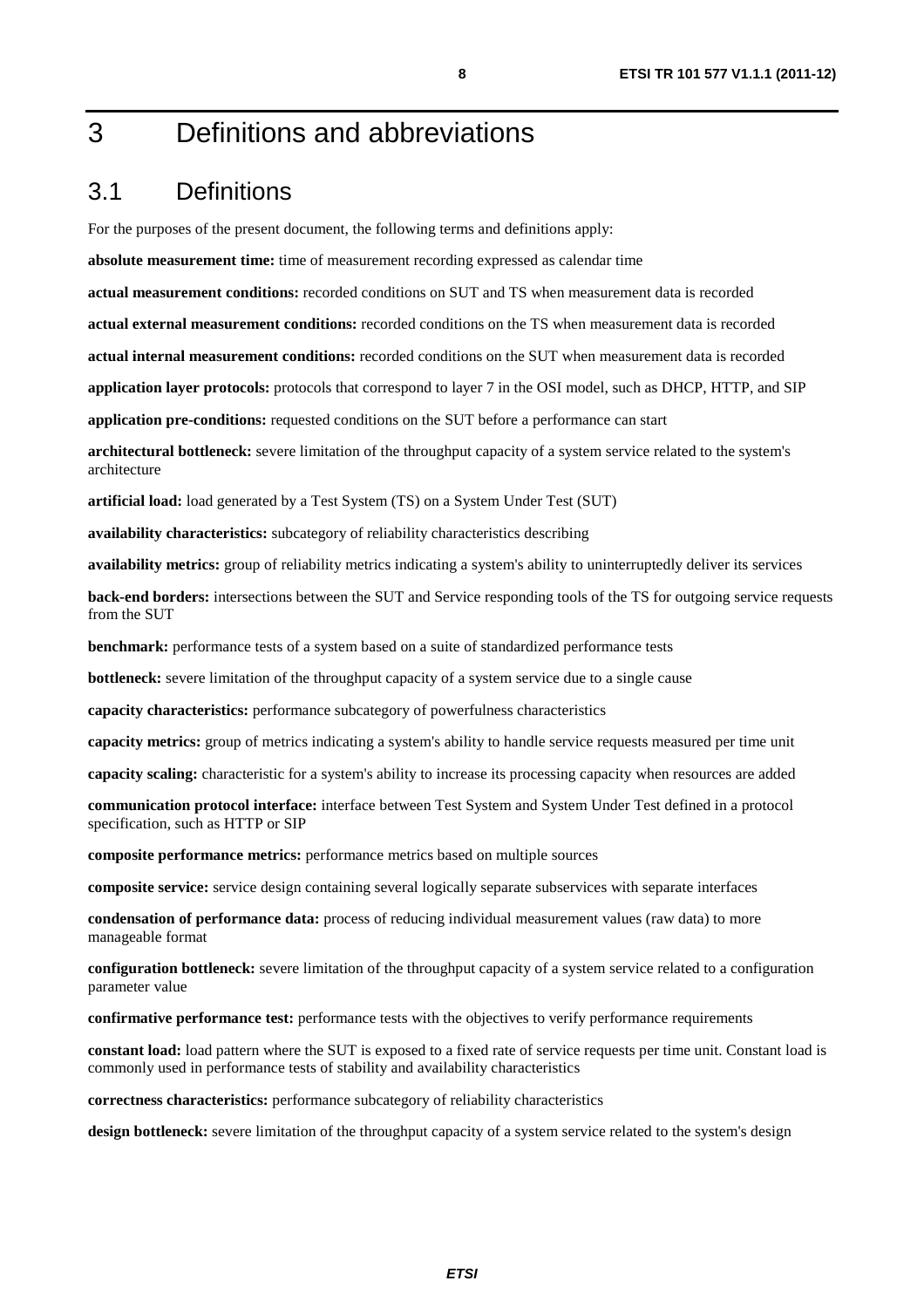**diameter:** protocol specified by IETF for triple A" services (Authentication, Authorization, and Accounting) used in IMS

NOTE: Diameter is a successor to the Radius protocol.

**distribution scaling:** characteristic for a system's ability to add new network elements with little or no performance impact on present services

**efficiency characteristics:** category of performance characteristics

**efficiency metrics:** group of metrics indicating a system's ability to deliver its services with efficient use of resources and efficient utilization of available resources

**evaluation of performance data:** process of analyzing performance and make an assessment based on stated performance requirements

**explorative performance tests:** performance tests with the objectives to find performance limitations

**external measurement conditions:** set of conditions on the TS specified as a prerequisite to performance data recordings

**external measurement points:** data collection locations outside the SUT, usually at the test tools

**external performance characteristics:** performance characteristics of a system's service production as observed from outside by simulated users or real users

**external performance data:** performance data recorded outside the System Under Test, usually by the Test System's components

**front-end borders:** intersections between the SUT and Service requesting tools of the TS for incoming service requests

**functionality scaling:** metric indicating a system's ability to add new functionality (services) with little or no performance impact on present services

**in progress capacity metrics:** group of metrics indicating the maximum amount of service requests that can be in various state of progress in the SUT concurrently

**in progress active load capacity:** in progress capacity metric value for concurrent services causing active load

**in progress passive load capacity:** in progress capacity metric value for concurrent services causing passive load

**intended performance goals:** performance goals expected to apply for a system in initial specifications of system requirements

**internal measurement conditions:** set of conditions on the SUT specified as a prerequisite to performance data recordings

**internal measurement points:** data collection locations inside the SUT

**internal performance characteristics:** performance characteristics of a system's service production as observed inside the measured system by various probes

**internal performance data:** performance data recorded inside the System Under Test

**latency time:** delay time due to physical or logical operations

**latency, service time:** delay time from arrival of a service request until the response is ready to be transmitted

**latency, load level:** delay time form a sudden increase in load level until measured system throughput reaches the same level

NOTE: Load level latency is usually related to dynamic allocation of resources in application.

**latency, coupled services:** delay time from the completion of a triggering service until the beginning of a pushed service related to the triggering service

NOTE: An example is the latency from a PUBLISH transaction until the first related NOTIFY transaction.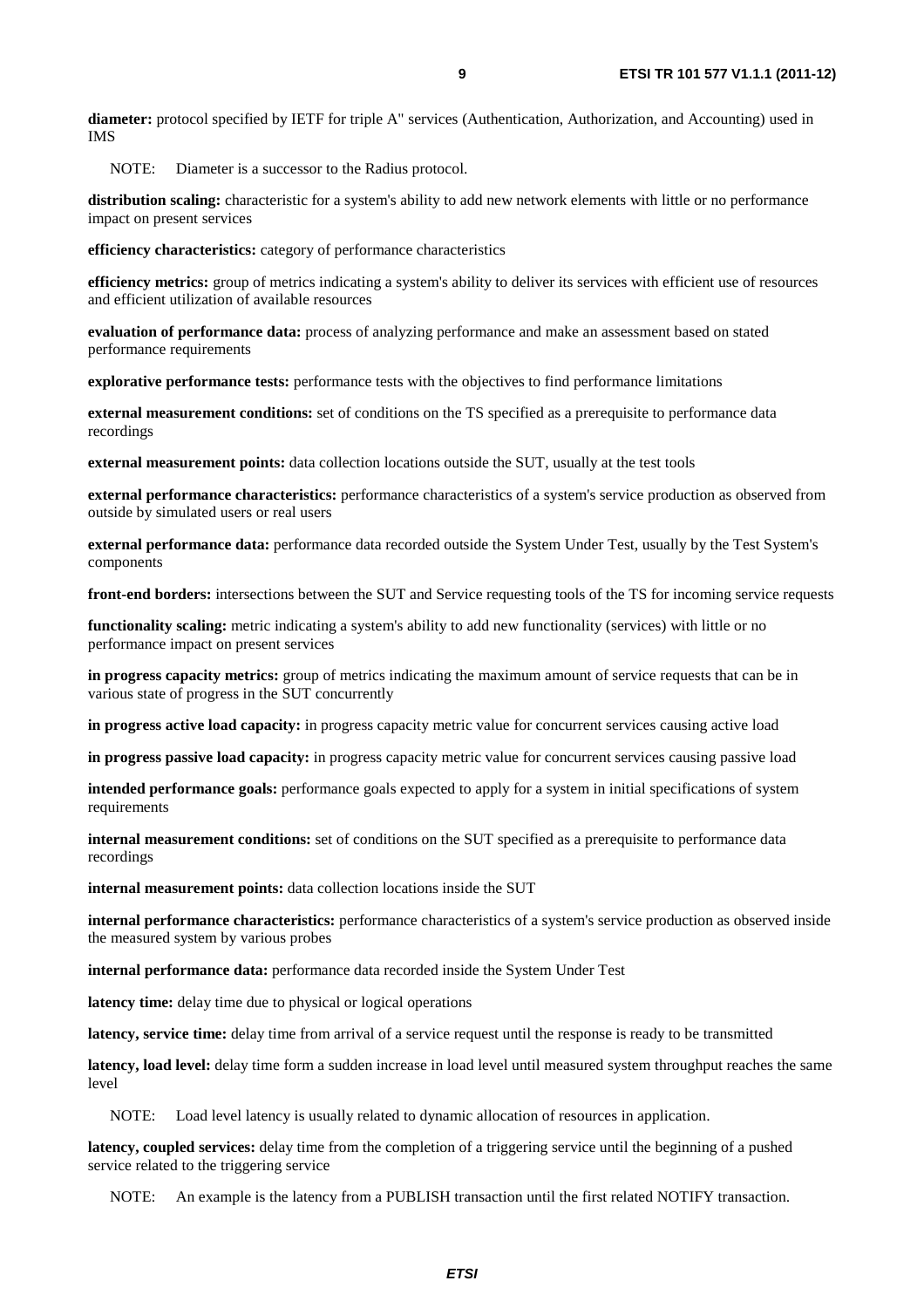**load profile:** set of load conditions specified in a load script

**logical availability:** statistical metric of a systems ability to accept, process, and respond to a service request as opposed to physical availability where a system's hardware and software availability with no guarantee for actual service delivery

**logical Interface:** Application Programming Interface (API) or a Communication Protocol Interface connecting the Test System (TS) and the System Under Test (SUT) in a Test Bed corresponding to layer 7 of the OSI model

**measurement conditional attributes:** conditional attributes are references to stated and actual conditions that applies on collected performance measurement data and consequently is of importance to make performance data reproduce able

**measurement data attributes:** performance measurement data have several sets of attributes telling different aspects of what they represent and how they can be used

**measurement identification attributes:** set of attributes that combined uniquely identifies collected performance data values

NOTE: Identification attributes contain three metrics.

**measurement point:** identifies where performance data is captured

**measurement processing attributes:** processing attributes describe how a metric variable value is derived and makes it understandable and reproducible

**measurement recording time:** identification attribute of measurement data that together with measurement location and measurement type uniquely identifies each recorded performance measurement value

**measurement type:** measurement type identifies the type or name of collected measurement data

**measurement unit attributes:** attribute set that makes performance data comparable, accurate, and computable

NOTE: The attribute set contains unit type attributes, resolution attributes, accuracy attributes, and recording attributes.

**multi step service:** service design with several requests and responses on the same interface

**network layer protocols:** protocols that correspond to layer 3 in the OSI model, such as IPv4, IPv6, and IPsec

**normalization of performance data:** converting performance data to a common basis for comparison, such as number of transactions per second

**normalized performance metrics:** performance variables where values converted to a specified norm, such as transmission speed expressed as Megabits per second

**peak capacity:** metric indicating a system's ability to handle an overload situation during a short period of time

**peak load:** load pattern where the SUT is exposed to a repeated sequence of short periods of very high load (peaks) followed by longer periods of low load

NOTE: Peak load is commonly used in performance tests of robustness characteristics.

**performance category:** group of related performance characteristics

**performance characteristics:** descriptions of a system's non-functional behaviour

**performance data processing:** transformation of captured performance data to requested performance metric values

**performance data recording:** process of capturing performance data

**performance data processing tools:** performance data processing tools transform measurement data into metric values describing requested performance characteristics of a system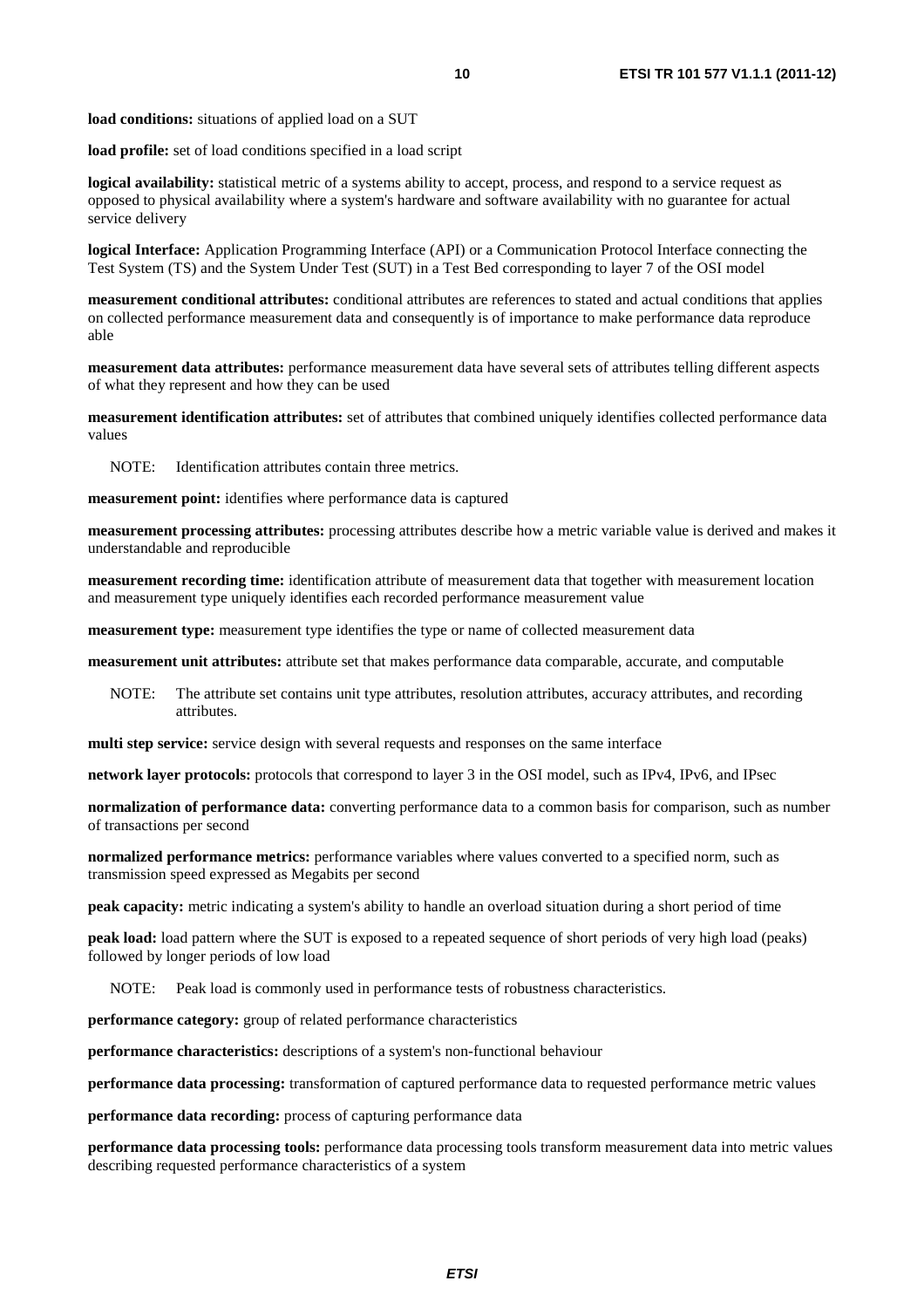**performance data recorder tools:** performance data recorder tools record captured external and internal performance data

**performance evaluation tools:** performance evaluation tools rate processed metric values according to a set of rules

**performance measurement conditions:** specification of circumstances under which performance data can be recorded during a performance test

**performance measurement standards:** generally accepted specifications for how to measure, and evaluate performance on a specified type of system

**performance measurement:** act of collecting performance data

**performance metrics:** reported performance measurements variables of a SUT

**Performance Presentation Tools:** tools that transform measured performance into graphs and other presentation formats

**performance targets:** expected performance goals in a validating performance test

**performance test:** act of running a test that enables collection of performance data according to specified conditions

**performance test objectives:** description of reasons and goals for a performance test

**performance test environment:** environment containing hardware and software components required to run performance tests

**performance test monitoring tools:** tools enabling captured measurement data to be processed and viewed in real time or semi-real time during execution of a performance test

**performance test tools:** set of hardware and software components that can handle all aspects of a performance test

**physical availability:** statistical metric of a system's hardware and software availability with no guarantee for actual service delivery as opposed to logical availability where a systems ability to accept, process, and respond to service requests is measured

**physical interface:** interfacing components between the Test System (TS) and the System Under Test (SUT) in a Test Bed corresponding to layer 1 of the OSI model

**planned downtime:** time when services of a system are unavailable due to a planned operation such as application software update, hardware upgrades etc.

NOTE: Planned downtime is not counted as scheduled production time. Planned downtime has in most cases no impact on uptime statistics of a system.

**platform resource distribution characteristics:** subcategory of efficiency characteristics

**platform resource distribution metrics:** group of efficiency metrics indicating a system platform's ability to assign resources to requesting services

**platform resource scalability characteristics:** subcategory of efficiency characteristics

**platform resource scalability metrics:** group of efficiency metrics indicating to what level additional system resources can be utilized for production of a service or a mix of services

**platform resource utilization characteristics:** subcategory of efficiency characteristics

**Platform resource utilization metrics:** group of efficiency metrics indicating the maximum possible level of resource utilization by a single service type or a mix of services

**powerfulness characteristics:** category of performance characteristics

**powerfulness metrics:** group of performance metrics indicating a systems ability to deliver services with requested capacity, responsiveness, and scalability characteristics

**proactive performance monitoring:** monitoring function predicting situations by applying trend analysis on measured performance during service production as opposed to reactive performance monitoring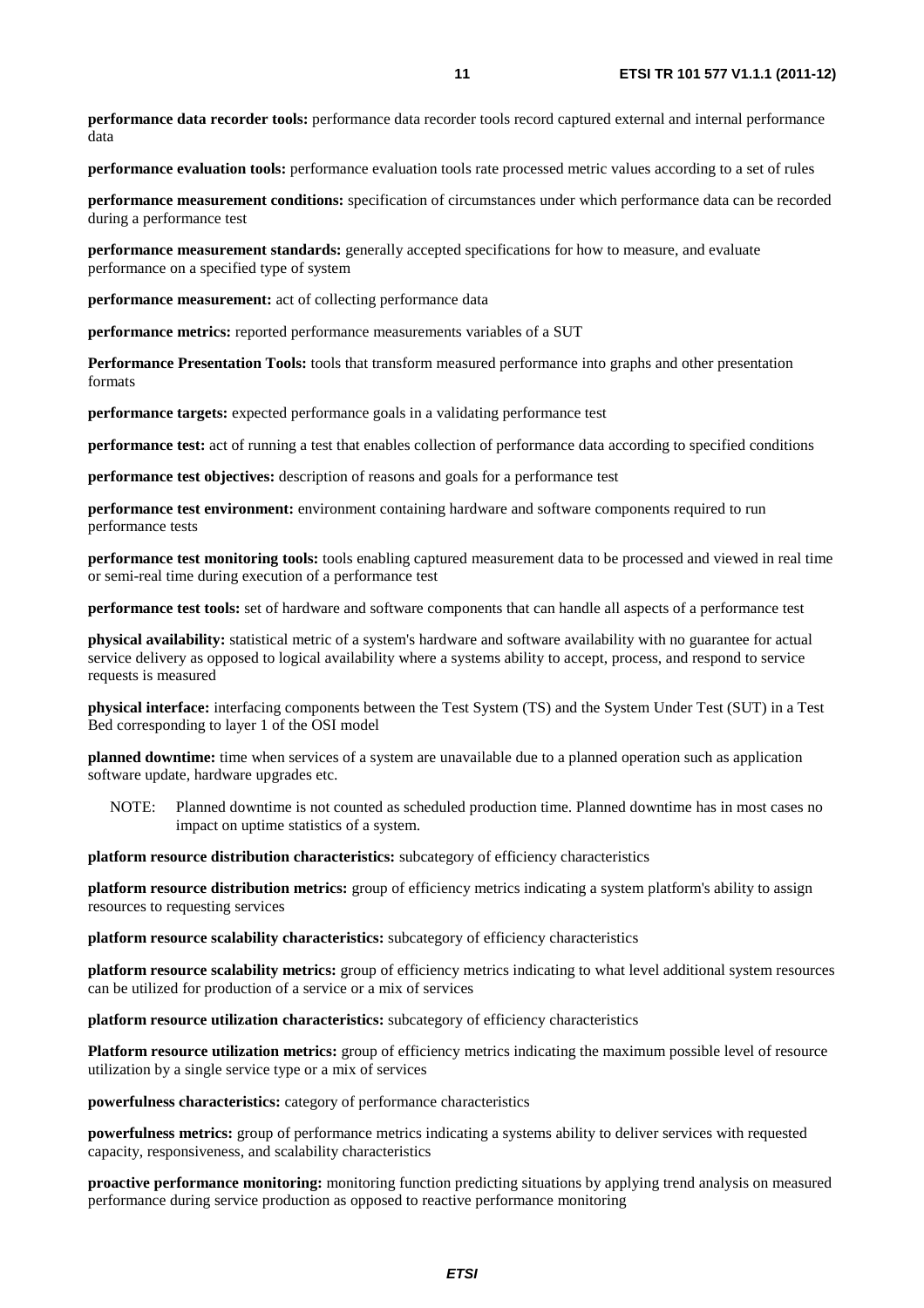**processing attributes:** set of measurement data attributes

**processing bottleneck:** severe limitation of the throughput capacity of a system service related to heavy resource usage in service code (also called a Hot Spot)

**processing time:** delays caused by processing a service request

**pulled services:** pulled service is initiated by a Client in a service request and responded to by the service in one or more response messages

**pushed services:** pushed service is initiated by a Service in a service request to a subscribing Client and responded to by the Client in one or more response messages

**Quality-of-Service characteristics:** performance subcategory of reliability characteristics

**queuing time:** elapsed time waiting for a resource or some kind of processing

NOTE: Applies on several levels from queuing for an application service down to queuing for CPU time.

**radius:** protocol adopted by IETF for "triple A" services (Authentication, Authorization, and Accounting).

NOTE: The Diameter protocol is a successor to the Radius protocol.

**raw performance data:** unprocessed performance data captured during a performance test

**raw performance metrics:** performance data collected during a performance test and recorded in native form

**reactive performance monitoring:** monitoring function reacting to passed situations detected in system log files and other sources as opposed to proactive performance monitoring

**recovery characteristics:** performance subcategory of reliability characteristics

**recovery metrics:** group of reliability metrics indicating a system's ability to resume full operative status fast, after a specified situation

**reliability characteristics:** category of performance characteristics

**reliability metrics:** group of metrics indicating a system's ability to deliver its services uninterrupted, with a minimum of variations in powerfulness and efficiency characteristics, and a minimum of impact on service production due to various situations such as outages

**requested measurement conditions:** expected conditions on SUT and TS when measurement data is recorded

**requested external measurement conditions:** expected conditions on the TS when measurement data is recorded

**requested internal measurement conditions:** expected conditions on the SUT when measurement data is recorded

**requested service profile:** workload content specified from the receiving side (the SUT) as a statistical distribution of service requests

NOTE: A Requested service profile contains a list of requested services, where each service request has a specification of how frequently it should be generated expressed as a percentage of all requests.

**resource interference bottleneck:** severe limitation of the throughput capacity of a system service related to locked resources

**resource utilization:** metric expressing the accumulated concurrent use of a resource expressed as a percentage value of the total amount the measured resource

**response time:** elapsed time from receiving a service request to the beginning of sending the response to the request

**response time distribution:** metrics for variations in response time

**response-time-percentiles:** metric for the longest measured average response time to service request for a specified percentage of all service requests during the measured period

**response time trends:** indication of gradually falling or rising response times over a measured period of time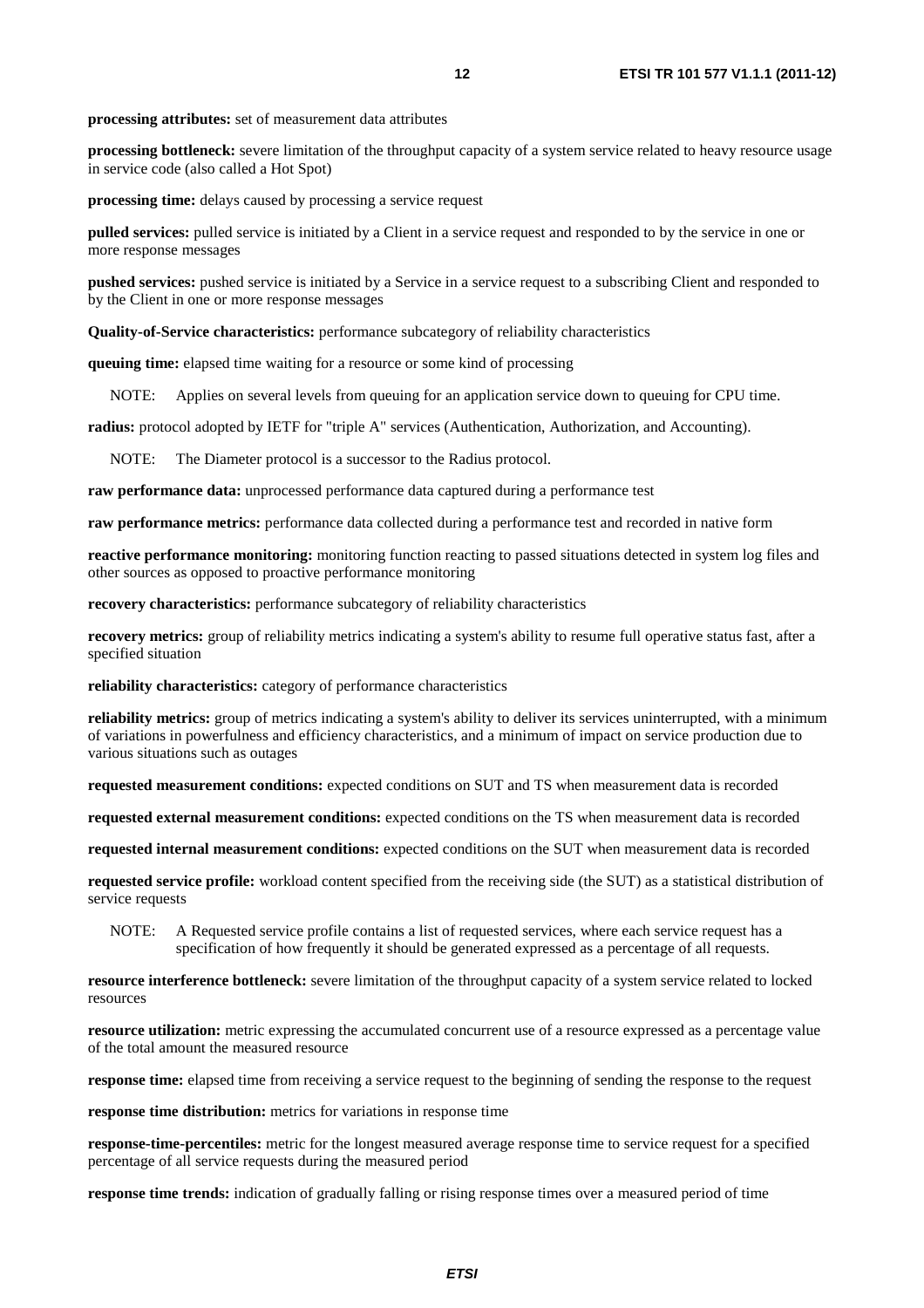**responsiveness characteristics:** performance subcategory of powerfulness characteristics

**responsiveness metrics:** group of metrics indicating a system's ability to react to service requests with high speed

**robustness characteristics:** performance subcategory of reliability characteristics

**robustness metrics:** group of reliability metrics indicating a system's ability to withstand various specified situations with a minimum impact on service production

**roundtrip time:** elapsed time for transmissions of data between the Test System and the System Under Test

**saw tooth load:** load pattern where the SUT is exposed to a repeated sequences of increasing and decreasing load

NOTE: Saw tooth load is usually commonly in performance tests of robustness characteristics.

**scalability characteristics:** subcategory of powerfulness characteristics

**scalability metrics:** group of powerfulness metrics indicating how well additional platform resources can be used for increased throughput capacity of requested service types or mixes of services

**service availability impact:** robustness metric indicating the impact on service availability by a specified situation

**service capacity impact:** robustness metric indicating the impact on service throughput capacity by a specified situation

**service responsiveness impact:** robustness metric indicating the impact on service responsiveness by a specified situation

**service characteristics:** attributes describing various aspects of the behaviour of a measured service

NOTE: The service characteristics that determine how performance tests of a service should be designed and conducted. There are five groups of service characteristics described in this paper: Initiation characteristics, Duration characteristics, Resource and load characteristics, Design characteristics, and Flow characteristics.

**service design characteristics:** describes the complexity in processing a service

NOTE: There are three classes of service complexity: Single step services, multi step services, and composite services.

**service duration characteristics:** describe the expected duration of a service

NOTE: There are three classes of duration: Long, variable, and short.

**service flow characteristics:** describes how a service is communicated

NOTE: There are two types of service flows discussed in this paper: Transactional services and Streamed services.

**service handling tools:** interfaces to the SUT for system services specified in a performance test case

**service initiation characteristics:** characteristics describing how a service is initiated

**service interface:** interface to access a service

NOTE: This paper describes two types of service interfaces: API or Application Programming Interfaces and Communication Protocol Interfaces.

**service resource and load characteristics:** describes the resource profile of a service and the kind of load caused by the service

NOTE: There are two types of service load discussed in this paper: Services causing active load and services causing passive load.

**service resource profile:** resource usage characteristics of a service

NOTE: The profile can contain physical and logical resources.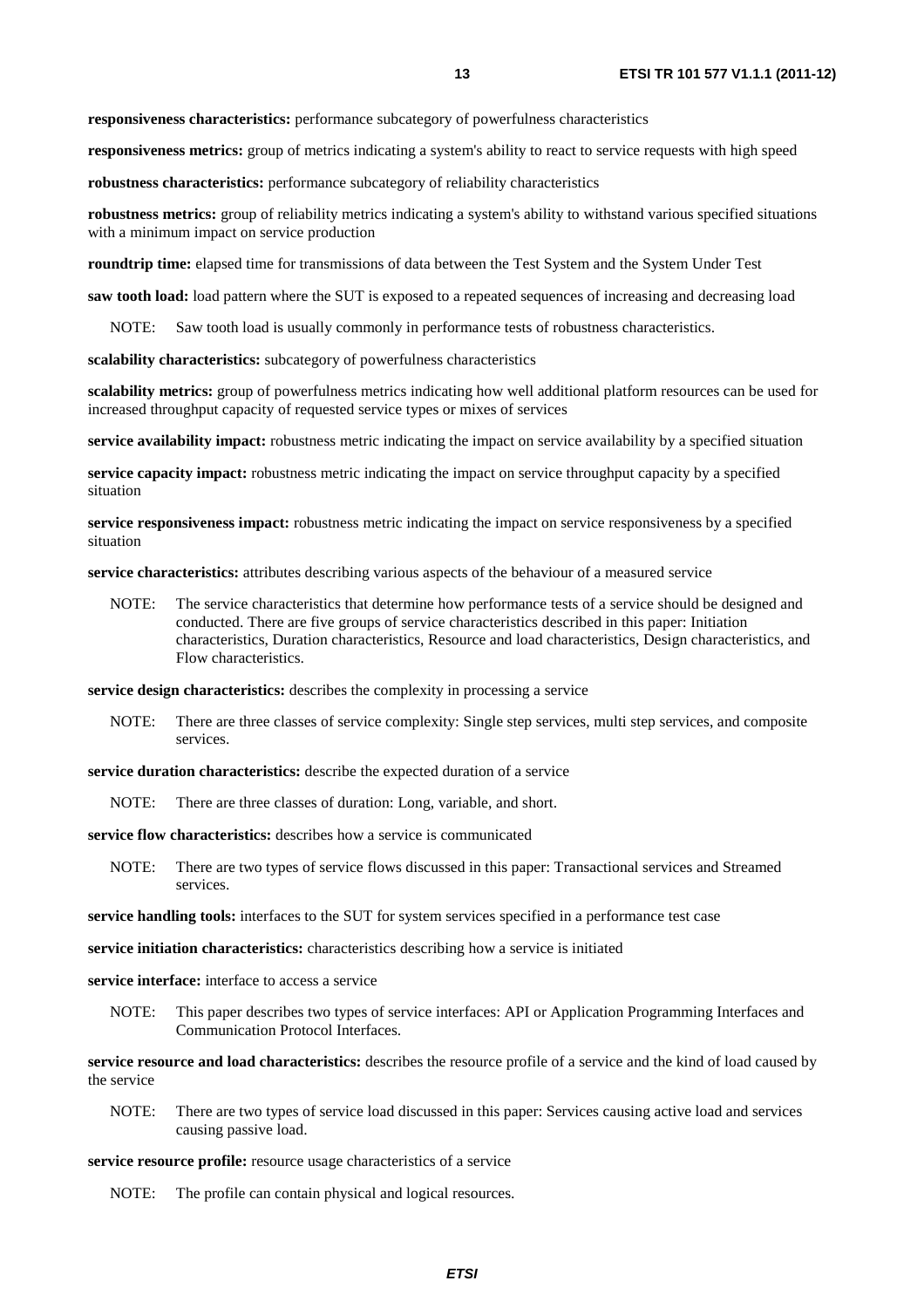**service resource bottleneck characteristics:** subcategory of efficiency characteristics

**service resource bottleneck metrics:** group of efficiency metrics indicating limitations in throughput capacity due single resources

**service resource linearity characteristics:** subcategory of efficiency characteristics

**service resource linearity metrics:** group of efficiency metrics indicating a deterministic behaviour of a tested service, where resource usage is constant and independent of actual load level on SUT

**service resource scalability characteristics:** subcategory of efficiency characteristics

**service resource scalability metrics:** group of efficiency metrics indicating the ability to increase the throughput capacity of a service by adding physical resources

**service resource usage characteristics:** subcategory of efficiency characteristics

**service resource usage metrics:** group of metrics indicating requirements on platform resources by a services

**service Simulation Tools:** test tool replacing an external service requested by a tested service in a SUT

**service scenario:** workload content specification of individual service requests and how they are managed

**services causing active load:** service characterized by a short duration time with high requirements on processing resources and transmission resources, such as a web transaction or a streamed service

**services causing passive load:** service characterized by a long duration time with small requirements on processing resources, such as a user session, i.e. the duration of a user registration

**services with long duration:** service that is usually a prerequisite for other subsequent service requests such as a pending user session

**services with short duration:** service where shortest possible response time is essential such as a simple requestresponse service

**services with variable duration:** service where the duration has no time constraints, such as call or a streamed service

**simulated user:** entity interacting with a SUT as a real user

NOTE: The entity can be hardware or a software test tool.

**single step services:** service design with one requests and one response on the same interface

**stability characteristics:** subcategory of reliability characteristics

**stability metrics:** group of reliability metrics indicating a system's ability to deliver its services with small or no variations in powerfulness or efficiency characteristics

**statistical load:** load pattern where the SUT is exposed to load according to a statistical model for arrival of service requests, such as a Poisson or F distribution or Erlang.

NOTE: Statistical load is commonly used in simulations of service production in system delivery test.

**stepwise increased load:** load pattern where the SUT is exposed to a sequence of usually fixed load increases. Stepwise increased load is commonly used in performance tests of capacity characteristics

NOTE: Stepwise increased load is sometimes called staged load.

**streamed services:** service communicated as a continuous flow interaction between two clients or between a client and a server, such as a media transfer or a call

**streaming capacity:** metric for a system's capacity to maintain concurrent streamed services

**supporting components:** components (hardware and software) required to bring a SUT to an operational state

**sustained arrival capacity:** frequency of incoming service requests that can be handled by a SUT continuously

NOTE: The frequency is usually normalized as service requests per second.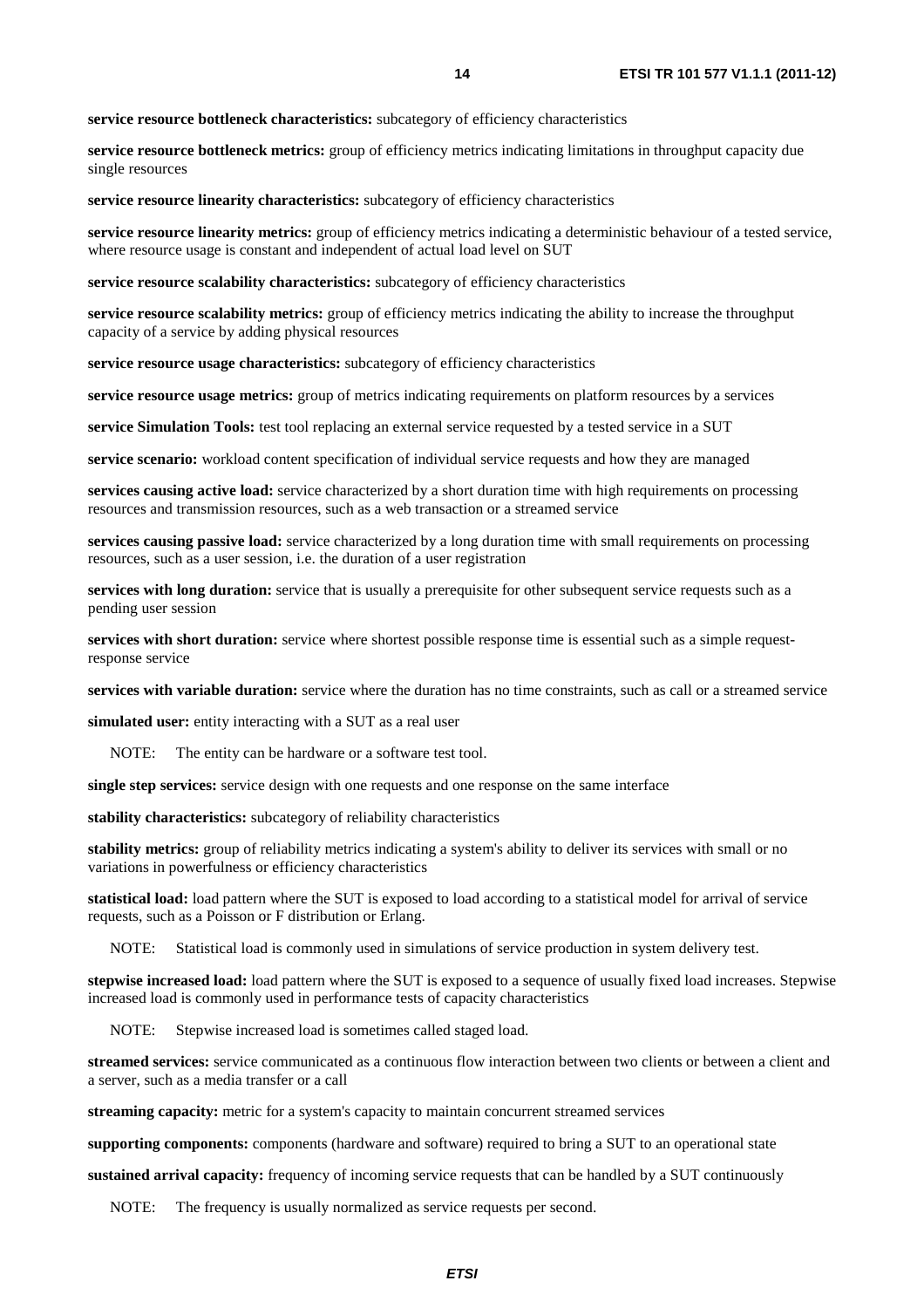**sustained throughput capacity:** frequency of completed service requests that can be handled by a SUT continuously.

NOTE: The frequency is usually normalized as service requests per second.

**system recovery characteristics:** metric describing the time to bring a system into a fully operational state after a major production disturbance

**System Under Test (SUT):** set of hardware and software components constituting the tested object

**Test Bed:** set of hardware and software components required to execute a set of performance tests

NOTE: The Test bed contains the Test System, the SUT, and interconnecting infra structure.

**test bed preconditions:** conditions that are expected to apply to a Test Bed prior to a performance test

**test bed postconditions:** conditions that are expected to apply to a Test Bed after a performance test

**test conditions:** summary of all condition that apply to a performance test

**test configurations:** set of specifications that apply to the Test System and the System Under Test and enable execution of the performance test

**test data specifications:** set of specifications to enable Authentication of simulated users, authorization of service requests, customization of service requests, and evaluation of test results

**test data for service requests:** set of parameters values for every simulated user that is used to make every service request from every simulated user unique

**test data for SUT operability:** set of unique parameter values for every simulated user that corresponds to stored information about users in the SUT's databases, such as identities, phone numbers, account numbers, etc.

**test data for performance evaluation:** test data for evaluation of performance measurement is a set of evaluation rules and expected measurement values

**test evaluation specifications:** set of rules that enable processed metric values to be rated

**test objectives:** test objectives state the purposes of a test, i.e. what will be achieved by running the test

**test scenarios:** user scenario and Service scenario

**test Site:** location equipped with components required to configure two or more Test Beds

NOTE: The equipment can be reassigned between Test Beds as needed.

**Test System (TS):** collection of hardware and software which presents a system load to a system under test (SUT) and collects data on the system under test's performance, from which metrics can be computed

**test specification prerequisites:** set of performance test results required to specify a performance test

**tested Components:** requested services on a System Under Test in a performance test

**timeliness:** metric describing the time accuracy of an operation such as the delay time between received frames in a streamed service

**traffic rate driven load:** workload volume specified in terms of requested services or mixes of services per time unit

**traffic set:** performance test may include several Workload specifications

NOTE: The combination of several Workload specifications in a performance test is called a Traffic set or a Workload set.

**transactional service:** service communicated in a limited number of interactions between client and server

**transformed performance metrics:** performance metrics processed into other logically related performance metrics

**transport layer protocols:** protocols that correspond to layer 4 in the OSI model, such as SCTP, TCP, and UDP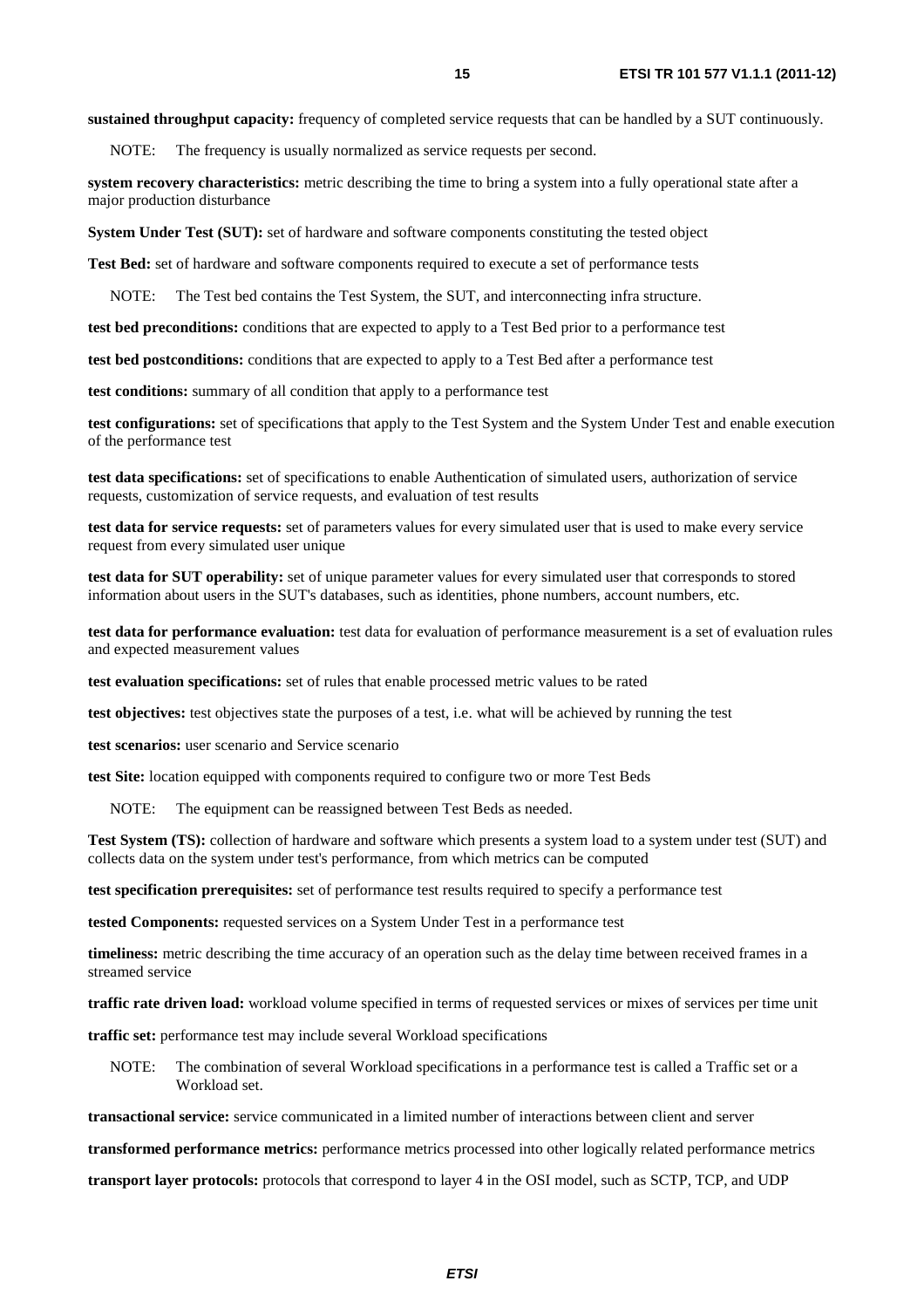**transmission time:** elapsed time to transfer data between two locations

NOTE: Applies on several levels from transmission between TS and SUT down to transmission between memory and CPU.

**transmission bandwidth:** nominal speed of a transmission link between Test System and System Under Test or any underlying hardware component transmitting data between two entities, such as the bus between CPU and memory

**trend analysis:** statistical analysis of performance data to identify gradual changes in behaviour over time, such as increases in response time or CPU usage per processed transaction of a kind

**unplanned downtime:** time when services of a system are unavailable due to an unplanned situation such as an application software crash, hardware outage, etc.

NOTE: Unplanned downtime is counted as scheduled production time with unavailable services. Unplanned downtime has in most cases a severe impact on uptime statistics of a system.

**user session driven load:** workload volume specified in terms of number of simulated users concurrently requesting services

**user session scenario:** workload content specified from the requesting side (the TS) as a sequence activities during a user session

NOTE: A User session scenario contains a list of services requested during a user session and in which order the services are requested.

**workload:** description of what a System Under Test is expected to handle during a performance test

**workload content:** workload description of requested services during a performance test

**workload volume:** workload description of the amount of services (described in the workload content) requested during a performance test

**workload time distribution:** workload description of how the workload volume is distributed over time during a performance test

NOTE: The workload time distribution usually follows a load pattern, such as Constant load, Peak load, Saw tooth load, Statistical load, or Stepwise increased load.

**workload set:** performance test may include several workload specifications

NOTE: The combination of several workload specifications in a performance test is called a workload set or a Traffic set.

## 3.2 Abbreviations

For the purposes of the present document, the following abbreviations apply:

| <b>Application Programming Interface</b>   |
|--------------------------------------------|
| <b>Central Processing Unit</b>             |
| <b>Call Session Control Function</b>       |
| <b>Dynamic Host Configuration Protocol</b> |
| Dual In-line Memory Module                 |
| Denial of Service                          |
| Greenwich Mean Time                        |
| Home Subscriber Server                     |
| <b>Hypertext Transfer Protocol</b>         |
| <b>Hypertext Transfer Protocol Secure</b>  |
| <b>Internet Engineering Task Force</b>     |
| IP Multimedia Subsystem                    |
| Internet Protocol                          |
| Internet Protocol Security                 |
| Internet Protocol TeleVision               |
| Internet Protocol version 4                |
|                                            |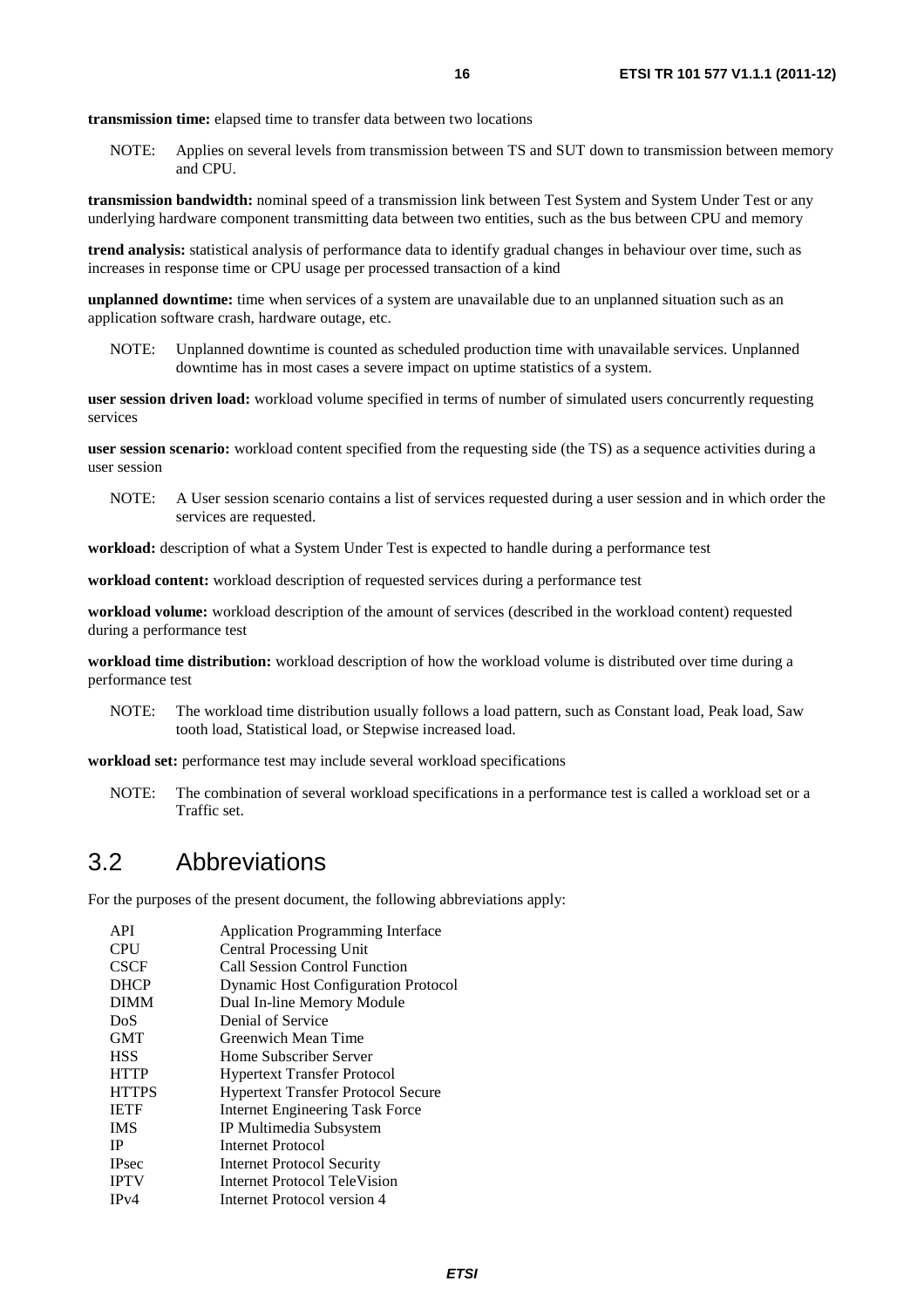| IP <sub>v</sub> 6 | Internet Protocol version 6                 |
|-------------------|---------------------------------------------|
| <b>IUT</b>        | <b>Implementation Under Test</b>            |
| <b>KSR</b>        | Kilo Service Requests                       |
| <b>MSR</b>        | Mega-Service-Requests                       |
| <b>MTBF</b>       | Mean Time Between Failures                  |
| OSI               | Open Systems Interconnection                |
| SC                | <b>Supporting Components</b>                |
| S-CSCF            | Serving-Call Session Control Function       |
| <b>SCTP</b>       | <b>Stream Control Transmission Protocol</b> |
| <b>SIP</b>        | <b>Session Initiation Protocol</b>          |
| <b>SMS</b>        | <b>Short Messaging Service</b>              |
| SOAP              | Simple Object Access Protocol               |
| SUT               | <b>System Under Test</b>                    |
| TС                | <b>Tested Components</b>                    |
| <b>TCP</b>        | <b>Transmission Control Protocol</b>        |
| TS                | <b>Test System</b>                          |
| <b>UDP</b>        | User Datagram Protocol                      |
| UE                | User Equipment                              |

## 4 Performance characteristics

## 4.1 Classifying performance characteristics into categories

An almost infinite number of performance characteristics can be applied on any computer system. However measuring a complete set of performance characteristics of a system (if possible) is not only impractical, costly, and time consuming, it can also be argued if it will improve or confuse the understanding of the tested systems performance.

Performance measurements are focused on obtaining figures about a selected set of performance attributes of a system.

To simplify the selection of performance characteristics for a system it is convenient to group performance characteristics about similar or related aspects of performance into performance categories and select desired performance characteristics in each category. Examples of such categories can be powerfulness, reliability, or efficiency characteristics of a system. These performance categories can be exemplified by a car where:

- A powerfulness characteristic is "Top speed".
- A reliability characteristic is "Maintenance intervals".
- An efficiency characteristic is "Mileage or fuel consumption per 100 km".

## 4.2 Powerfulness characteristics

The powerfulness category of performance characteristics contains indicators of speed and quantity of service production. The powerfulness category can be applied on all levels from system or application level down to low level services of different components. The powerfulness category has sub categories for Responsiveness, Capacity, and Scalability.

## 4.2.1 Responsiveness characteristics

### Time definitions

The time to handle a service request can be split into a large number of steps, where each step causes a time delay. The responsiveness of a service request is the sum of all these time delays, i.e. the total time it takes to handle it. Every time delay falls into one of three time delay categories:

1) transmission time;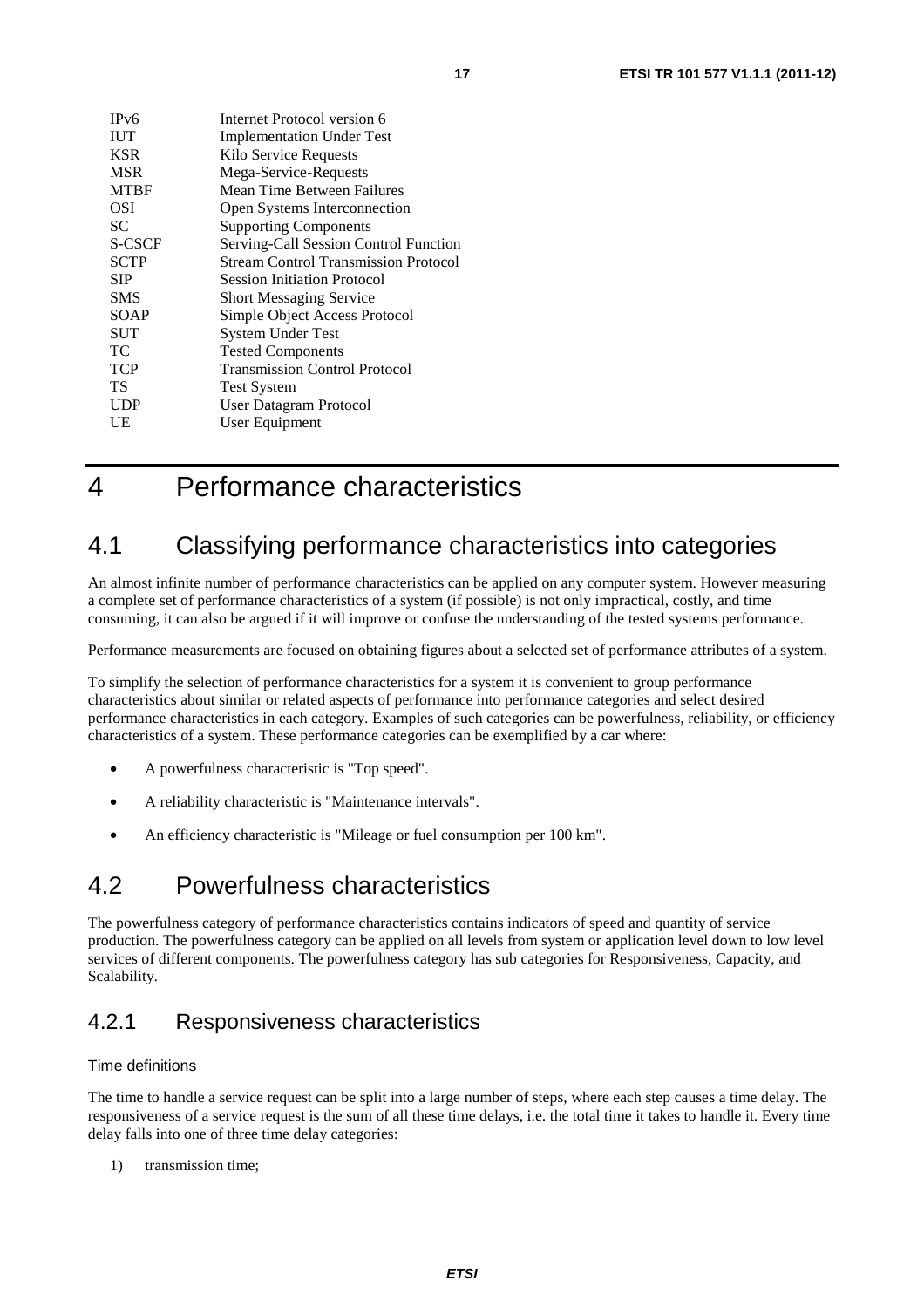- 2) queuing time; and
- 3) processing time.

### Transmission time

Transmission time is delays caused by transferring data related to the processing of a service request. Transmission time can be measured on any level from sending a service request to the SUT down to transmission of data between CPU and memory.

### Queuing time

Queuing time are delays caused by waiting for a service of some kind related to the processing of a service request. Queuing time can, like transmission time, also be measured on multiple levels from a system service request queuing to be handled by an application server down to a process queuing for CPU time.

Every case of queuing time is caused by a mismatch between available resources and requested resources.

#### Processing time

Processing time are delays caused by processing a service request. Processing time can be measured on multiple levels from sending a service request to the SUT down to application code execution time in CPU.

#### Responsiveness definitions

A Responsiveness value is the sum of a large number of time elements classified as transmission time, queuing time, or processing time. From performance measurement perspective such collections of time elements do not describe the nature of measured system responsiveness. Therefore other collections of measured time elements are used to better describe the SUT responsiveness to service requests.

Responsiveness characteristic describe different kinds of service processing time delivered by a system include:

- 1) response time;
- 2) roundtrip time;
- 3) latency time; and
- 4) timeliness.



**Figure 1: Examples of responsiveness time elements** 

#### Response time

Response time is the time to respond to a service request. It is usually measured from the moment the last byte of a service request is sent until the moment when the first byte of the response arrives. Response time is measured for individual types of responses to a requested service type. This applies also to performance tests with mix mixes of service requests.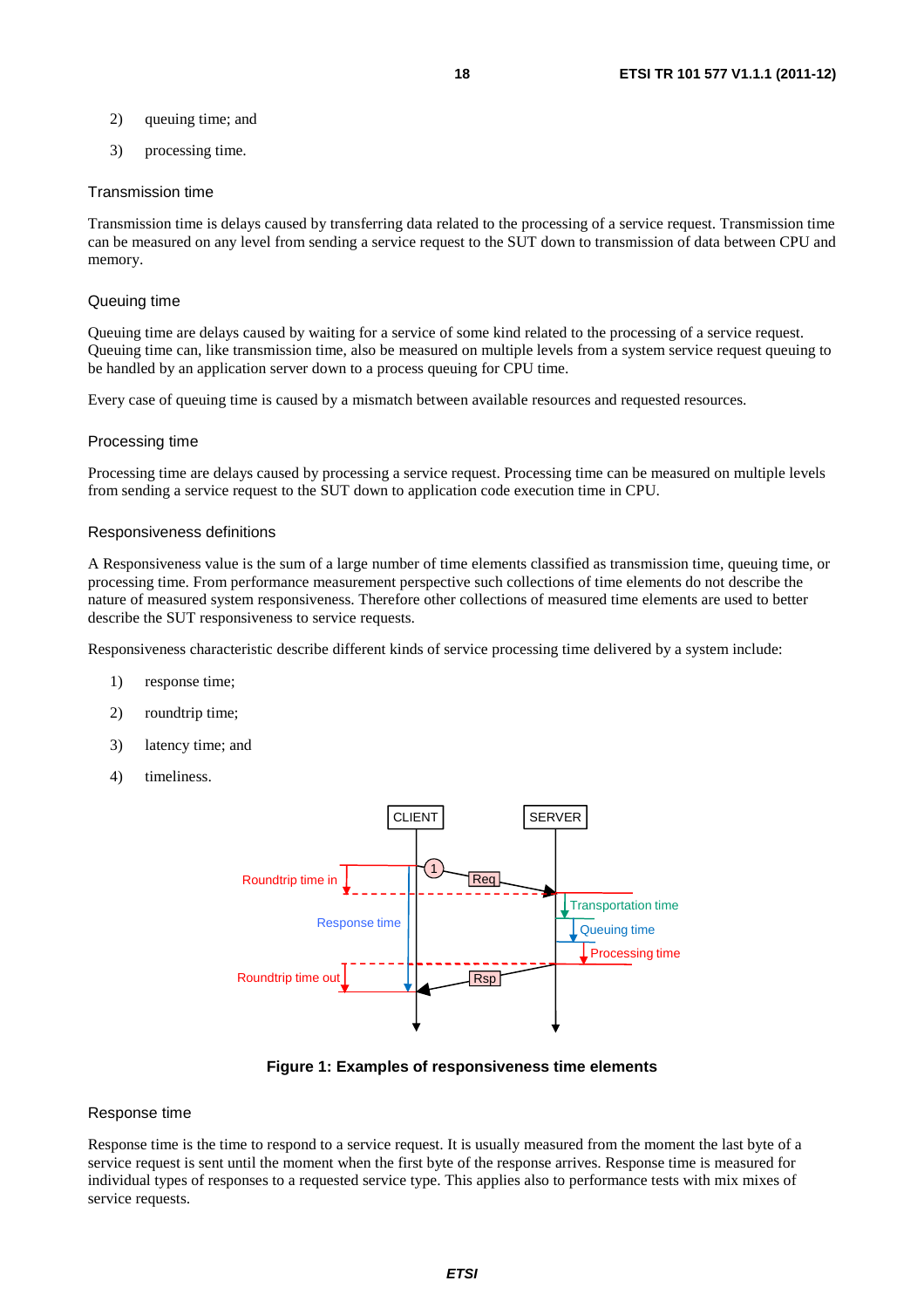### Roundtrip time

The transfer time of data between the Service Requesting Tool and the System Under Test is an important component of the response time of a service request. Roundtrip time is used to separate transfer time from time spent in the SUT processing a request. Roundtrip time is the time to send a data packet to an Internet node and get an acknowledge back, i.e. the signalling time between two nodes. Roundtrip time is usually referred to as time to "ping" a node.

### Latency time

Latency time is a general term for "invisible" delays in service delivery, i.e. time spent waiting for some reaction to a service request. Latency measurements can be applied on many levels in performance tests from service request processing down to "reaction time" of individual hardware components such as a disk. In responsiveness context any kind of latency has a negative impact on the responsiveness of a service.

Here follows some examples of latency time:

Service latency is the time to process a service request in a system. Service latency is very close to Response time but does not include transmission time between requester and server.



**Figure 2: Service latency** 

• Load level latency is the time to adjust a system to a rapid increase of incoming service requests. This can be compared to the delay from pushing the accelerator in a car to the bottom, until the car starts responding with engine working at its maximum accelerating the car.





Latency of coupled services applies to situations where execution of a service results in execution of another "coupled" service. An example of this is the presence service in the SIP protocol. In this context Latency of coupled services is the time from update of a publication's status with a PUBLISH request, until the publication server starts sending NOTIFY messages to every active subscriber of the publication.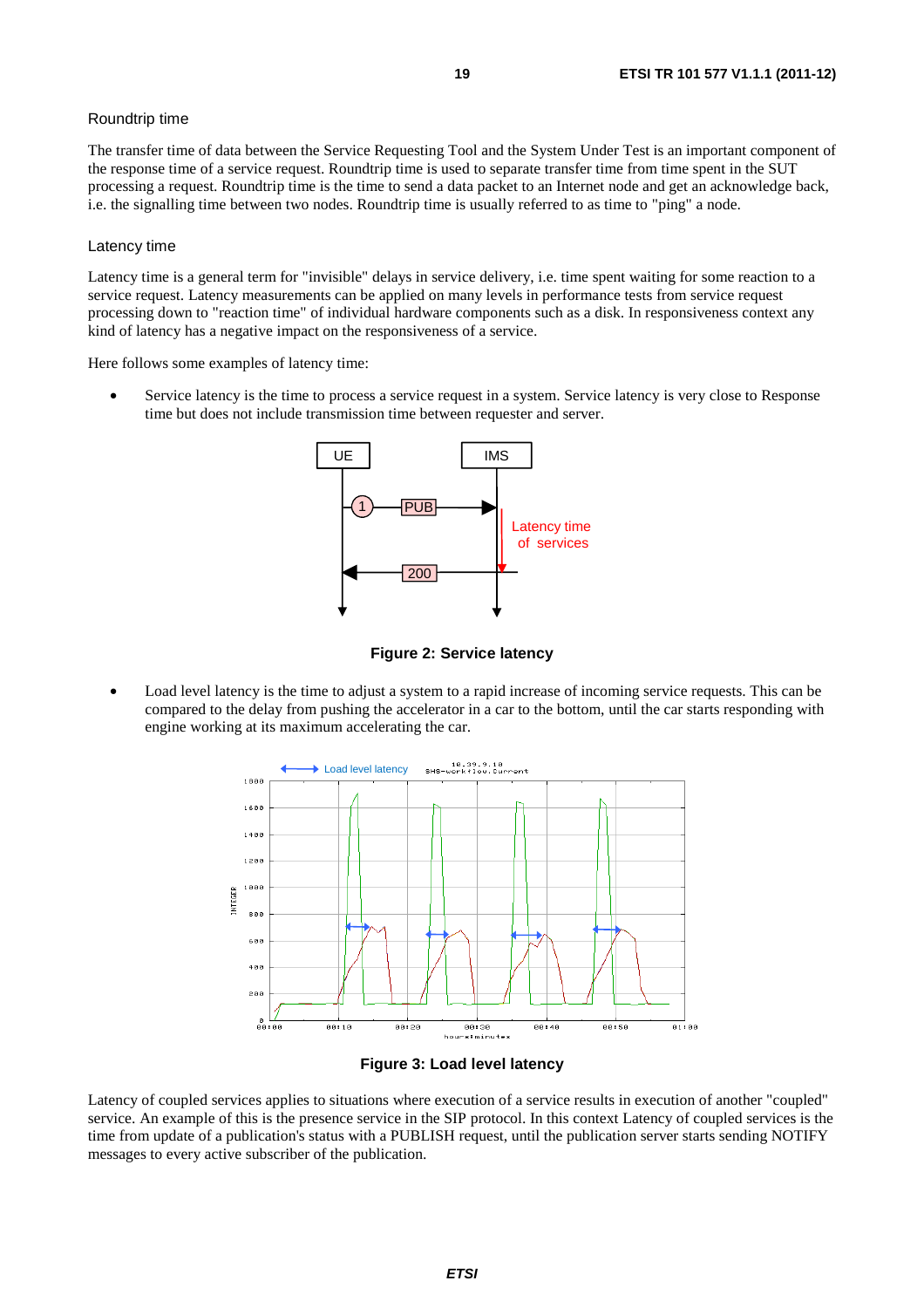

**Figure 4: Latency of coupled service** 

### Timeliness or time accuracy

Timeliness are measurements of delay time between received frames in a streamed service. The purpose is to measure if a data frame arrives in time to avoid noticeable disturbances in a media stream or not.

Timeliness can also be regarded as a Reliability characteristic of Accuracy in delivery time.

## 4.2.2 Capacity characteristics

Capacity characteristics describe different service request volumes handled by a system including:

- 1) arrival capacity;
- 2) peak capacity;
- 3) in progress capacity;
- 4) streaming capacity; and
- 5) throughput capacity.

### Arrival capacity

Arrival capacity characteristics describes a system's ability to accept incoming service requests per time unit continuously on a given hardware configuration. Arrival capacity can be measured for individual services or mixes of services.

### Peak capacity

Peak capacity characteristics describes a system's ability to handle an overload of incoming service requests during a specified period of time on a given hardware configuration. Peak capacity can be measured for individual services or mixes of services.

### In progress capacity

In progress capacity characteristics describes a system's ability to handle multiple services requests concurrently on a given hardware configuration. In progress capacity can be measured for individual services or mixes of services.

Active load in progress capacity is a performance characteristic for the maximum number of concurrent services requests causing active load. Services causing active load require fast delivery and demand processing resources (CPU). Services can be that stateless or stateful.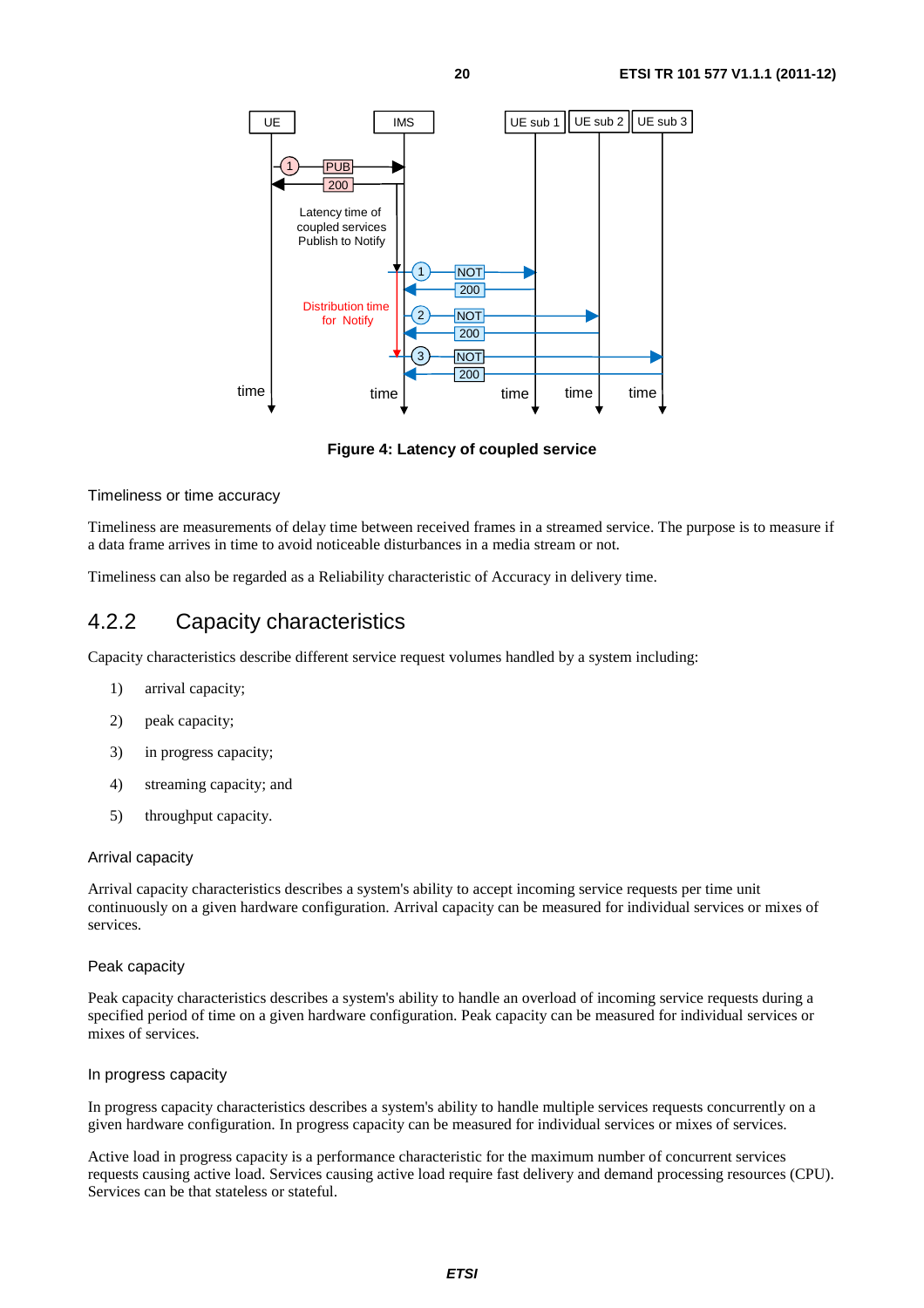Passive load in progress capacity is a performance characteristic for the maximum number of concurrent services requests causing passive load. Services causing passive load have long duration and require no or little processing resources (CPU). Services are stateful. A typical passive load service is a pending user session. A pending user session is a prerequisite for other service requests and occupies some resources such as memory and timer functions.

### Streaming capacity

Streaming capacity characteristics describe a system's ability to handle multiple flows of data streams concurrently. The data streams might be multimedia streams where any variation in arrival rate of frames is critical.

### Throughput capacity

Throughput capacity characteristics describes a system's ability to deliver completed service requests per time unit continuously on a given hardware configuration. Throughput capacity can be measured for individual services or mixes of services.

### 4.2.3 Scalability characteristics

Scalability characteristics describe how service processing of a system can be expanded.

For distributed systems scalability can be applied in three dimensions:

- 1) capacity scaling;
- 2) distribution scaling; and
- 3) functionality scaling.

### Capacity scaling

Capacity scaling are indicators of the relation between hardware resource increases and related service capacity increases, i.e. the SUT's ability to increase the service capacity by addition of more hardware resources to the current configuration.

### Distribution scaling

Distribution scaling are indicators of how service capacity and service responsiveness are affected adding or changing the distribution nodes in a distributed system.

### Functionality scaling

Functionality scaling are indicators of how service capacity and service responsiveness are affected adding or changing the functionality.

## 4.3 Reliability characteristics

The reliability category of performance characteristics contains indicators of how predictable a system's service production is. The performance category has subcategories for Quality-of-Service, Stability, Availability, Robustness, Recovery, and Correctness.

## 4.3.1 Quality-of-Service characteristics

Quality-of-Service characteristics are stated requirements on service delivery performance. The requirements are usually stated as statistical values for a long period of time or a large number of service requests. Quality-of-Service characteristics are therefore regarded as indicators of reliability in this context. Quality-of-Service characteristics are also covered by other indicators of reliability in this section such as:

- Stability figures for acceptable/unacceptable performance.
- Correctness figures for correctly processed services such as transferred media CODEC.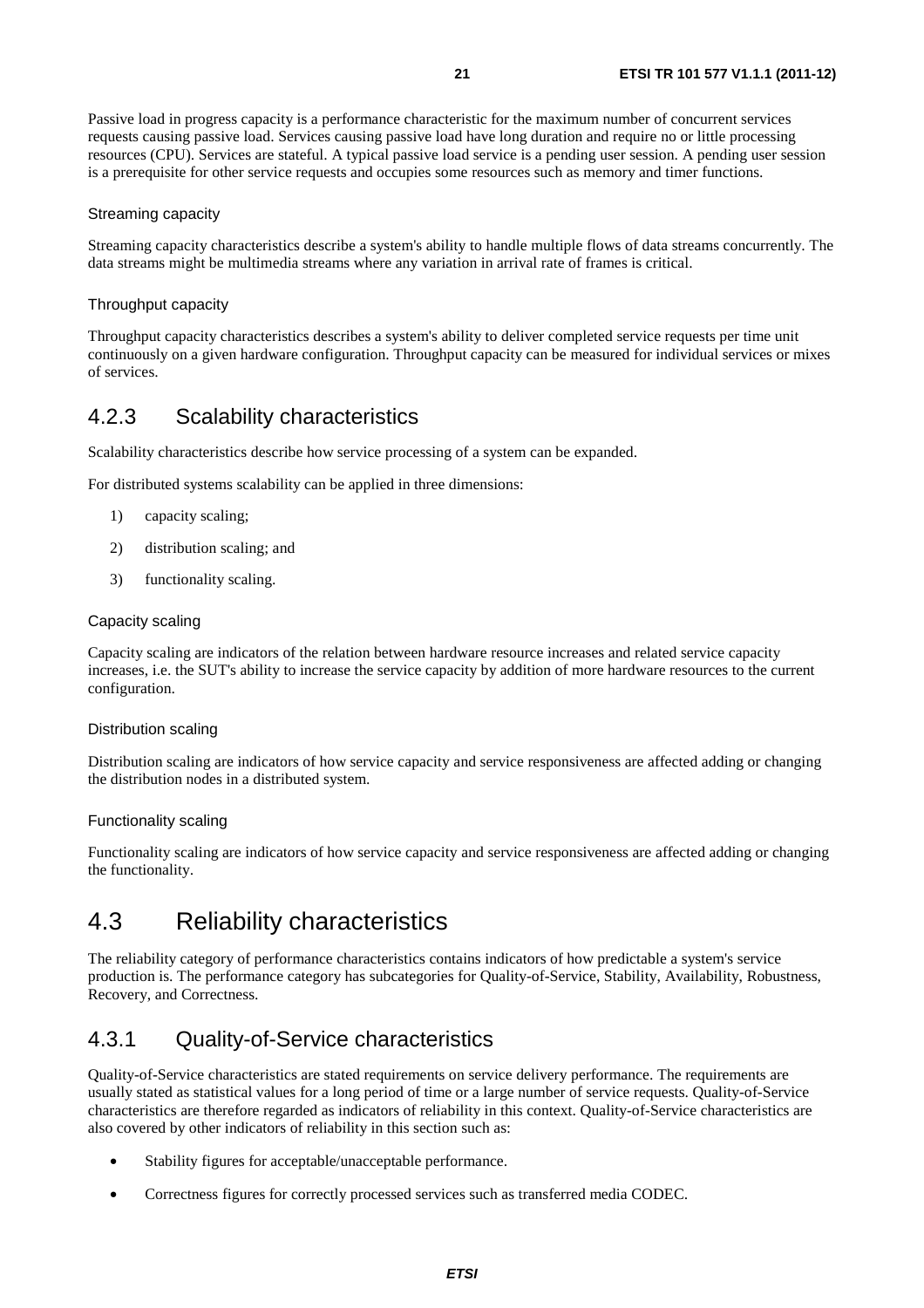## 4.3.2 Stability characteristics

Stability characteristics are indicators of a system's ability to maintain measured performance figures for powerfulness and efficiency during service delivery regardless of time. Stability characteristics are related to measured results of powerfulness and efficiency. Stability characteristics can also be evaluations of measured performance figures vs. stated figures for acceptable performance, i.e. stability as frequencies of services with acceptable/unacceptable performance. Stability figures for acceptable/unacceptable performance can also serve as performance measurements of Quality-of-Service. Stability characteristics can also be indicators of performance trends, i.e. problems resulting in gradually deteriorating performance figures.



**Figure 5: Examples of performance trends** 

### 4.3.3 Availability characteristics

Availability characteristics are indicators of a system's ability to delivery services over time. Different availability characteristics are applied on hardware (physical availability) and on software (logical availability).

### Planned and unplanned downtime

Availability characteristics cover unplanned downtime of services only. Planned downtime of services is not regarded as unavailability, however, consequences of planned downtime are usually measured in other reliability characteristics, such as recovery characteristics for time to start/restart services.

### Physical availability characteristics

Physical availability characteristics are statistical indicators of operational time between failures for hardware equipment. Physical availability characteristics are usually expressed as uptime figures. Physical availability characteristics are usually excluded in performance measurements because they are extremely costly (broken equipment) and require testing time that is far beyond the scope of a performance test project.

### Logical availability characteristics

Logical availability characteristics are external measurements of frequencies of error responses to service requests due to application software problems. Error responses to bad or inadequate requests are not regarded as Logical unavailability. Logical availability characteristics are usually expressed as probability figures for service delivery, but can also be expressed as uptime or frequencies for service delivery. Logical availability characteristics imply physical availability.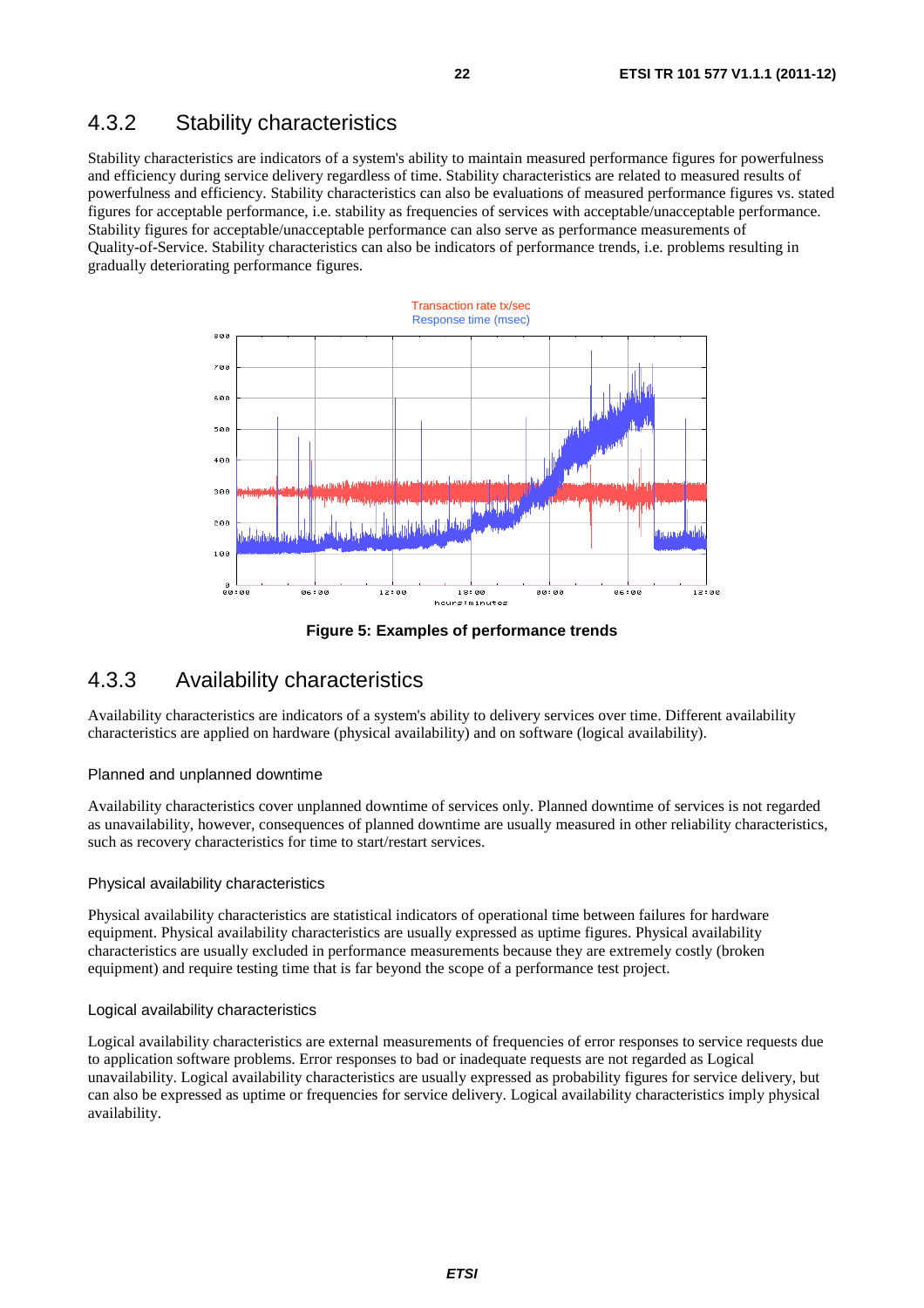## 4.3.4 Robustness characteristics

Robustness characteristics are indicators of a system's services levels, i.e. services capacity and/or service responsiveness under extreme conditions. Extreme conditions can be caused internally by hardware failure or software malfunctioning, or externally by extreme peak load conditions, or by denial-of-service attacks or other malice attempts.

### Service capacity reduction

One consequence of extreme conditions is how the system's service capacity is affected. An ideal system is not affected at all by extreme conditions, i.e. the reduction of service level is 0 %. Most likely is the service capacity reduced to some extent, i.e. a reduction of service level in the range 1 % to 99 %. The worst consequence is a total stop in service production, i.e. a reduction of service level by 100 %.

### Service responsiveness deterioration

Another consequence of extreme conditions is how the system's responsiveness deteriorates. An ideal system is not affected at all by extreme conditions, i.e. the response time is unchanged. Most likely is the service responsiveness gets worse to some extent, i.e. the response time increases. The worst possible consequence is a total stop in service production, i.e. the response time is endless, or the service request gets a time out.

### 4.3.5 Recovery characteristics

Recovery characteristics are indicators of production disturbances from hardware or software malfunctioning. Recovery covers a large number of different operations. In this context we look at system recovery and service recovery.

### System recovery characteristics

System recovery characteristics are usually different measurements of time to bring a system into a fully operational state after a major production disturbance. Service recovery includes all operations from replacement of failing hardware to recovery of middleware and application components such as data bases, etc.

### Service restart characteristics

Service restart characteristics are usually different measurements of time to resume full service availability after system recovery procedures are complete. A more extreme version of service restart is resuming services on a backup system or a virtual server.

## 4.3.6 Correctness characteristics

Correctness characteristics are indicators of a system's ability to deliver correctly processed service requests under high or odd load conditions. Correctness can in this context also include streamed services, such as correctly transferred media CODECs, i.e. Quality-of-Service characteristics for speech or multimedia transfers.

## 4.4 Efficiency characteristics

The performance category efficiency contains different types of indicators of resource usage and resource utilization. Efficiency is measured on two levels:

- 1) on Service level; and
- 2) on Platform level.

On Service level the efficiency of application service resources usage is measured. Efficiency characteristics on service level have subcategories for Service resource usage, Service resource linearity, Service resource scalability, and Service resource bottlenecks.

On Platform level the efficiency of platform resource distribution is measured, i.e. how well does supply and demand for resources meet. Efficiency characteristics on platform level have subcategories for Platform resource utilization, Platform resource distribution, and Platform resource scalability.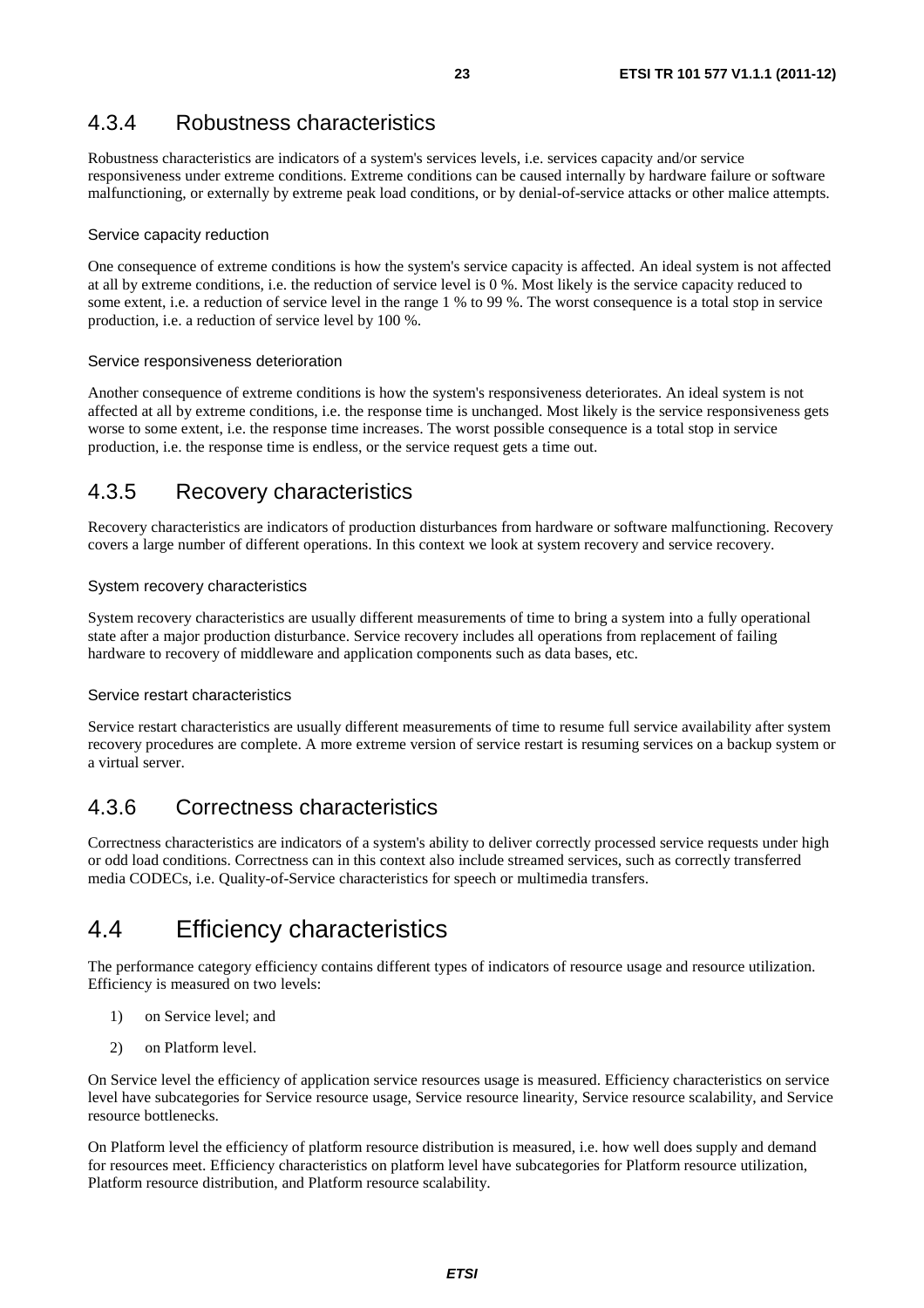## 4.4.1 Service resource usage characteristics

The service resource usage characteristics are indicators of the amount of resources required for processing a tested service or a mix of services. The level of service resource usage is a measure of the efficiency of the tested service or mix of services. A low level of resource usage for a service implies a more efficient implementation compared to higher level of resource usage. Measured resources can be physical (hardware resources) and logical (software resources or referenced services).

### 4.4.2 Service resource linearity characteristics

The Service resource linearity characteristics are indicators of a system's ability to use a constant amount of resources for the production of a service regardless of the actual load level on the system. Service resource linearity is measured at different service request rates and for different services or mixes of services. Measured resources can be physical (hardware resources) and logical (software resources or referenced services).

### 4.4.3 Service resource scalability characteristics

The Service resource scalability characteristics are indicators of a system's ability to accommodate additional platform resources for increased production of a service. Service resource scalability is for different services or mixes of services.

### 4.4.4 Service resource bottleneck characteristics

The service processing capacity of every system has an upper limit. If the limit is reached due to a single cause it is usually referred to as a bottleneck, since elimination of the single cause will expand the service processing capacity. The implication of a bottleneck is that available resources cannot be used efficiently to produce services. The service processing capacity will, consequently, increase significantly if an identified bottleneck is eliminated. Most systems have many bottlenecks and the most limiting bottleneck hides all the other. Therefore the elimination of one bottleneck will only increase the service processing capacity up the limit set by the second worse bottleneck and so on. There are five types of bottlenecks:

- 1) configuration bottlenecks;
- 2) processing or implementation bottlenecks;
- 3) resource interference bottlenecks;
- 4) design bottlenecks; and
- 5) architectural bottlenecks.

### Configuration bottlenecks

Configuration bottlenecks are capacity limitations due to wrong software configurations or other similar reasons such as poor balance between hardware resources. Examples can be too few threads in a database server, or mismatch or a server that cannot use all CPU power due to lack of memory. Configuration bottleneck are usually the easiest to correct.

### Processing bottlenecks

Processing or implementation bottlenecks, also called Hot spots, are capacity limitations due to processing intensive spots in the code, i.e. pieces of code that are frequently executed.

### Resource interference bottlenecks

Resource interference bottlenecks, also called Resource lock, are capacity limitations due to locked resources, i.e. a service puts a lock on a logical resource, such a database lock, which in turn disables other services to execute concurrently.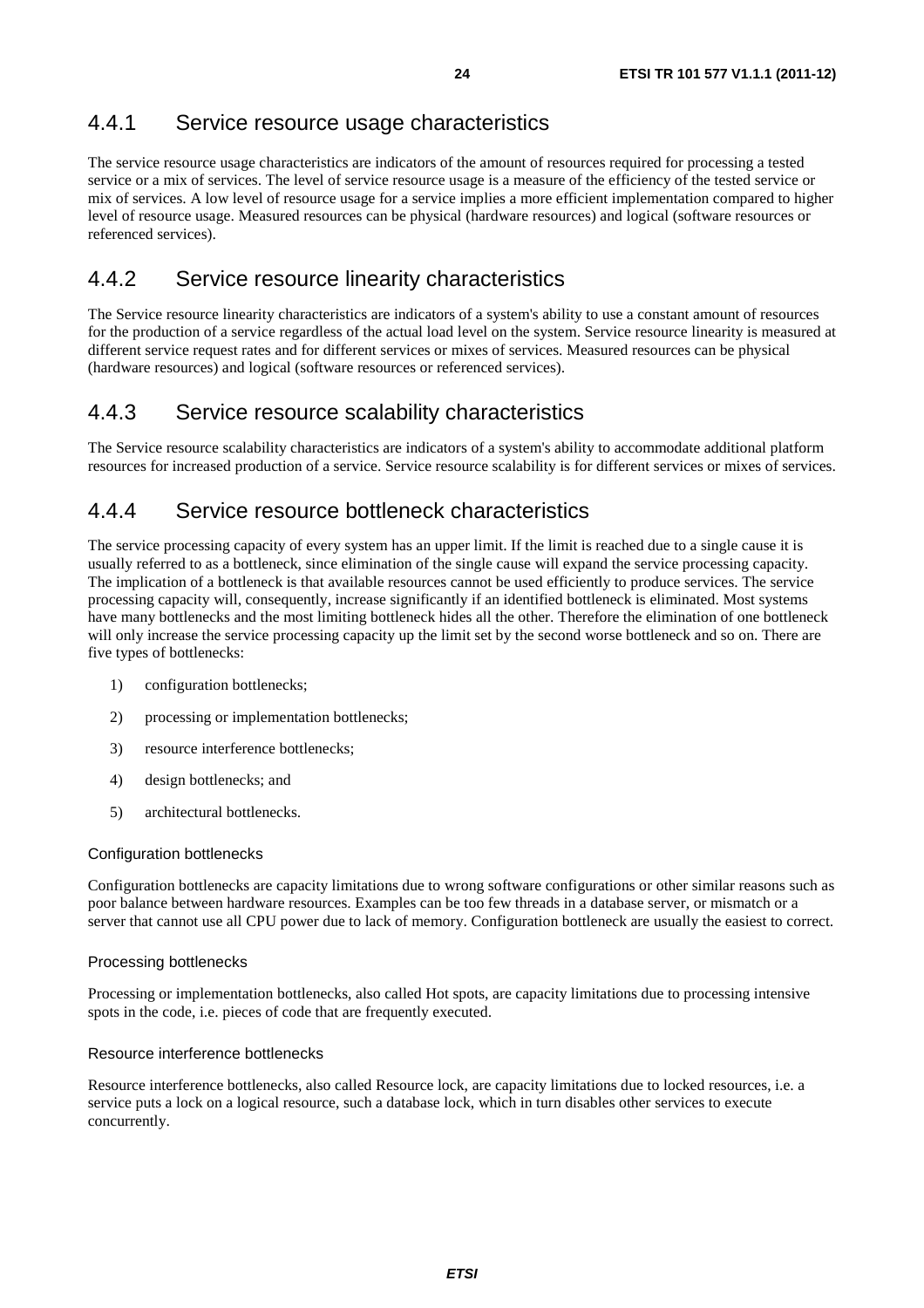### Design bottlenecks

Design bottlenecks are capacity limitations due to system design limitations (a weak design). Design bottlenecks require major efforts in redesign and implementation to get resolved, if possible.

### Architectural bottlenecks

Architecture bottlenecks, also called ultimate bottlenecks, are capacity limitations due to severely underestimated capacity requirements leading to a wrong architecture for the system. Architecture bottlenecks can rarely be fixed. It is usually both cheaper and faster to replace a system with an Architecture bottleneck. A typical example of Architecture bottlenecks is an old single-threaded application that when moved to a modern multi CPU, multi core hardware system cannot utilize the additional processing resources.

### 4.4.5 Platform resource utilization characteristics

The platform resource utilization characteristics are indicators of to what level available platform resources can be utilized for production of a service or a mix of services. Platform resource utilization can be applied on an individual resource or a mix of resources.

Highest possible value for platform resource utilization is of course 100 % of all resources used. In reality as one hardware resource is used to its maximum there are still other types of resources unused. The difference between the least and the most utilized resource may be an indicator of a configuration bottleneck. The bigger the difference the worse is the bottleneck.

Platform resource utilization is measured on a system with a fixed amount of resources. The platform resource scalability characteristics are indicators of platform resource utilization for additional resources.

## 4.4.6 Platform resource distribution characteristics

The platform resource distribution characteristics are indicators of how fast and evenly platform resources are distributed to requesting services. The Platform resource distribution can be measured for an individual service or a mix of services.

A system with poor resource distribution runs out of one type of resources while there is still plenty of other resources. A system with poor resource distribution will also be less capable of handling sudden resource shortage situations following system resource outages. The platform resource distribution characteristics discussed here are of two kinds:

- 1) demand driven resource distribution; and
- 2) outage driven resource distribution.

### Demand driven resource distribution

Demand driven resource distribution characteristics are indicators of a system's ability to distribute available resources to demanding service requests.

### Outage driven resource distribution

Outage driven resource distribution characteristics are indicators of a system's ability to redistribute available resources to demanding service requests after various outage situations. The objectives of Outage driven resource distribution is to minimize the effects of various outage situations.

### 4.4.7 Platform resource scalability characteristics

The Platform resource scalability characteristics are indicators of to what level additional system resources can be utilized for production of a service or a mix of services, i.e. resource utilization applied on additional resources. Platform resource scalability can be measured for an individual service or a mix of services.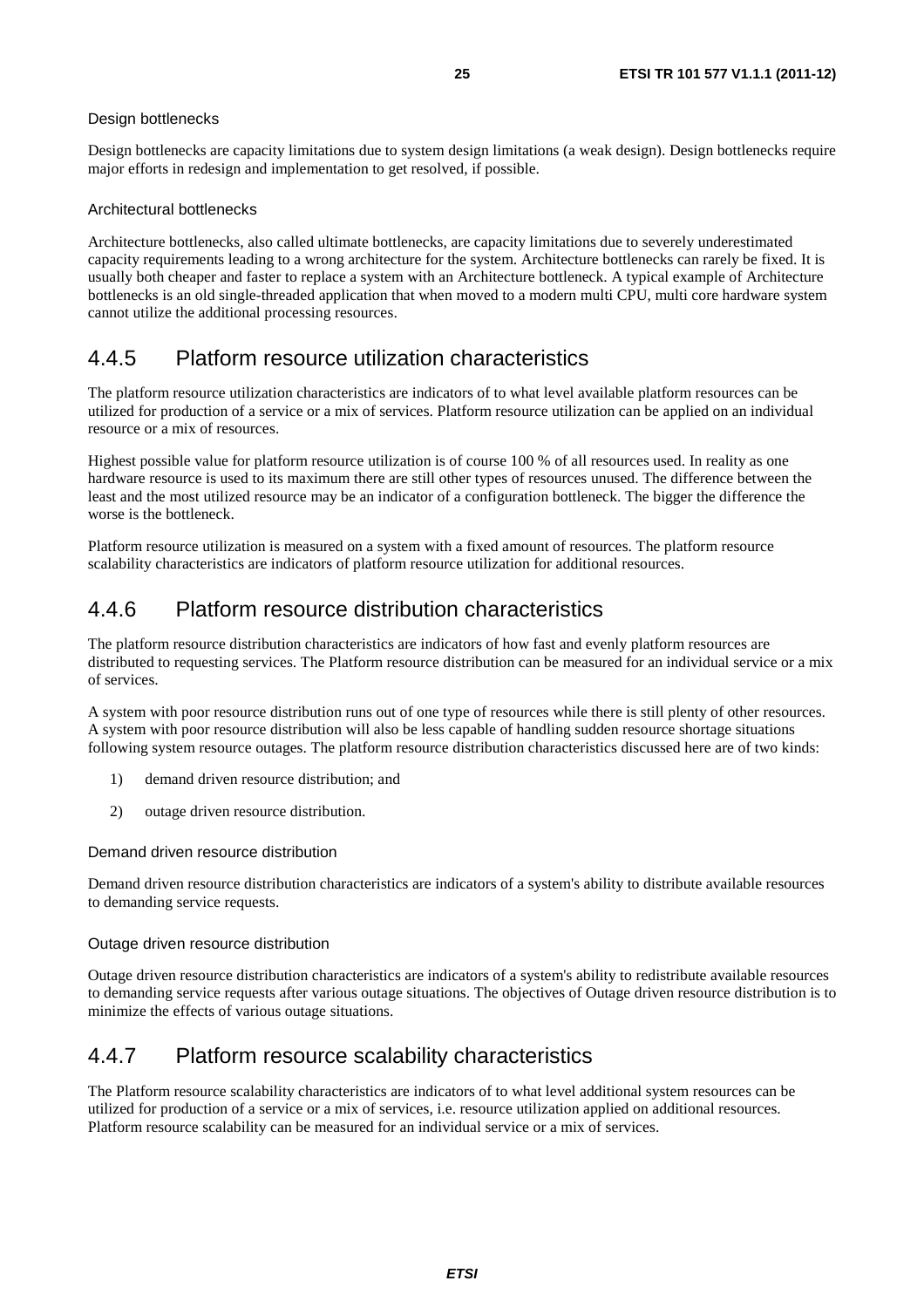The highest possible value for Platform resource scalability is of course 100 % of additional resources. However there are some limitations to what is possible to reach set by the Platform resource utilization measured before addition of resources. Few systems have a perfectly linear Platform resource scalability. The effect of adding more resources of some kind is in reality limited by the capacity of other related resources. For example the effect of adding more processing power and memory to a system is in reality limited by the transmission capacity between CPU and memory.

## 5 Measured objects

## 5.1 Measured services

When requesting information about the performance of a car we are provided with figures for top speed, acceleration, maximum load, mileage, service intervals, etc.

The performance figures apply to the tested car as a whole, i.e. on system level or top level of the tested system. However the measured performance of a car is a result of the car design and the performance of the various components of the car involved in producing its services. Examples of the components of a car contributing to measured powerfulness values are the performance of the engine, the transmission system, the electrical system, etc. To design the performance of the car we need to measure and evaluate the performance of its components and how the components interact.

A similar approach can be applied on a computer system. At the system (application) level we measure the performance of system service delivery, such as transaction processing capacity, or response time of various services, etc.

## 5.2 Measured components

Similar to a car the measured performance of a computer system service is not atomic, but the end result of the performance of many levels of processing services or components. The performance of application services depends on the performance of requested middleware services. The performance of middleware services depends on requested operating system services. The performance of operating system services depends on the performance of requested hardware components services, etc.

We do not need to know the performance of each component involved in delivering an application service to measure the performance of an application service. However, performance is built from inside out, i.e. to design an application that meets defined performance requirements, we need to measure and control the performance of all components.

## 5.3 Service concepts

A distributed system provides its services to users over a published interface. If a service is general enough it can be used as a shared service by multiple applications. Access to a service in a distributed system is open to any client that has the authority to use the service and is authenticated as a valid user. The rational of this concept is reuse of software as an on-line service.

## 5.3.1 Service and component performance

An application service is normally resolved by a set of internal services.

The measured performance of a system service is the aggregated result of all components (hardware and software) involved in and contributing to the results.

The performance of an application service depends on the performance of requested middleware services. The performance of the middleware services depend on requested operating system services. The performance of operating system services depend on the performance of requested hardware components services, etc. The track can basically be followed down to execution of CPU instructions.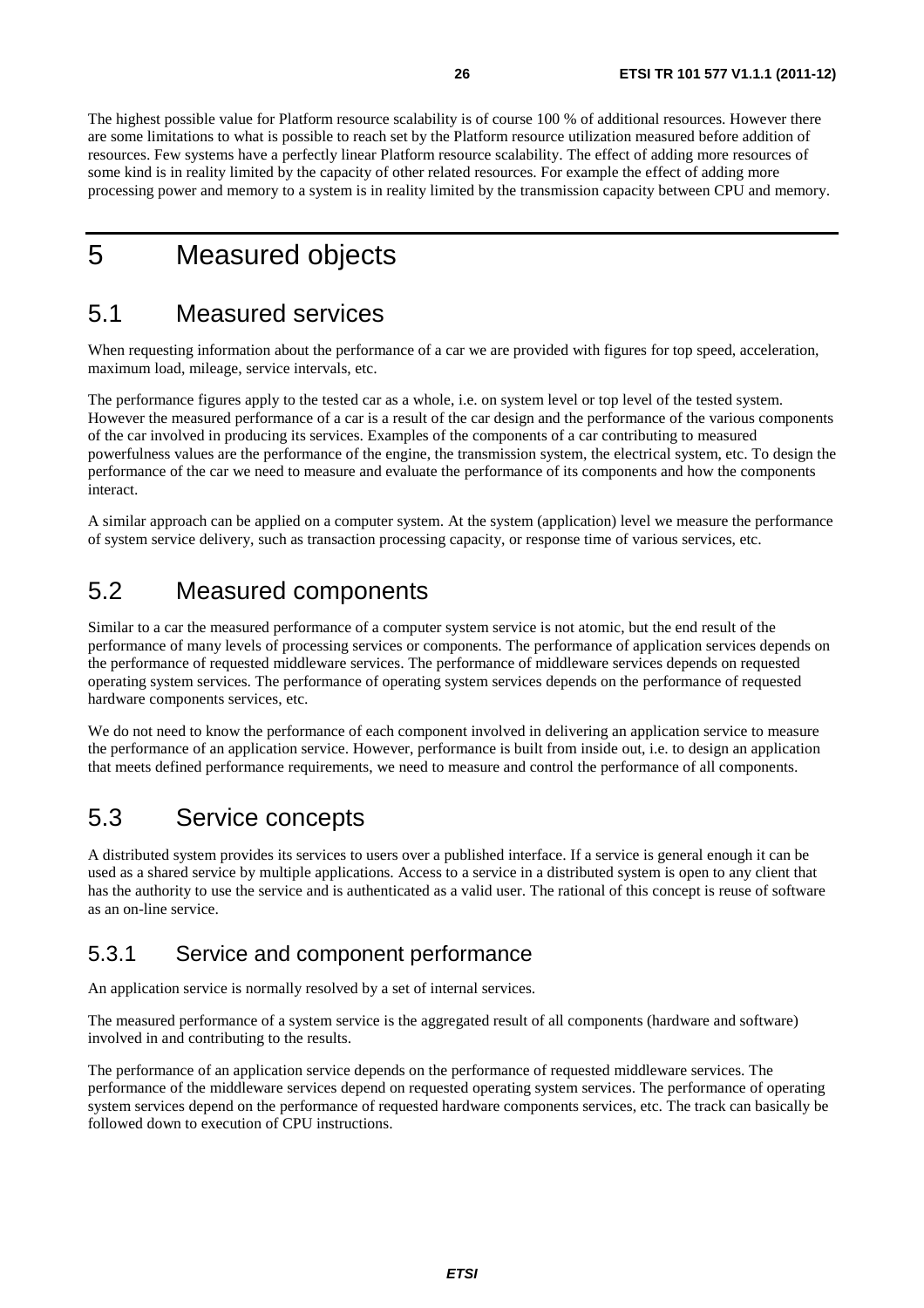## 5.3.2 Service topology and topology performance

The service topology describes how an application service is dependent on other application services to resolve its task.

Performance tests of service topology focus on the responsiveness of distributed services processing components. Performance tests of service topology cover such as:

- tests of latency in accessing distributed services; and
- tests of capacity in accessing distributed services.

A Distributed system is not only built on several layers of services, but each layer of services may also be distributed across a large number of system components (servers).

The system topology describes how the system components are interconnected and the requirements to traverse the system between any two components.

For example registration of an IMS user is initiated by the UE sending a REGISTER request on the IMS Gm interface (SIP) to the user's servicing CSCF (S-CSCF). The S-CSCF in turn requests services from the operators HSS to identify and authenticate the user and set up secured IPsec channels to the UE. This is achieved by sending a request on the IMS Cx interface (Diameter) to the HSS.



**Figure 6: Example of service topology from IMS** 

## 5.4 Service characteristics

Service characteristics are service attributes that determine how performance tests of a service should be designed.

- service initiation characteristics:
- service duration characteristics:
- service resource and load characteristics;
- service design characteristics; and
- service flow characteristics.

The purpose of specifying the characteristics of each service is to design correct performance test cases. A well written specification of the characteristics of a tested service improves the understanding of what to measure and how.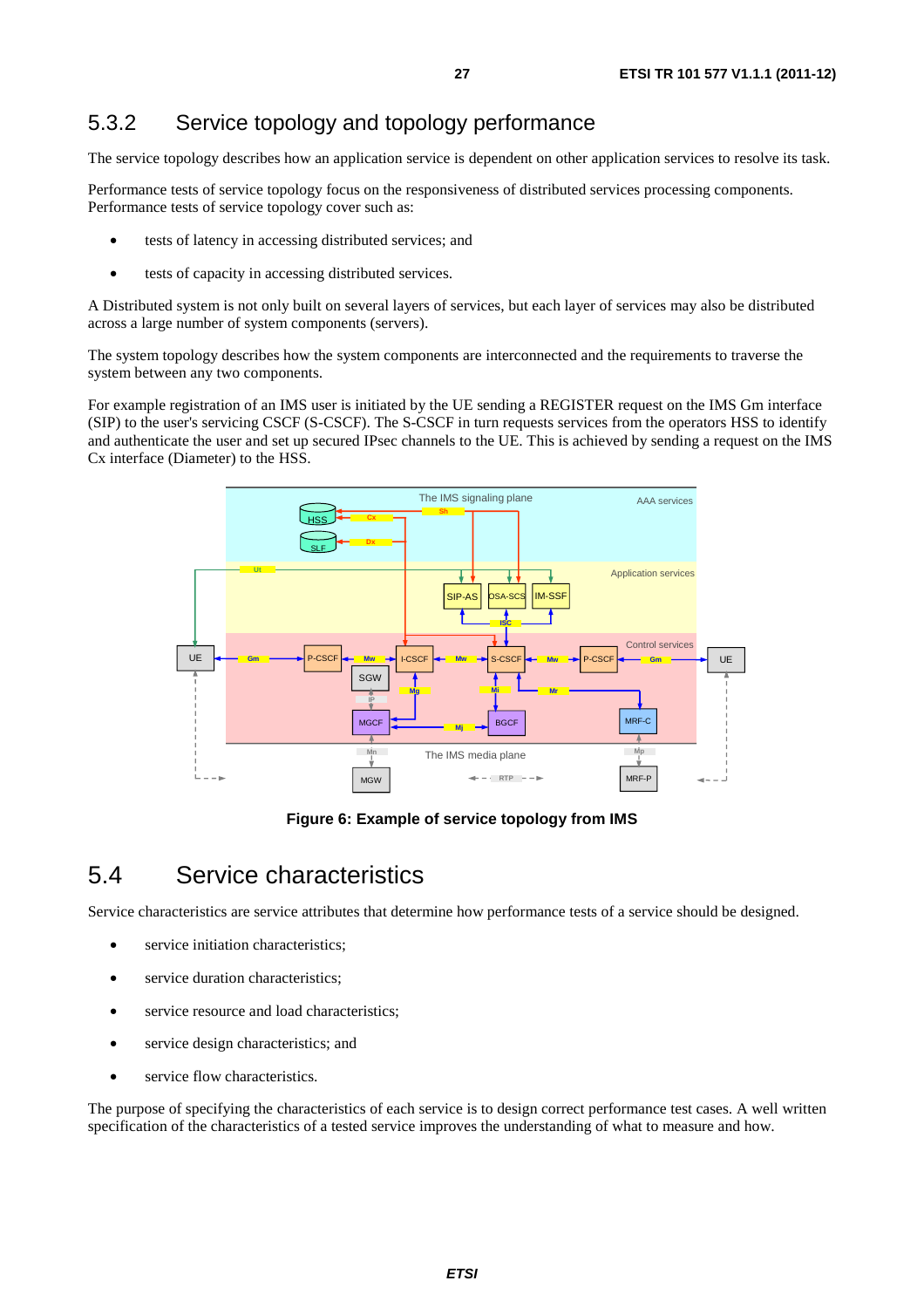## 5.4.1 Service initiation characteristics

Service initiation characteristics describe how a service is invoked. There are two types of services in this context:

- pulled services; and
- pushed services.

### Pulled services

A pulled service is initiated by a Client in a service request and responded to by the service in one or more response messages.

### Pushed services

A pushed service is initiated by a Service in a service request to a subscribing Client and responded to by the Client in one or more response messages. A pushed service is usually triggered by an event usually causing a state change in the service. The service is distributed to any Client with a pending subscription to the service.

An example of a pushed service is the following: An IMS user with an active publication sends a PUBLISH of a status change to the publication server. The publication server updates the publication and sends NOTIFY messages to all active subscribers of the publication.

## 5.4.2 Service duration characteristics

Service duration characteristics describe the combination of stateless or stateful services and the service duration:

- services with short duration;
- services with variable duration; and
- services with long duration.

### System services with short duration

For System services with short duration a short response time is essential. Services are usually stateless. A service request of this kind usually has a timer at application protocol level that terminates the request if no response message can be returned within a standard response time limit. Examples of services with short duration are any type of simple request-response service, such as web browsing or a Google search.

### System services with variable duration

For System services with variable duration the requested service has no time constraints and consequently changes from case to case. Services with variable duration are stateful. An example of a service with variable duration is a call, where ring time and/or hold time (the actual duration of the conversation) varies from call to call.

### System services with long duration

For System services with long duration the requested service is usually a prerequisite for other subsequent services during a user session and lasts consequently until the list of subsequent services is finished. Services are stateful. A service with long duration usually has a timer, for security reasons, that expires when no activities are registered during a specified time. An example of a service with long duration is a user session or a subscription to presence status.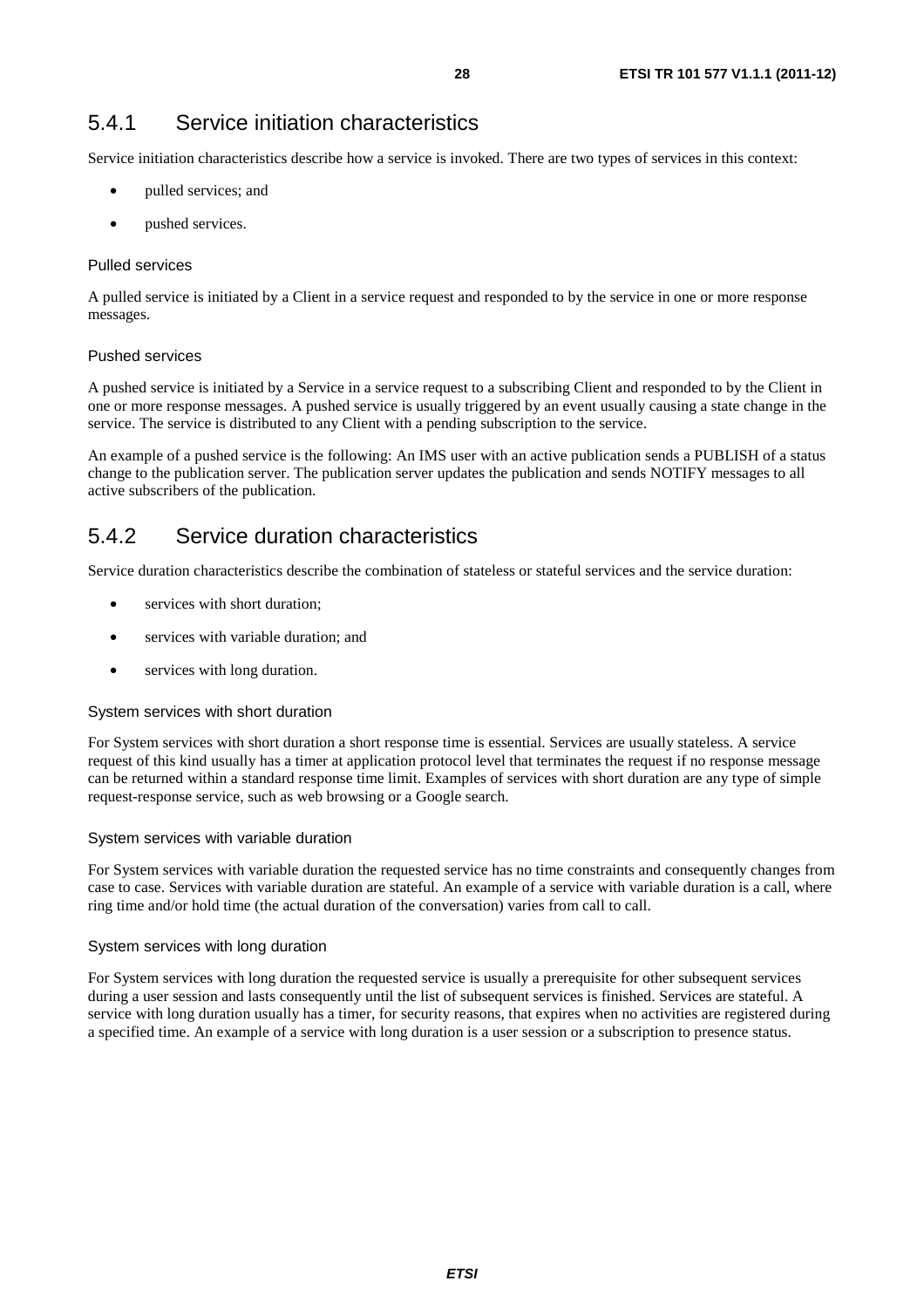

time

**Figure 7: Examples of different service durations** 

### 5.4.3 Service resource and load characteristics

Service resource characteristics describe the mix of requirements on the following hardware resources:

- processing (CPU) requirements;
- storage (memory) requirements; and
- transmission (bandwidth) requirements.

Service load characteristics describe the type of system load caused by the resource profile and the duration of a service. The load profile has two values: services causing active load and services causing passive load.

### **Services causing active load**

A service with short or variable duration, such as a web transaction or streaming multimedia in a call typically causes an active load on system resources. A service causing active load on a system is characterized by:

- high requirements on processing resources (CPU) or transmission resources; and
- variable requirements on Memory space.

The processing capacity for services causing active load is limited by processing and transmission resources.

### Services causing passive load

A service with long duration, such as a user session or a user subscription, typically causes a passive load on system resources. A service causing passive load on a system is characterized by:

- low requirements on processing resources (CPU) or transmission resources; and
- memory space, usually related to the context of the service, is occupied throughout the duration of the service, which can be long.

The processing capacity for services causing passive load is limited by available memory for service. Even small amounts of memory per service request can end up in large demands on memory. The registration service in an IMS system where each pending user registration occupies 25 K bytes will need 25 Gigabyte of memory for one million concurrently registered users.

## 5.4.4 Service design characteristics

Service design characteristics describe the complexity of a service. There are many types of service constructions. In this context we will look at the following types.

- single step services;
- multi step services; and
- composite services.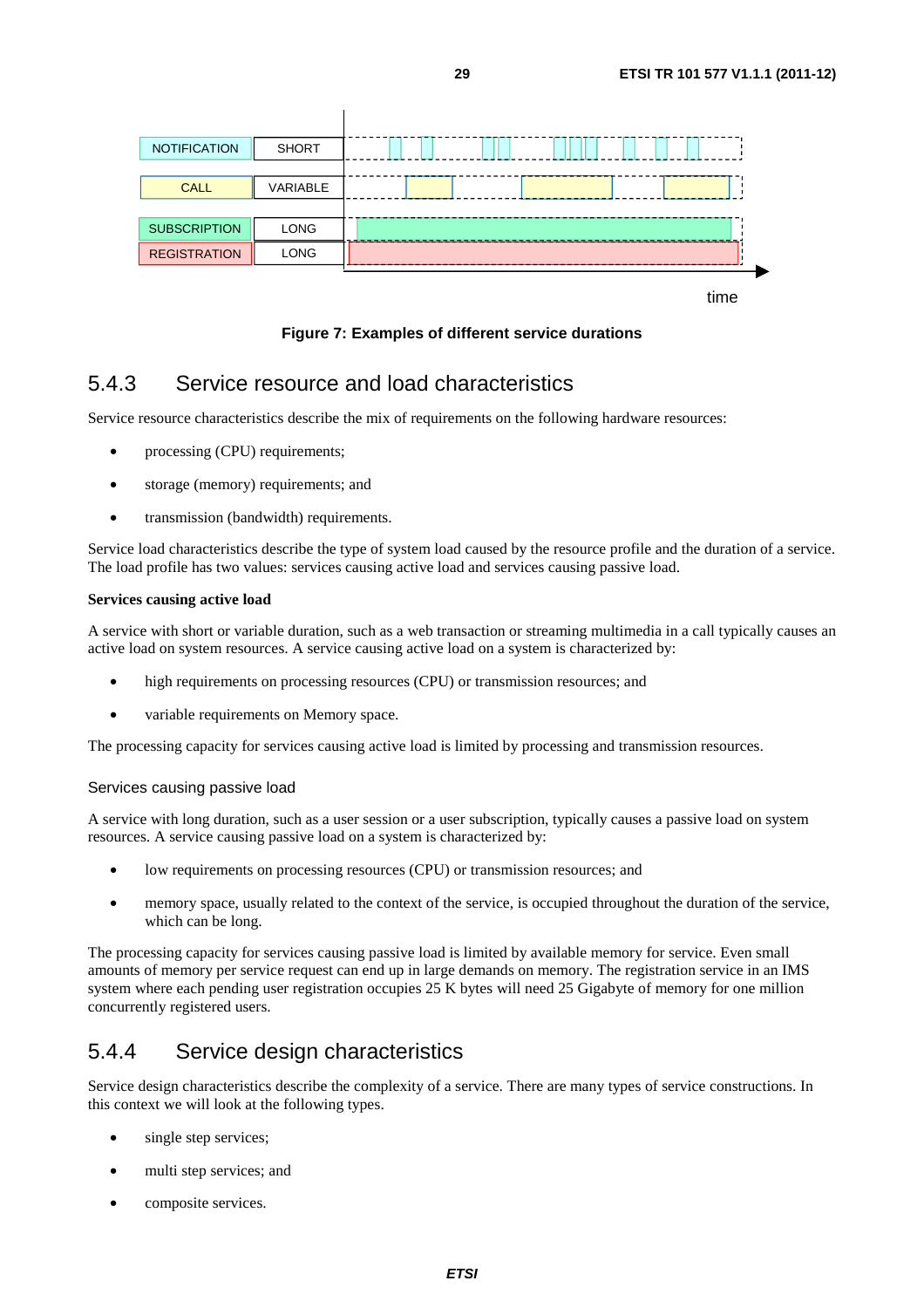### Single step services

A single step service contains a single request with related responses on a specified interface.

#### Multi step services

A multi step service contains several requests with related responses on a specified interface.

#### Composite services

A composite service contains several logically separate subservices, where each subservice has a defined interface with a set of one or more requests and their related responses.

A service design containing several logically separate subservices using separate interfaces.



**Figure 8: Examples of different service designs** 

### 5.4.5 Service flow characteristics

Service flow characteristics describe how a service is communicated. Two types of service flows are discussed in the present document:

- transaction services; and
- streamed services.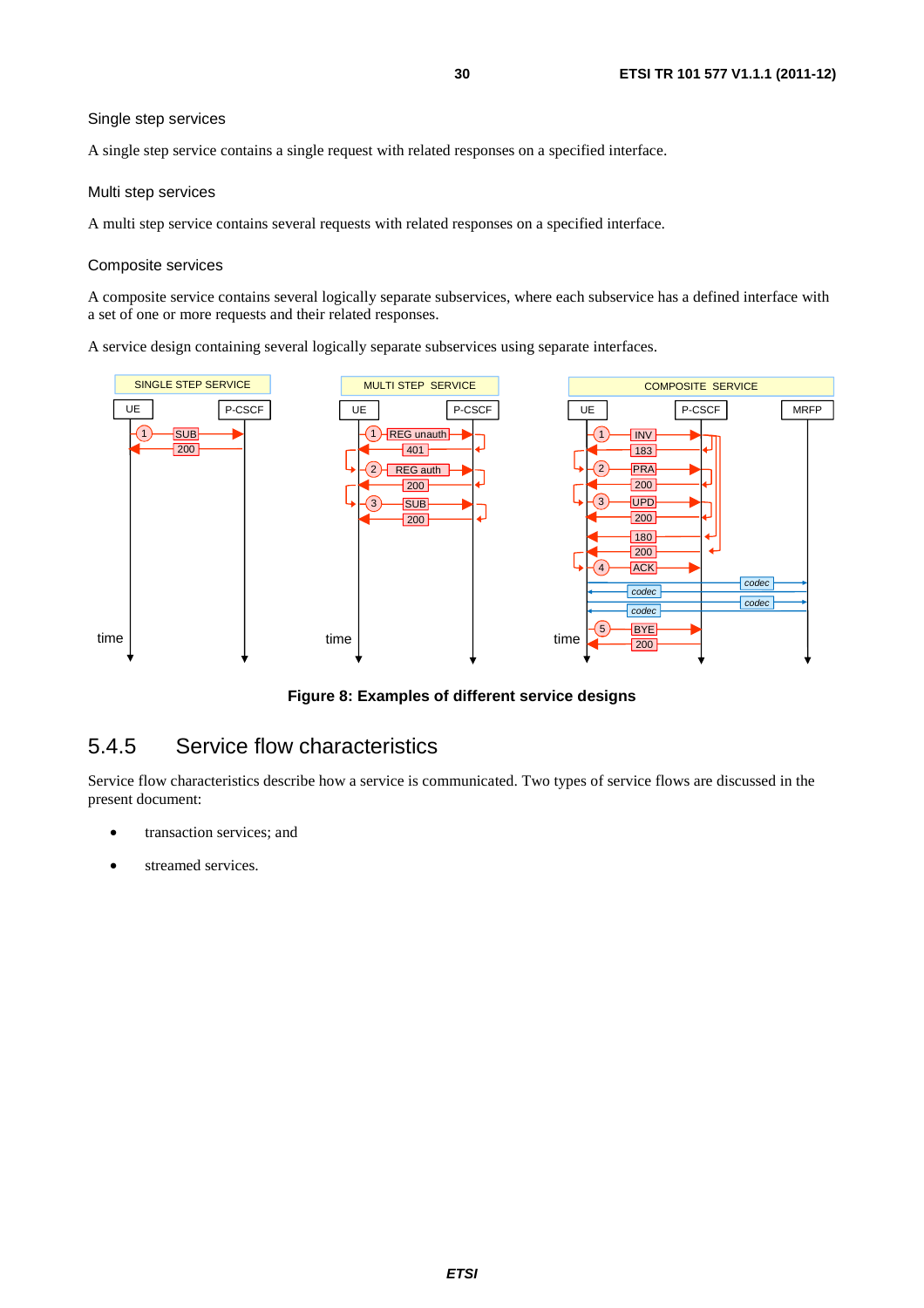

### **Figure 9: Examples of transaction service and streamed service**

### Transactional services

A transaction services is communicated in a relatively limited number of interactions between client and server. Transaction services are often tied to some kind of processing of centralized services or databases.

### Streamed services

A streamed service is communicated in a continuous flow of interactions between client and server that can last from a few seconds up to several hours and more. A streamed services can be bidirectional such as a multimedia call between two persons or unidirectional such as an IPTV media transfer. Performance requirements and performance attributes of a streamed service are quite different from a transaction service.

## 5.5 Service Interfaces

The services of a system are accessible on one or more system interfaces, where different services might use different interfaces. An interface between the system under test and the performance test tools can be an Application Programming Interface (an API) or a Communications Protocol Interface.

## 5.5.1 Application Programming Interfaces (API)

An Application Programming Interface provides a library of functions for a call based dialogue between the tested system and the test tools. An Application Programming Interface hides the actual network between the client and the server. The actual network between the client and the server is in most cases a Communications Protocol Interface.

## 5.5.2 Communication Protocol Interfaces

A Communications Protocol Interface is a protocol stack with protocols from the following three of the OSI layers:

- 1) application layer protocols (OSI layer 7);
- 2) transport layer protocols (OSI layer 4); and
- 3) network layer protocols (OSI layer 3).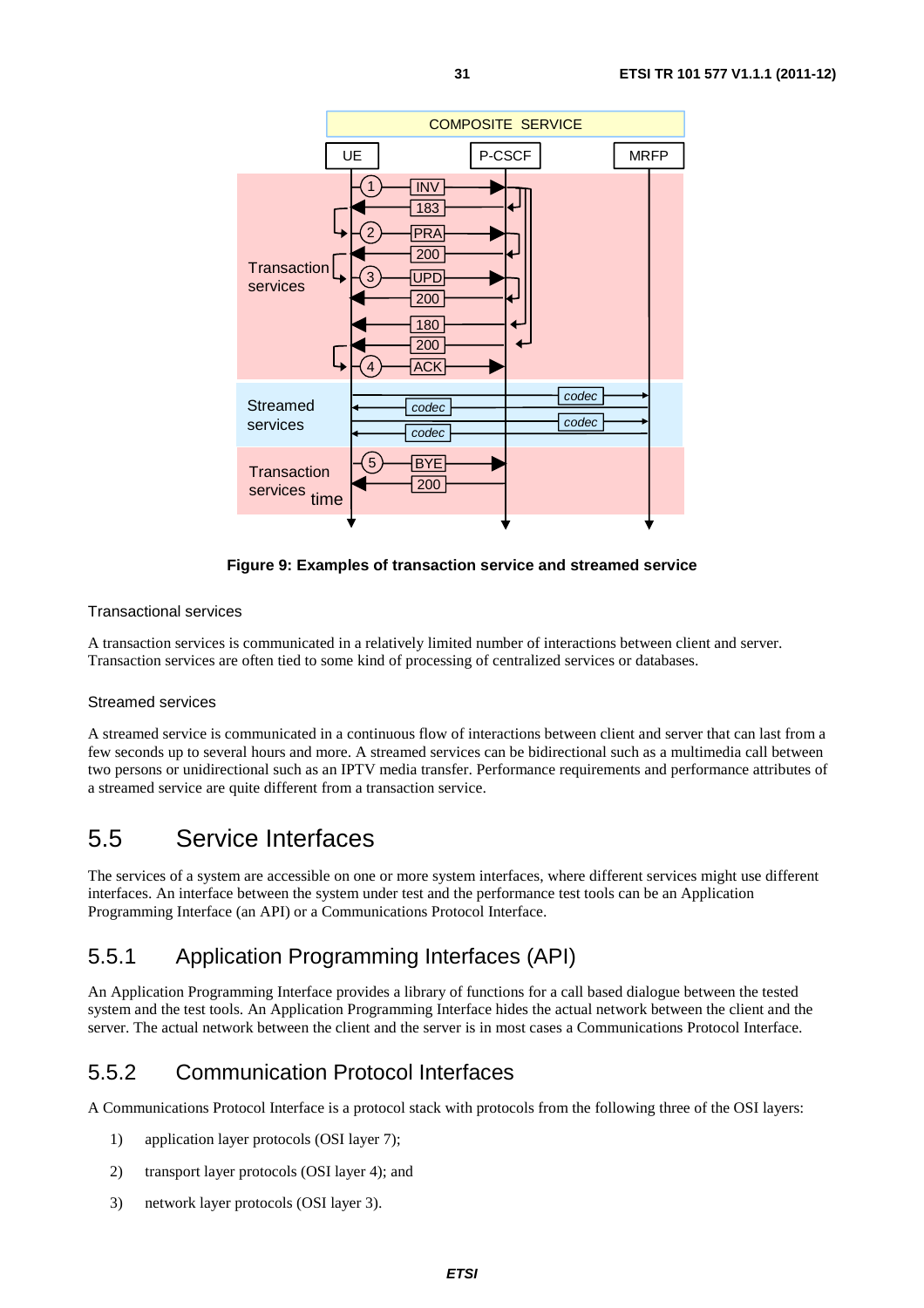Examples of application layer protocols are HTTP, SOAP, SIP, Radius, Diameter, DHCP, etc., or subsets thereof.

Examples of transport layer protocols are TCP, UDP, and SCTP, etc.

Examples of network layer protocols in are IP (IPv4 and/or IPv6), IPsec, etc.

The client requests a service from the server by sending a message formatted according to the application layer protocol used by the Communication Protocol Interface. A Communications Protocol Interface usually defines a subset of the used application layer protocol.



**Figure 10: Test Tools where the SUT interface is an API (left), or a Communication Protocol Interface (right)** 

## 6 Performance measurement data objectives and attributes

## 6.1 Performance metric objectives

The following set of characteristics applies to good and useable performance metrics:

- understandable;
- reliable;
- accurate;
- repeatable;
- linear;
- consistent; and
- computable.

#### Understandability characteristics

Measured values for a good performance metric are easy to interpret and understand. Understandability is an important characteristic of performance metrics for presentations and reports.

#### Reliability characteristics

A good performance metric is reliable if the measured values in a performance test are in accordance with the measured values in real production. Such performance metrics can be trusted. Reliability is an important characteristic for performance metrics used as input to other performance metrics.

#### Accuracy characteristics

A good performance metric is accurate or precise if the measured values are very close to real values. The actual deviations from real values express the precision of a performance metric. Accuracy and precision is an important characteristic for performance metrics used as input to other performance metrics. Computed performance metrics based on input from performance metrics with varying accuracy and precision are of questionable value.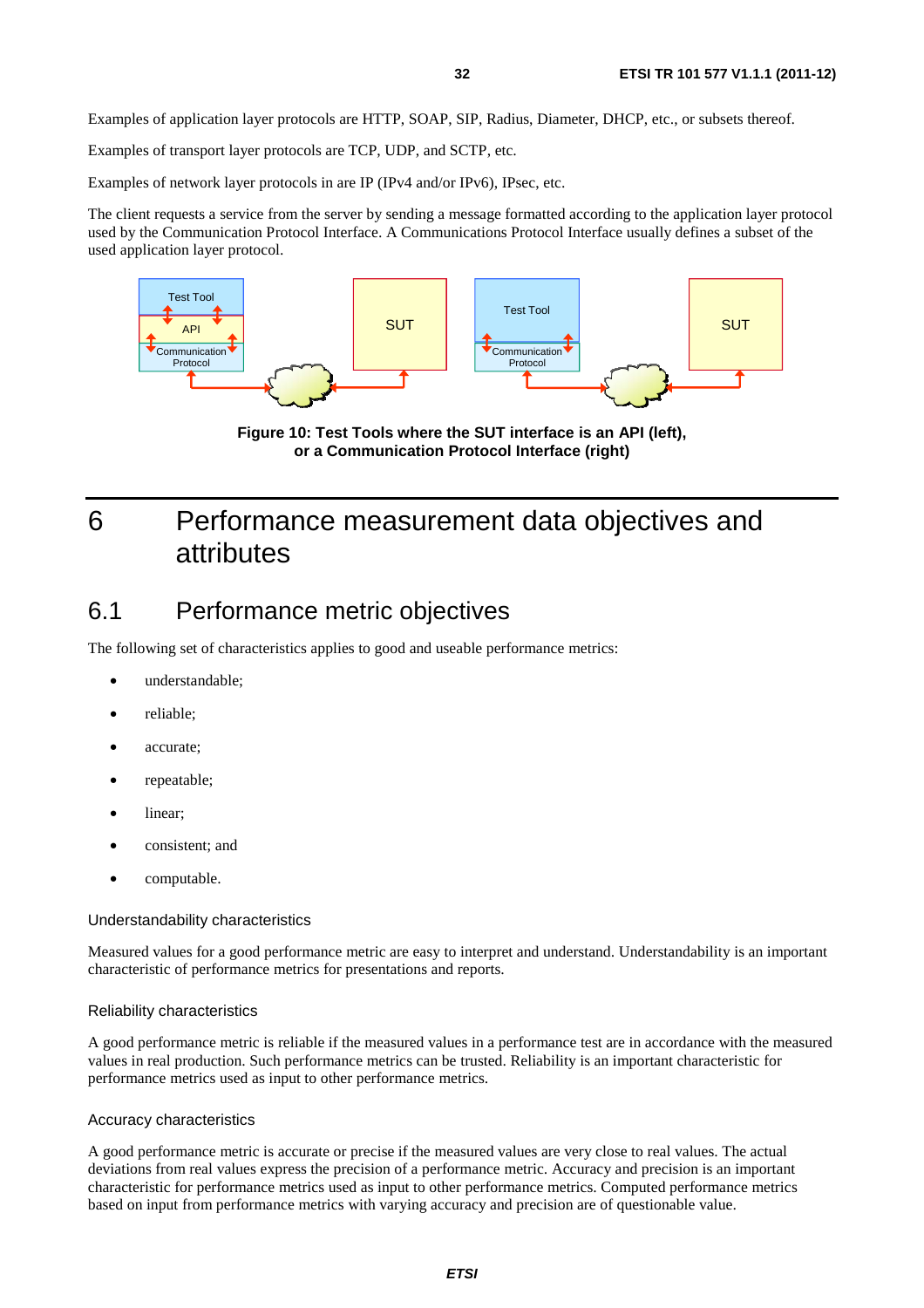#### Repeatability characteristics

A good performance metric delivers the same value every time a performance test is repeated identically. Repeatability is an important characteristic for performance metrics used in regression testing.

#### Linearity characteristics

A performance metric with a linear characteristic is a metric that has a linear relation to values that are proportional to changes in the measured object. This makes the performance metric easier to understand. Another aspect of linearity is that mixing linear and non-linear performance metrics in computations of other performance metrics is of questionable value. Linearity is therefore an important characteristic for performance metrics used as input to other performance metrics.

#### Consistency characteristics

A performance metric is consistent if the metric units and the definitions of metric units are the same on different systems. When the units of a metric are not consistent on different platforms performance metric values cannot be compared. Linearity is therefore an important characteristic for performance metrics used as input to other performance metrics. Consistency is therefore an important characteristic for performance metrics used in benchmarks.

### Computability characteristics

A good performance metric has precise definitions of measurement units, measurement accuracy and measurement methods. This is a prerequisite for using the measurement variable in the various computations of performance. Computability is therefore an important characteristic for performance metrics used as input to other performance metrics.

## 6.2 Measurement data attribute sets

To support and verify the performance metric objectives above, performance measurement data have several sets of attributes telling different aspects of what they represent and how they can be used such as:

- processing attributes or Metric types;
- identification attributes or Metric identifiers:
- unit attributes or Metric units; and
- conditional attributes or measurement conditions (reproduce able).



**Figure 11: Measurement data attribute sets**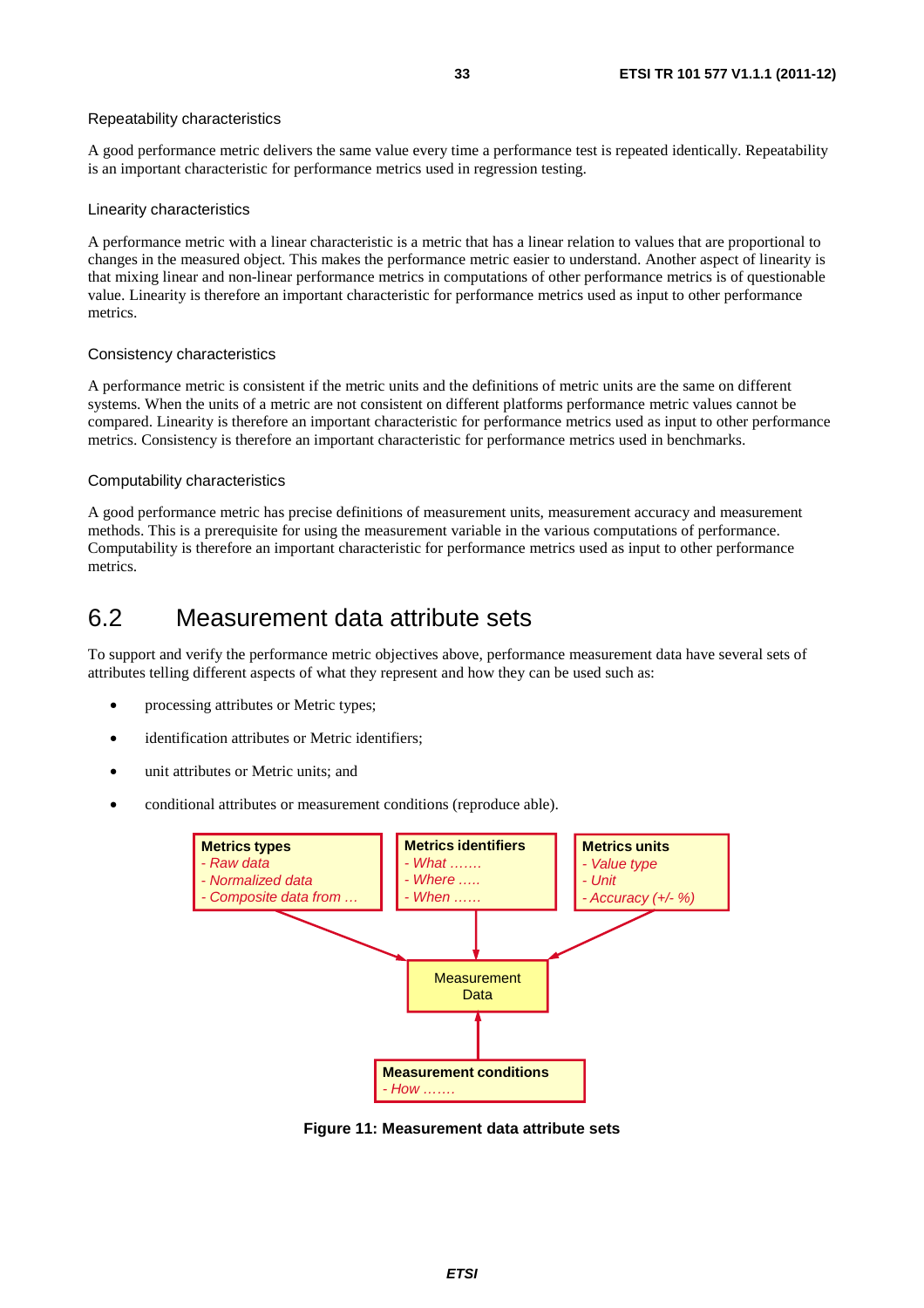## 6.3 Processing attributes or Metric types

Processing attributes describe how a metric variable value is derived and makes it understandable and reproduce able. Metrics can be based on:

- raw performance data;
- normalized performance data;
- transformed performance data; and
- composite performance data.

### 6.3.1 Metrics based on raw performance data

Raw performance metrics are performance data collected during a performance test and recorded in native form, i.e. data are not yet processed or formatted in any way, such as collected response time values for a specific type of transaction.

## 6.3.2 Metrics based on normalized performance data

Normalized performance metrics are performance data transformed to a common norm, for example transactions per second or rejected requests per million service requests, etc.

### Time based metrics

In graphs performance metrics are usually displayed with metrical values on the Y-axis and recording time on the X-axis. We call this type of presentation time based metrics, for example variations in response time during a test.

### Value based metrics

Presentation of metrics can also be based on other figures than time, i.e. show other variables on the X-axis. Presentation of metrics is value based when the metrical values are displayed on the X-axis and frequencies of metrical values are displayed on the Y-axis.

An example of value based metrics is response time distribution usually described in a histogram with response time interval values on the X-axis and the frequency or percentage of each response time interval on the Y-axis.

## 6.3.3 Metrics based on transformed performance data

Transformed performance metrics are performance metrics processed into other logically related performance metrics, such as response time data transformed into average response time metrics or standard deviation of response time values.

### 6.3.4 Metrics based on composite performance data

Composite performance metrics are based on the processing of multiple performance data sources. Input to composite performance metrics can be any kind computable of performance data.

An example of composite performance metrics is resource usage per processed request of a service.

## 6.4 Identification attributes or Metric identifiers

Identification attributes contain reference values that together make collected performance measurement data unique. There are three types of identification attributes:

measurement type;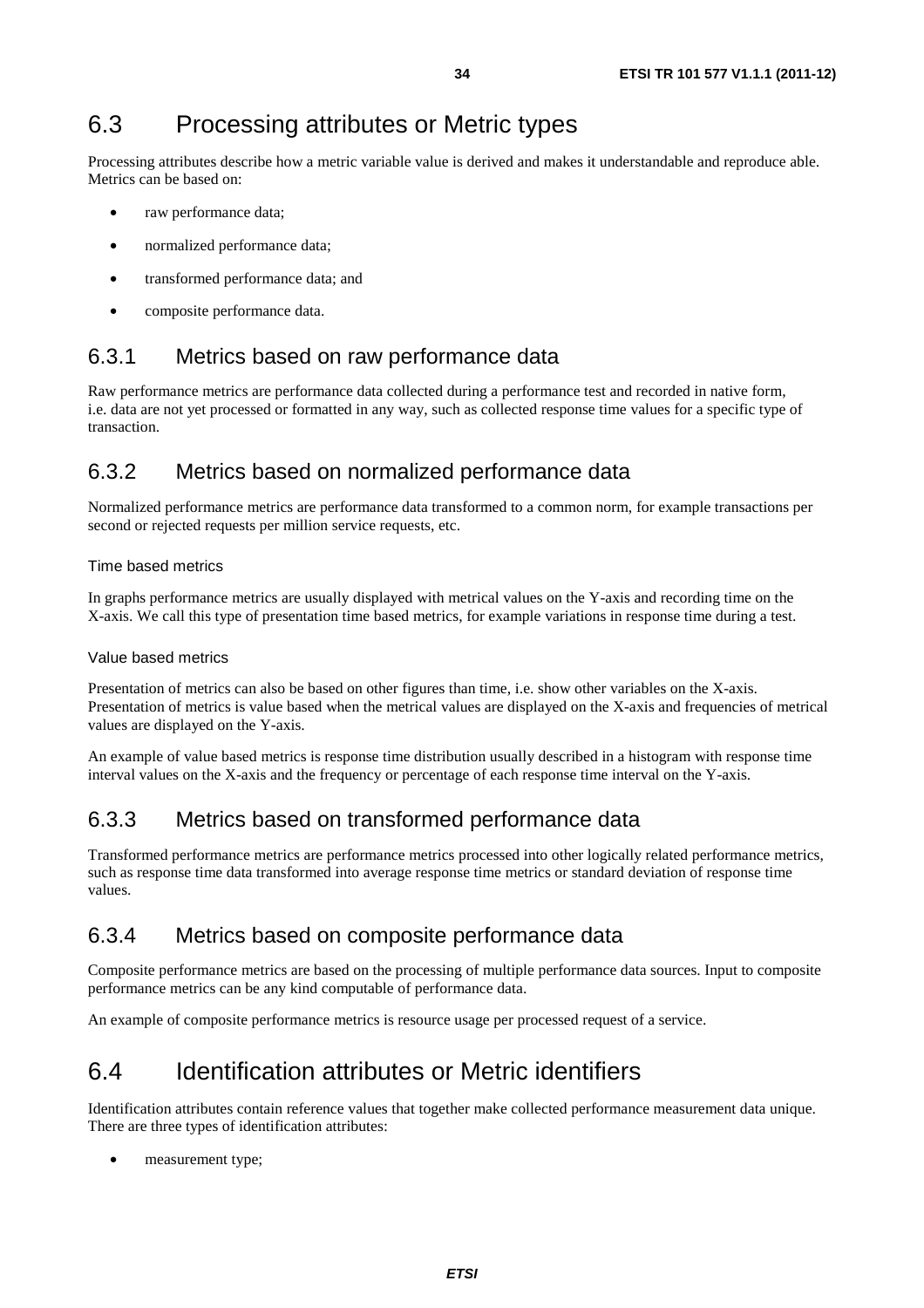- measurement point; and
- measurement recording time.

Performance data without identification attribute values are of questionable value with no references to what they represent or why.

### 6.4.1 Measurement type

Measurement type identifies the type or name of collected measurement data.

### 6.4.2 Measurement points

Measurement points identifies where performance data are captured. There are two types of measurement points:

- 1) external; and
- 2) internal.



**Figure 12: External and Internal Measurement Points** 

#### External measurement points

External measurement points are data collection locations outside the SUT, usually at the test tools.

At an external measurement point performance data about the flow of requested services of different types and related service responses are collected.

An external measurement point can be a requested service or all types of responses to requested services including failures such as timeout or closed connections.

In this context, i.e. identification of performance measurement data External measurement points are also processes producing composite performance metrics based on multiple sources of recorded performance data.

#### Internal measurement points

Internal measurement points are data collection locations inside the SUT. Data collection at Internal Measurement Points is usually done by probes managed by the test tools.

At an Internal measurement point performance data are collected about how resources are managed under different load conditions inside the SUT. Internal measurement points can be global for a server, or local for a process group.

Internal measurement points can also be located inside a process group capturing data about resource management in application code, such as queues, object instances, etc.

### 6.4.3 Measurement recording time

Measurement recording time is usually a timestamp with high resolution identifying at what point in time a performance measurement value was recorded. The measurement recording time can be relative or absolute.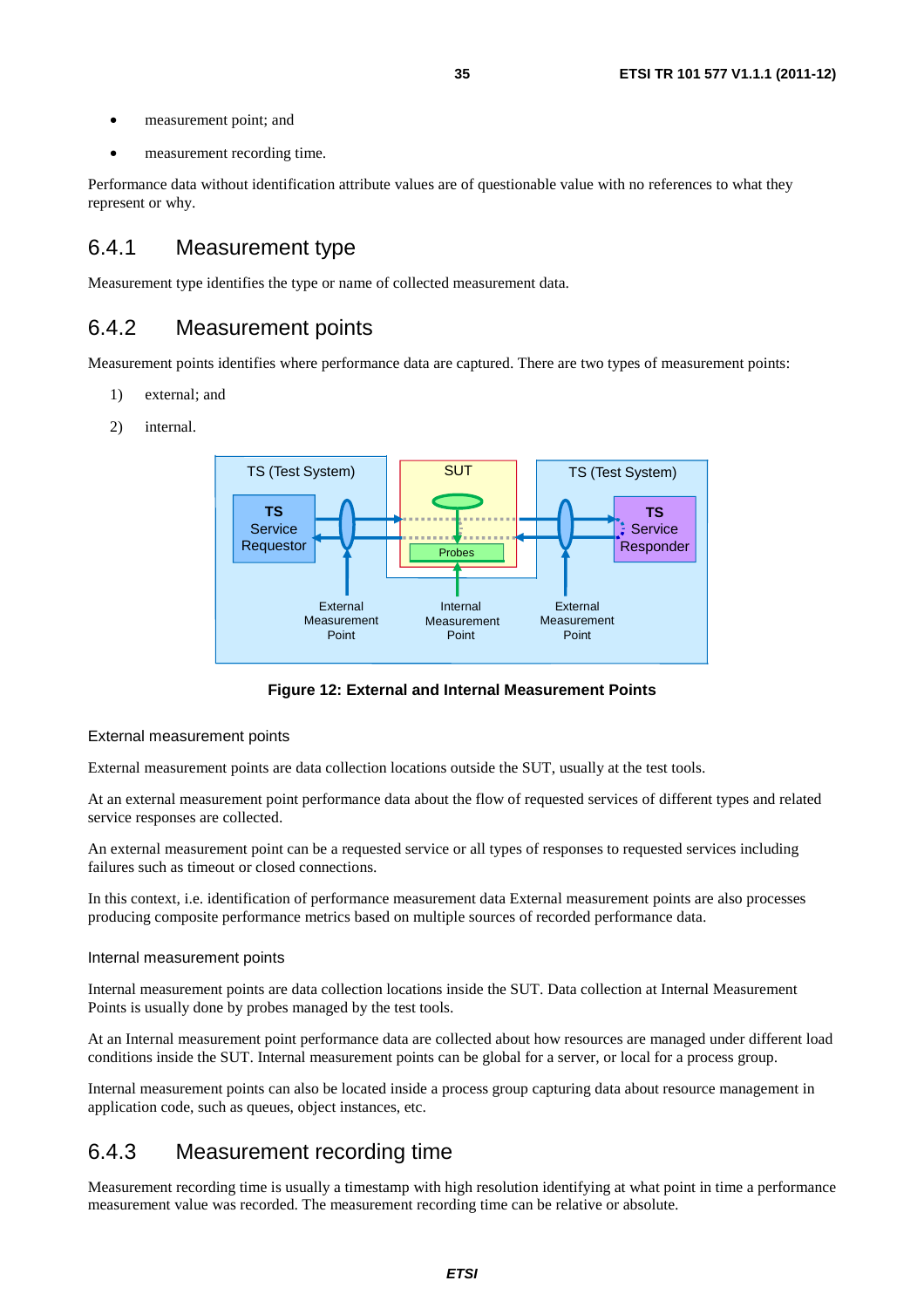### Relative time

Relative time shows elapsed time since the start of a performance test (time zero). There are several reasons for applying relative time in performance tests:

- Relative time enables a simple way of comparing different test runs of the same performance test. For instance it is easy to see if certain behaviour appears after a certain period of time in all performance tests.
- Relative time makes it easy to calculate elapse time between different events in a performance test.

#### Absolute time

Absolute time is calendar time of a measurement recording. There are several reasons for applying absolute time in performance tests. Absolute time is preferred when there is no need for comparing different test runs or other kinds of analysis of product behaviour, such as monitoring service production. In monitoring service production it is important to see at what time different situations happen when they reappear, such as a repeated situation during the night at 2:30 every working day. In some situations, such as when a test project is geographically distributed on separate locations with different time zones, it is convenient to use absolute time from a single time zone such as GMT for all test sites.

## 6.5 Unit attributes or Metric formats

Unit attributes make performance data comparable, accurate, and computable. Performance data have several attributes telling different aspects of what a measurement figure represents:

- unit type attributes;
- unit resolution attributes;
- unit accuracy attributes; and
- unit recording attributes.

#### Unit type attributes

Examples of unit type attributes are elapsed time, timestamps, counters, percentages, or other units.

#### Unit resolution attributes

Examples of unit resolution attributes are time in days, hours, seconds, or milliseconds.

#### Unit accuracy attributes

Examples of accuracy attributes are deviations from correct values (+/- %).

Unit recording attributes

Examples of unit recording attributes are accumulative or instantaneous values.

## 6.6 Conditional attributes

Conditional attributes are references to stated and actual conditions that apply on collected performance measurement data and consequently are of importance to make performance data reproduce able.

There are two types of conditional attributes:

- requested conditions; and
- actual conditions.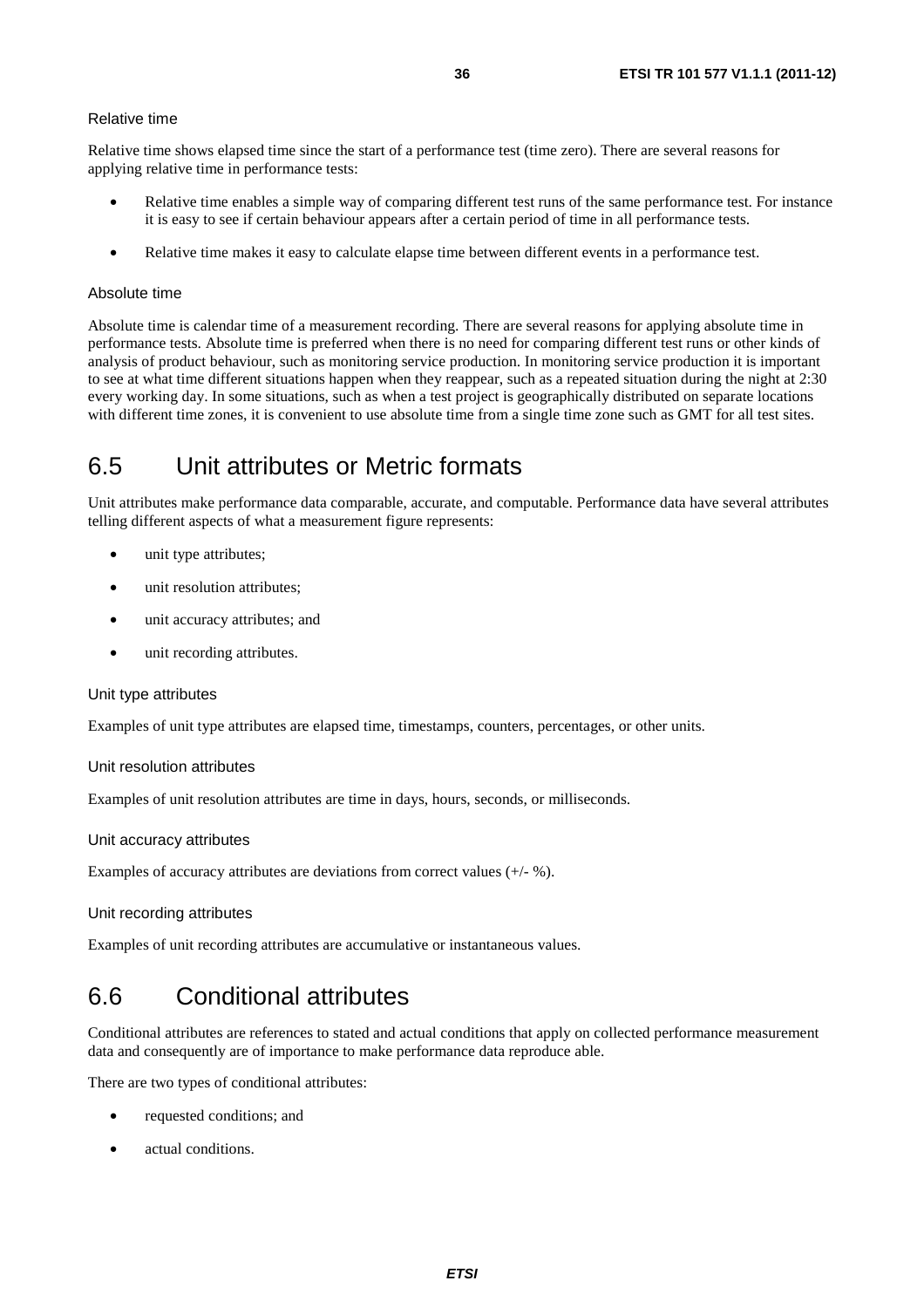## 6.6.1 Requested conditions

Requested condition attributes are links to requested measurement conditions, i.e. stated requirements on SUT and Test System conditions for capturing performance data.

### External conditions

External conditions describe what the SUT should be exposed to during a performance test, i.e. the workload specifications.

### Internal conditions

Internal conditions describe expected situations inside the SUT during a performance test, such as maximum CPU load, memory usage, etc.

## 6.6.2 Actual conditions

Actual conditions are links to collected measurement data about actual measurement conditions during a performance test. Actual measurement conditions include metrics such as load deviations - the differences between intended load and actual load during a performance test.

# 7 Abstract performance metrics

# 7.1 Abstract performance metrics and performance categories

Abstract performance metrics are formal representations of performance characteristics and, in this context, classified into three categories for: Powerfulness, Reliability, and Efficiency.

# 7.2 Abstract powerfulness metrics

Abstract powerfulness metrics express measurements of volume and speed of service production.

Abstract powerfulness metrics have subcategories for Capacity, Responsiveness, and Scalability.

## 7.2.1 Capacity metrics and related attributes

Capacity metrics express maximum number of service request handled by a SUT per time unit, where time unit usually is per second.

### Sustained arrival capacity

| Definition:            | A performance metric for the maximum number of service requests of some kind that can<br>be accepted by the SUT per time unit continuously. |
|------------------------|---------------------------------------------------------------------------------------------------------------------------------------------|
| Measurement unit:      | Counter value as frequency per time unit: Number of requests/second.                                                                        |
| Resolution:            | 1 request/second.                                                                                                                           |
| Accuracy:              |                                                                                                                                             |
| Measurement recording: | Accumulated value per recording period of time and entire performance test time.                                                            |
| Processing:            | Recorded value normalized to number of requests per second.                                                                                 |
| Example:               | Sustained arrival capacity of service xx" is 2 160 requests/second.                                                                         |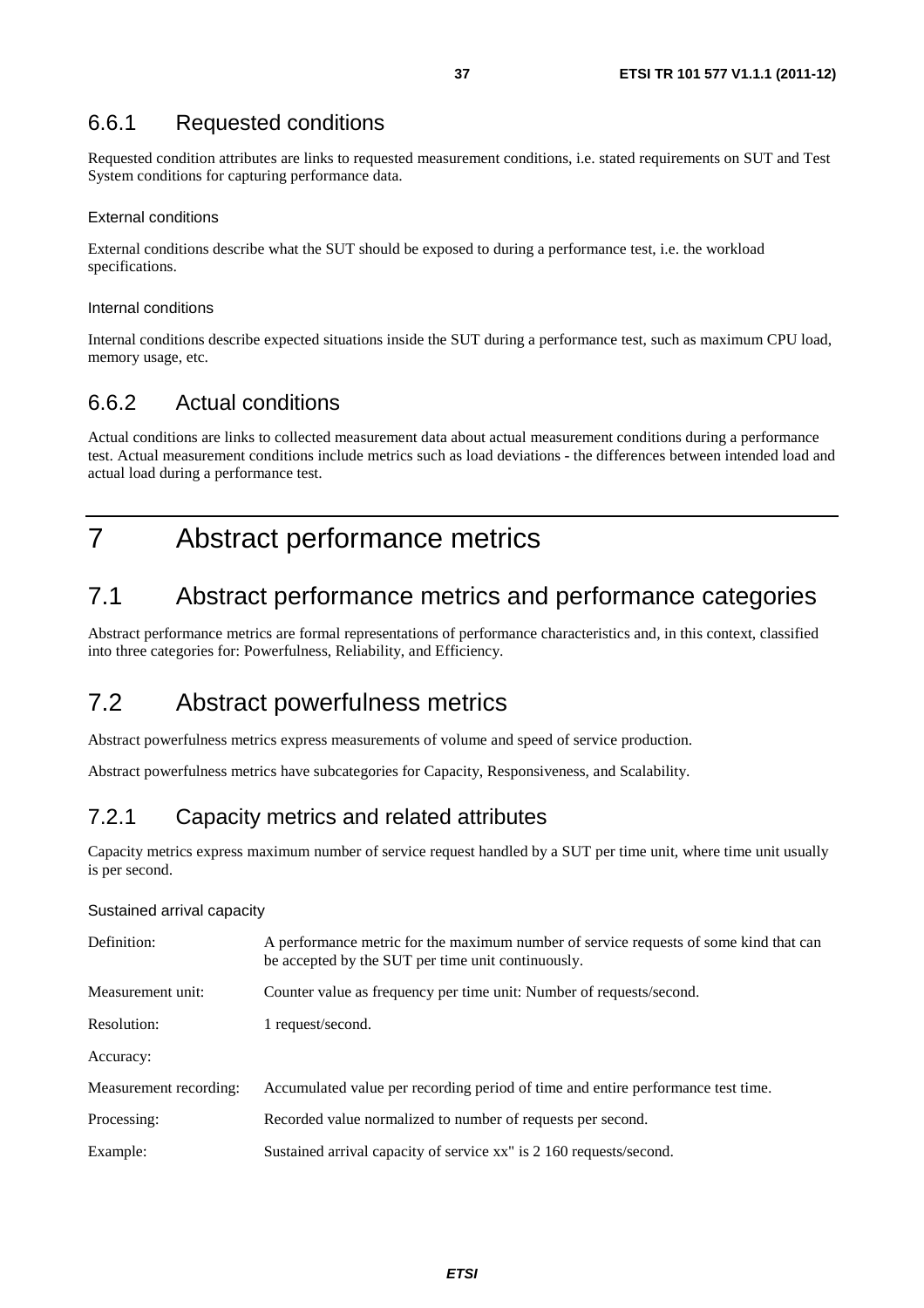| Peak arrival capacity             |                                                                                                                                              |
|-----------------------------------|----------------------------------------------------------------------------------------------------------------------------------------------|
| Definition:                       | A performance metric for the maximum arrival rate of service requests during a specified<br>period of time.                                  |
| Measurement unit:                 | Counter value as frequency per time unit: Number of requests/second.                                                                         |
| Resolution:                       | 1 request/second.                                                                                                                            |
| Accuracy:                         |                                                                                                                                              |
| Measurement recording:            | Accumulated value per recording period of time and entire performance test time.                                                             |
| Processing:                       | Recorded value normalized to number of requests per second.                                                                                  |
| Example:                          | Peak arrival capacity of service "xx" is 3 160 requests/second for up to 15 seconds.                                                         |
| Sustained throughput capacity     |                                                                                                                                              |
| Definition:                       | A performance metric for the maximum number of service requests of some kind that can<br>be completed by the SUT per time unit continuously. |
| Measurement unit:                 | Counter value as frequency per time unit: Number of requests second.                                                                         |
| Resolution:                       | 1 request/second.                                                                                                                            |
| Accuracy:                         |                                                                                                                                              |
| Measurement recording:            | Accumulated value per recording period of time and entire performance test time.                                                             |
| Processing:                       | Recorded value normalized to number of requests per second.                                                                                  |
| Example:                          | Sustained throughput capacity of service "xx" is 2 160 requests/second.                                                                      |
| In progress active load capacity  |                                                                                                                                              |
| Definition:                       | A performance metric for the maximum number of active load service requests of some<br>kind concurrently in progress.                        |
| Measurement unit:                 | Counter: Number of concurrent requests.                                                                                                      |
| Resolution:                       | 1 request.                                                                                                                                   |
| Accuracy:                         |                                                                                                                                              |
| Measurement recording:            | Number of requests per second and average response time.                                                                                     |
| Processing:                       | Calculated as Number of requests per second divided by average response time.                                                                |
| Example:                          | In progress active load capacity of service "xx" is 300 requests.                                                                            |
| In progress passive load capacity |                                                                                                                                              |
| Definition:                       | A performance metric for the maximum number of passive load service requests of some<br>kind concurrently in progress.                       |
| Measurement unit:                 | Counter: Number of concurrent requests.                                                                                                      |
| Resolution:                       | 1 request.                                                                                                                                   |
| Accuracy:                         |                                                                                                                                              |
| Measurement recording:            | Accumulated value of service requests in progress per recording period.                                                                      |
| Processing:                       |                                                                                                                                              |
| Example:                          | In progress passive load capacity of service "xx" is 30 000 requests.                                                                        |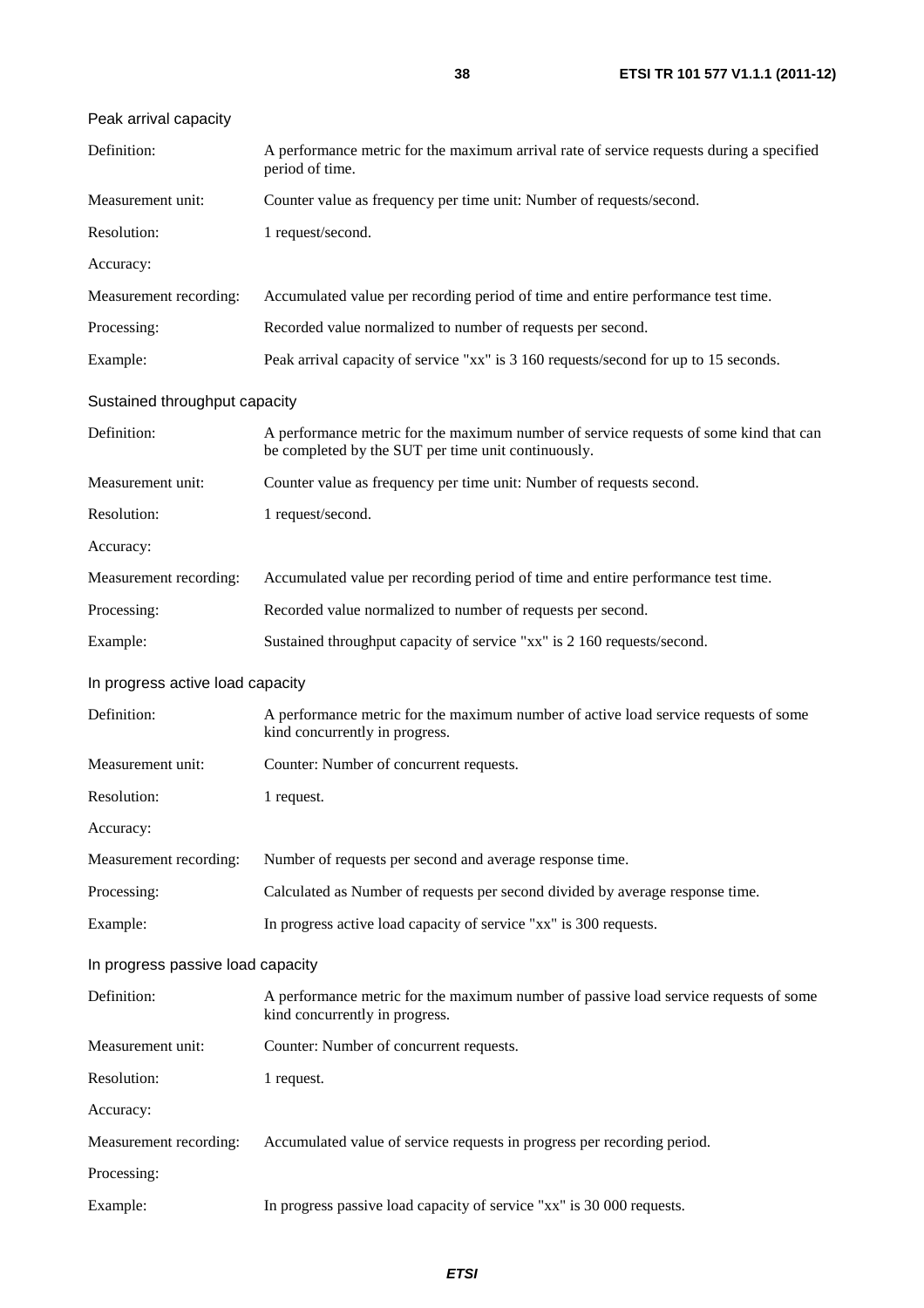# 7.2.2 Responsiveness metrics and related attributes

Responsiveness metrics express some kind of time delay of a measured service. The metric units for responsiveness cover response time, response time percentiles, different kinds of latency, etc.

### Average response time

| Definition:                 | A performance metric for the average elapsed time from sending a request until receiving a<br>response.                                                                                                                                                                                                                                |
|-----------------------------|----------------------------------------------------------------------------------------------------------------------------------------------------------------------------------------------------------------------------------------------------------------------------------------------------------------------------------------|
| Measurement unit:           | Elapsed time in seconds or milliseconds.                                                                                                                                                                                                                                                                                               |
| Resolution:                 | 1 second or 1 millisecond.                                                                                                                                                                                                                                                                                                             |
| Accuracy:                   |                                                                                                                                                                                                                                                                                                                                        |
| Measurement recording:      | Accumulated value per recording period of time and entire performance test time.                                                                                                                                                                                                                                                       |
| Processing:                 | Accumulated response time value per recording period divided by number of completed<br>requests.                                                                                                                                                                                                                                       |
| Example:                    | Average response time for service "xx" is 30 milliseconds.                                                                                                                                                                                                                                                                             |
| Response time percentiles   |                                                                                                                                                                                                                                                                                                                                        |
| Definition:                 | A performance metric for the maximum response time recorded for a specified percentile<br>value of all service requests. A response time percentile of 90 % shows maximum response<br>time for 90 % of all service requests. A response time percentile can be calculated for the<br>entire performance test period or a part thereof. |
| Measurement unit:           | Elapsed time in seconds or milliseconds.                                                                                                                                                                                                                                                                                               |
| Resolution:                 | 1 second or 1 millisecond.                                                                                                                                                                                                                                                                                                             |
| Accuracy:                   |                                                                                                                                                                                                                                                                                                                                        |
| Measurement recording:      | Accumulated value per recording period of time and entire performance test time.                                                                                                                                                                                                                                                       |
| Processing:                 | The highest recorded response time value for the specified percentage of processed service<br>requests.                                                                                                                                                                                                                                |
| Example:                    | The maximum response time for the 90 percentile of service "xx" is 40 milliseconds.<br>The maximum response time for the 95 percentile of service "xx" is 120 milliseconds.                                                                                                                                                            |
| <b>Distribution latency</b> |                                                                                                                                                                                                                                                                                                                                        |
| Definition:                 | A performance metric for the delay from receiving a request until passing the request to the<br>next processing instance.                                                                                                                                                                                                              |
| Measurement unit:           | Elapsed time in seconds or milliseconds.                                                                                                                                                                                                                                                                                               |
| Resolution:                 | 1 second or 1 millisecond.                                                                                                                                                                                                                                                                                                             |
| Accuracy:                   |                                                                                                                                                                                                                                                                                                                                        |
| Measurement recording:      | Accumulated value per recording period of time and entire performance test time.                                                                                                                                                                                                                                                       |
| Processing:                 | Accumulated latency time value per recording period divided by number of completed<br>requests.                                                                                                                                                                                                                                        |
| Example:                    | Average distribution latency time for service "xx" is 30 milliseconds.                                                                                                                                                                                                                                                                 |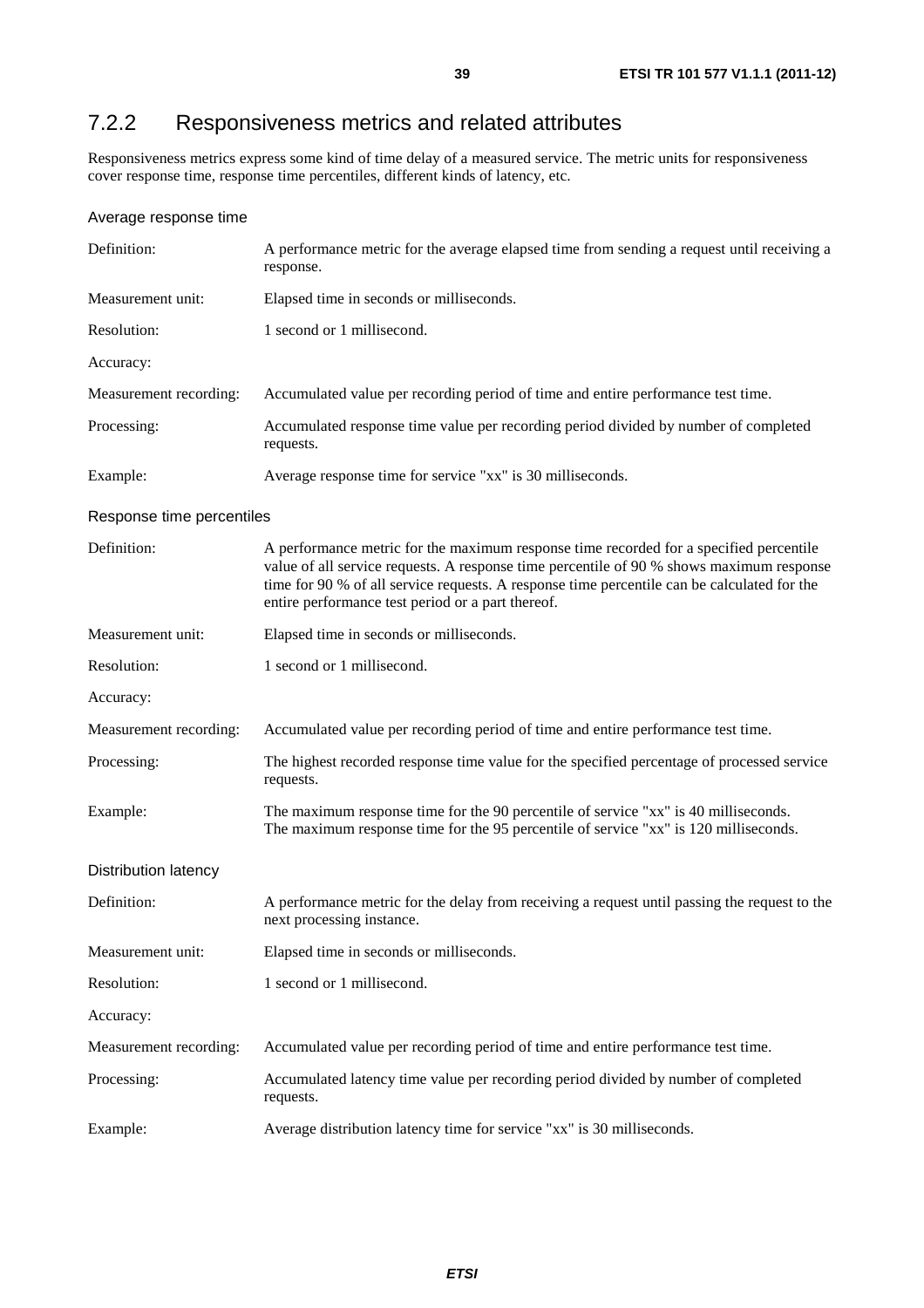| Notification latency   |                                                                                                                                                                                              |
|------------------------|----------------------------------------------------------------------------------------------------------------------------------------------------------------------------------------------|
| Definition:            | A performance metric for the delay in notifying a subscriber of a change in a subscribed<br>object.                                                                                          |
| Measurement unit:      | Elapsed time in seconds or milliseconds.                                                                                                                                                     |
| Resolution:            | 1 second or 1 millisecond.                                                                                                                                                                   |
| Accuracy:              |                                                                                                                                                                                              |
| Measurement recording: | Accumulated value per recording period of time and entire performance test time.                                                                                                             |
| Processing:            | Accumulated latency time value per recording period divided by number of completed<br>requests.                                                                                              |
| Example:               | Average notification latency time for service "xx" is 12 milliseconds.                                                                                                                       |
| Disk access latency    |                                                                                                                                                                                              |
| Definition:            | A performance metric for the average time to position the head on the correct cylinder,<br>track, and sector of a disk, i.e. the delay for positioning a disk for a read or write operation. |
| Measurement unit:      | Elapsed time in milliseconds.                                                                                                                                                                |
| Resolution:            | 1 millisecond.                                                                                                                                                                               |
| Accuracy:              |                                                                                                                                                                                              |
| Measurement recording: | Accumulated value per recording period of time and entire performance test time.                                                                                                             |
| Processing:            | Calculated value from time to position disk head to desired cylinder plus time to rotate the<br>disk a half turn.                                                                            |
| Example:               | Average disk access latency time is 4 milliseconds.                                                                                                                                          |

## 7.2.3 Scalability metrics and related attributes

Scalability metrics express the relation between hardware resource increases and related service capacity increases.

Scalability metrics can be measured for a single type of hardware resources or a balanced mix of hardware resources.

The measurement units for Scalability metrics are service capacity increases in absolute numbers. The measurement units for capacity increases can also be percentage values, however, any percentage value depends on the current service capacity level if you add a fixed quantity of resources.

Service capacity per additional Processing Unit

| Definition:            | Performance metric for the increase of service capacity of a kind by adding a Processing<br>Unit, such as a server, or a CPU, or more cores per CPU. The metric value is expressed as<br>additional service requests processed per time unit The scalability metric applies for<br>services with active load. |
|------------------------|---------------------------------------------------------------------------------------------------------------------------------------------------------------------------------------------------------------------------------------------------------------------------------------------------------------|
| Measurement unit:      | Counter value as frequency per time unit: Number of requests/second.                                                                                                                                                                                                                                          |
| Resolution:            | 1 request/second.                                                                                                                                                                                                                                                                                             |
| Accuracy:              |                                                                                                                                                                                                                                                                                                               |
| Measurement recording: | Accumulated value per recording period of time and entire performance test time.                                                                                                                                                                                                                              |
| Processing:            | Processed as Sustained throughput capacity for SUT including additional processing unit<br>reduced by Sustained throughput capacity for SUT without additional processing unit.                                                                                                                               |
| Example:               | Service capacity per additional Processing Unit for service "xx" is 850 requests/second.                                                                                                                                                                                                                      |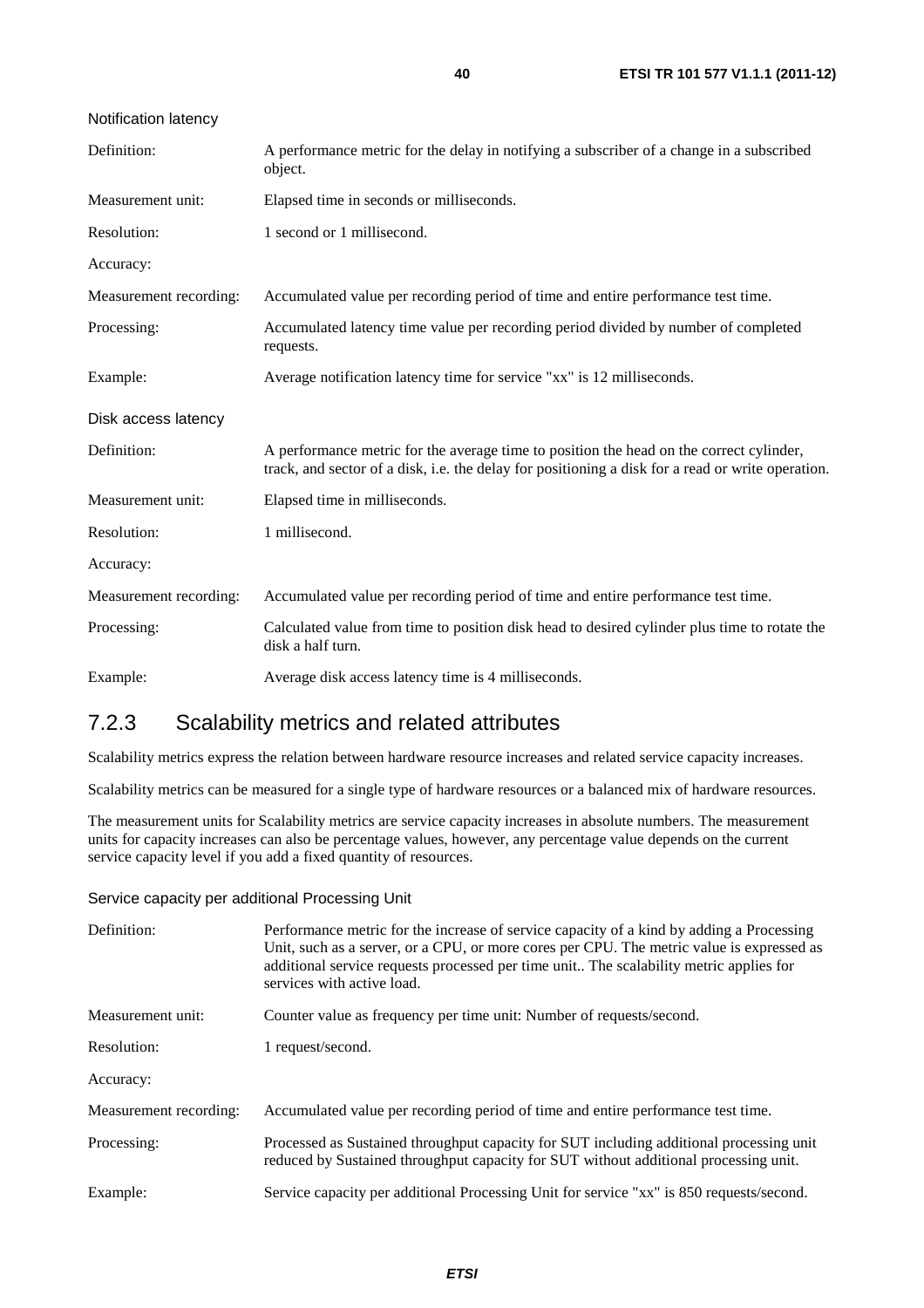Service capacity per additional Memory Unit

| Definition:            | Performance metric for the increase of service capacity of a kind by adding a Memory Unit,<br>such as a DIMM. This scalability characteristic applies for services with passive load. |
|------------------------|---------------------------------------------------------------------------------------------------------------------------------------------------------------------------------------|
| Measurement unit:      | Counter: Number of requests.                                                                                                                                                          |
| Resolution:            | 1 request.                                                                                                                                                                            |
| Accuracy:              |                                                                                                                                                                                       |
| Measurement recording: | Accumulated value per recording period of time and entire performance test time.                                                                                                      |
| Processing:            | Processed as In progress passive load capacity for SUT including additional memory unit<br>reduced by In progress passive load capacity for SUT without additional memory unit.       |
| Example:               | Service capacity per additional Memory Unit for service "xx" is 2 000 requests.                                                                                                       |

# 7.3 Abstract reliability metrics

Abstract reliability metrics express measurements of how predictable a system's service production is.

Abstract reliability metrics have subcategories for Quality-of-Service, Stability, Availability, Robustness, Recovery, and Correctness.

## 7.3.1 Quality-of-Service metrics and related attributes

Quality-of-Service metrics are closely related to stability and availability metrics for service production.

The measurement units for Quality-of-Service metrics are events per number of service requests (such as 1 000 000), or events per production time unit (usually one year).

| Service fail rate      |                                                                                                        |
|------------------------|--------------------------------------------------------------------------------------------------------|
| Definition:            | A performance metric for frequencies of denied services.                                               |
| Measurement unit:      | Counter value as frequency per Mega-Service-Requests (MSR): Decimal value.                             |
| Resolution:            | $0,1$ request/MSR.                                                                                     |
| Accuracy:              |                                                                                                        |
| Measurement recording: | Accumulated value for the entire performance test time.                                                |
| Processing:            | A composite metric value based on the number of rejected requests and the total number of<br>requests. |
| Example:               | Service fail rate per MSR for service "xx" is 4,2 requests.                                            |

## 7.3.2 Stability metrics and related attributes

Stability metrics express changes in measured performance figures for powerfulness characteristics and/or efficiency characteristics over long periods of time. Changes in performance figures are measured in two ways:

- 1) The response time spread, i.e. the difference between highest and lowest response time value. A high value for response time spread means that actual service response time is unpredictable and therefore unstable.
- 2) The response time trend, i.e. an indication that response time values are increasing over time. An increasing response time trend is an indicator of increasing resource usage over time.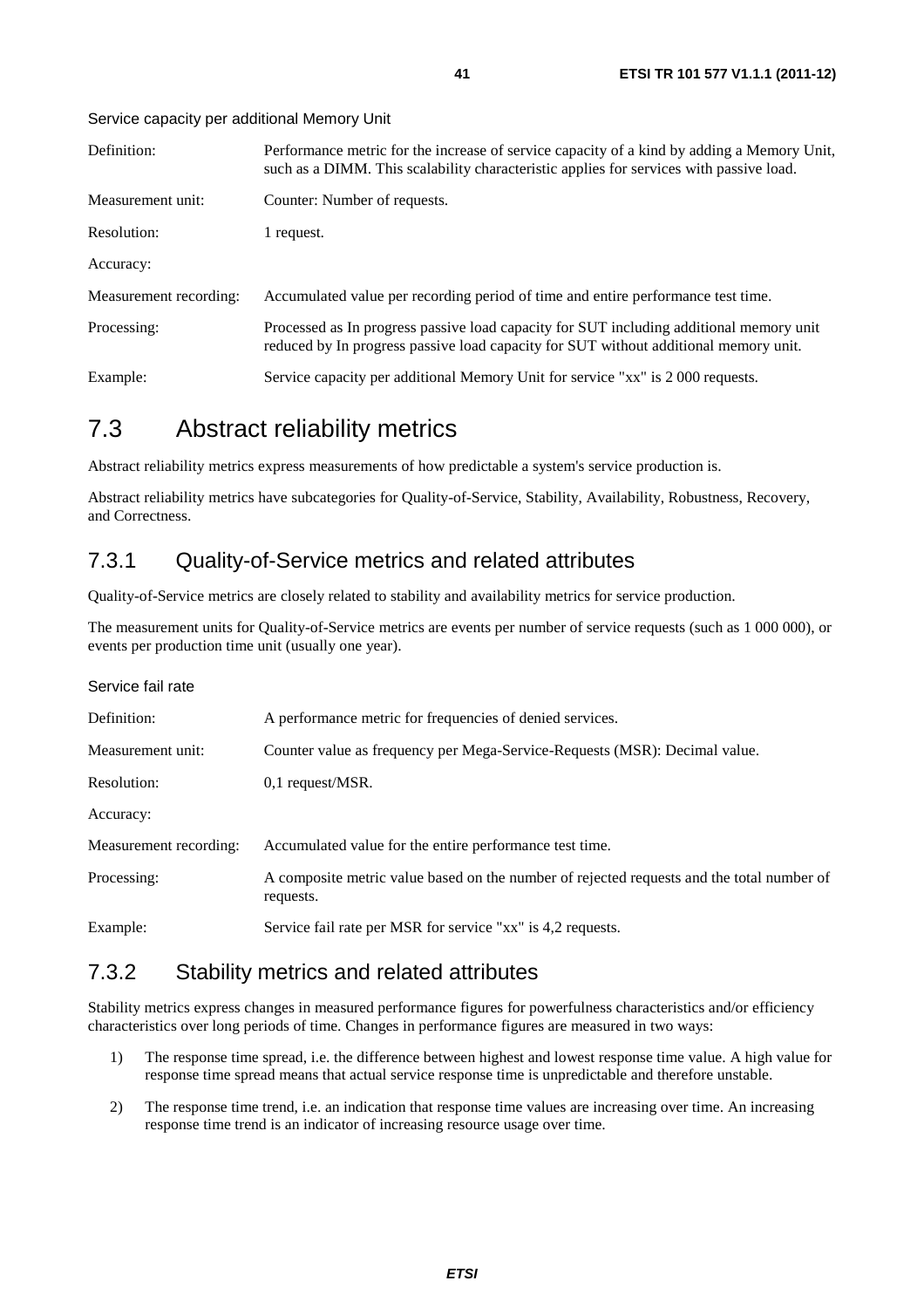### Service response time spread

| Definition:                   | A performance metric for response time variations over a long period of time of constant<br>load. The service response time spread is a metrics for the difference between shortest and<br>longest average response time value during a test. A small service response time spread<br>value is an indicator of a system with a stable service production. A large service response<br>time spread value is an indicator of a system with unpredictable behaviour. |
|-------------------------------|-------------------------------------------------------------------------------------------------------------------------------------------------------------------------------------------------------------------------------------------------------------------------------------------------------------------------------------------------------------------------------------------------------------------------------------------------------------------|
| Measurement unit:             | Elapsed time in milliseconds: Response time difference.                                                                                                                                                                                                                                                                                                                                                                                                           |
| Resolution:                   | 1 millisecond.                                                                                                                                                                                                                                                                                                                                                                                                                                                    |
| Accuracy:                     |                                                                                                                                                                                                                                                                                                                                                                                                                                                                   |
| Measurement recording:        | Accumulated value per recording period of time and entire performance test time.                                                                                                                                                                                                                                                                                                                                                                                  |
| Processing:                   | A calculated metric value based on the highest and lowest average response time value per<br>recording period of time and entire performance test time.                                                                                                                                                                                                                                                                                                           |
| Example:                      | The maximum response time spread for service "xx" is 13 milliseconds.                                                                                                                                                                                                                                                                                                                                                                                             |
| Service resource usage spread |                                                                                                                                                                                                                                                                                                                                                                                                                                                                   |
| Definition:                   | A performance metric for resource usage variations over a long period of time of constant<br>load. The service resource usage spread is a measure the difference between highest and<br>lowest average resource usage value during a test. A small service resource usage spread<br>value is an indicator of a system with a stable service production. A large service resource<br>usage spread value is an indicator of a system with unpredictable behaviour.  |
| Measurement unit:             | Resource usage difference: Depending on type of resource.                                                                                                                                                                                                                                                                                                                                                                                                         |
| Resolution:                   | Depending on type of resource.                                                                                                                                                                                                                                                                                                                                                                                                                                    |
| Accuracy:                     | Depending on type of resource.                                                                                                                                                                                                                                                                                                                                                                                                                                    |
| Measurement recording:        | Accumulated value per recording period of time and entire performance test time.                                                                                                                                                                                                                                                                                                                                                                                  |
| Processing:                   | A calculated metric value based on the highest and lowest resource usage value per<br>recording period of time and entire performance test time.                                                                                                                                                                                                                                                                                                                  |
| Example:                      | The maximum CPU usage spread for service "xx" is 2 milliseconds.                                                                                                                                                                                                                                                                                                                                                                                                  |
| Service response time trends  |                                                                                                                                                                                                                                                                                                                                                                                                                                                                   |
| Definition:                   | A performance metric for response time trends over a long period of time of constant load.<br>The trend may indicate an increasing or a decreasing service response time. The service<br>response time trend is a presented as a probability figure in the range $0,0$ to 1,0, where $0,0$<br>indicates no trend and 1,0 a very strong trend.                                                                                                                     |
| Measurement unit:             | Probability value: Decimal value in the range 0,0 to 1,0.                                                                                                                                                                                                                                                                                                                                                                                                         |
| Resolution:                   | Five decimals.                                                                                                                                                                                                                                                                                                                                                                                                                                                    |
| Accuracy:                     |                                                                                                                                                                                                                                                                                                                                                                                                                                                                   |
| Measurement recording:        | Average response time value per recording period of time.                                                                                                                                                                                                                                                                                                                                                                                                         |
| Processing:                   | A metric value based on a recorded sequence of average response time values that cover the<br>entire test period.                                                                                                                                                                                                                                                                                                                                                 |
| Example:                      | The response time trend for service " $xx$ " is $0,02$ , i.e. no trend identified.                                                                                                                                                                                                                                                                                                                                                                                |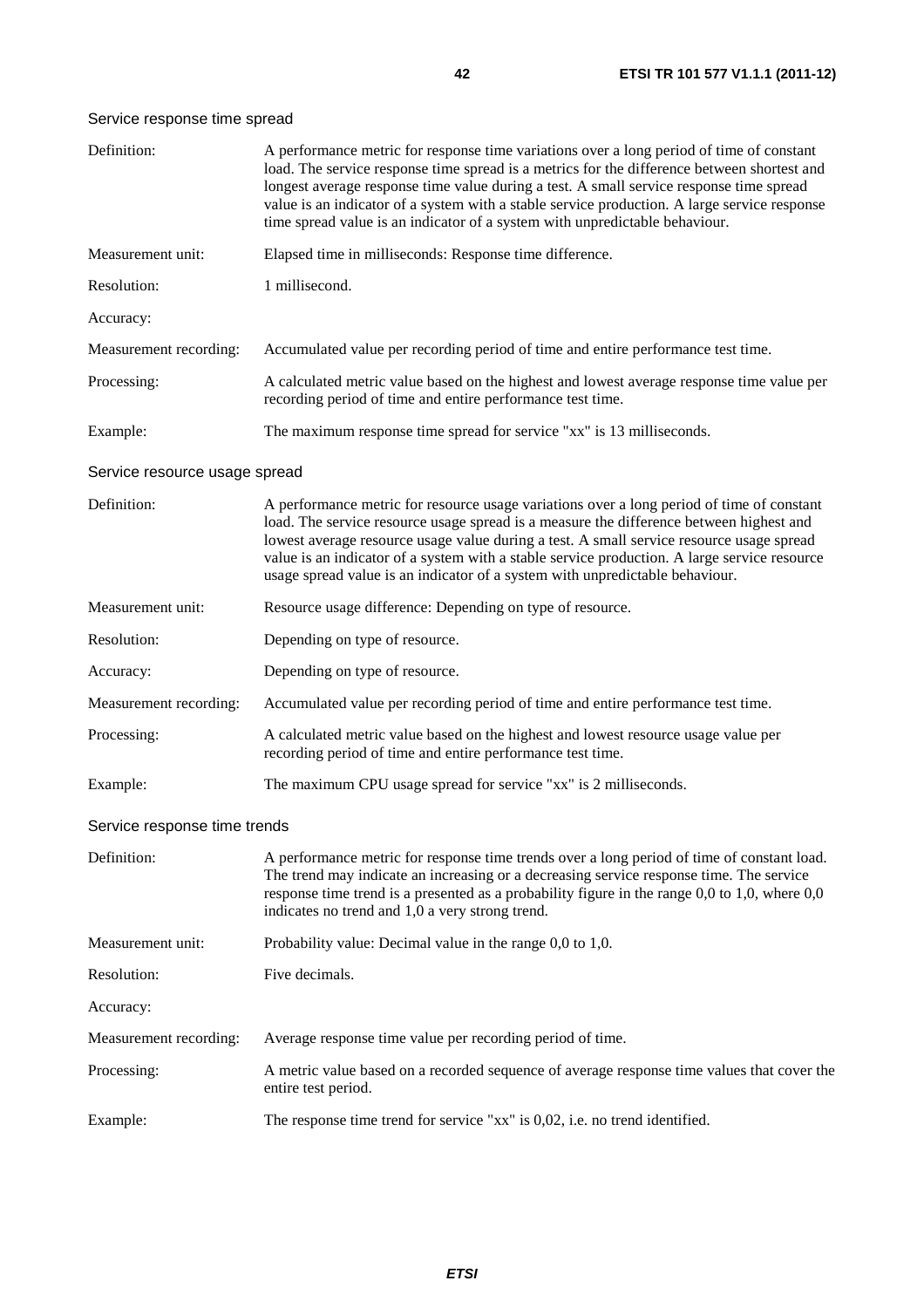### Service resource usage trends

| Definition:            | A performance metric for resource usage trends over a long period of time of constant load.<br>The trend may indicate an increasing or a decreasing service resource usage. The service<br>resource usage trend is a presented as a probability figure in the range 0,0 to 1,0, where 0,0<br>indicates no trend and 1,0 a very strong trend. |
|------------------------|----------------------------------------------------------------------------------------------------------------------------------------------------------------------------------------------------------------------------------------------------------------------------------------------------------------------------------------------|
| Measurement unit:      | Probability value: Decimal value in the range $0.0$ to $1.0$ .                                                                                                                                                                                                                                                                               |
| Resolution:            | Five decimals.                                                                                                                                                                                                                                                                                                                               |
| Accuracy:              |                                                                                                                                                                                                                                                                                                                                              |
| Measurement recording: | Average resource usage value per recording period of time.                                                                                                                                                                                                                                                                                   |
| Processing:            | A metric value based on a recorded sequence of average resource usage values that cover<br>the entire test period.                                                                                                                                                                                                                           |
| Example:               | The resource usage trend for service " $xx$ " is 0,02, i.e. no trend identified.                                                                                                                                                                                                                                                             |

## 7.3.3 Availability metrics and related attributes

Availability metrics for software services express frequency rates of service request errors, frequency rates of correctly processed service request, or probabilities of service request errors or correctly processed service request. The measurement units for frequency rates are number of events per KSR (Kilo Service Requests), or MSR (Mega Service Requests. The measurement units for probabilities are percentage values.

Availability metrics for hardware express estimated operational time for a device. The measurement units for hardware operability is hours.

Service rejection rates

| Definition:                   | A performance metric for frequencies of rejected service requests. Service Rejection Rate is<br>based on the number of rejected requests and the total number of requests. Service<br>Rejection Rate is normalized per MSR (Mega Service Requests).                                 |
|-------------------------------|-------------------------------------------------------------------------------------------------------------------------------------------------------------------------------------------------------------------------------------------------------------------------------------|
| Measurement unit:             | Counter value as frequency per Mega-Service-Requests (MSR): Decimal value.                                                                                                                                                                                                          |
| Resolution:                   | 0,1 request/MSR.                                                                                                                                                                                                                                                                    |
| Accuracy:                     |                                                                                                                                                                                                                                                                                     |
| Measurement recording:        | Accumulated number of rejected requests and accumulated number of processed requests<br>for the total test execution time.                                                                                                                                                          |
| Processing:                   | Composite metric value based on the number of rejected requests and the number of<br>processed requests.                                                                                                                                                                            |
| Example:                      | Service Rejection Rate for service "xx" is 0,4/MSR.                                                                                                                                                                                                                                 |
| Service rejection probability |                                                                                                                                                                                                                                                                                     |
| Definition:                   | A performance metric for the probability a service request to be rejected. Service Rejection<br>Probability is based on the number of accepted requests and the total number of processed<br>requests. Service Rejection Probability is normalized per MSR (Mega Service Requests). |
| Measurement unit:             | Counter value as frequency per Mega-Service-Requests (MSR): Percentage value.                                                                                                                                                                                                       |
| Resolution:                   | 0,1 request/MSR.                                                                                                                                                                                                                                                                    |
| Accuracy:                     |                                                                                                                                                                                                                                                                                     |
| Measurement recording:        | Accumulated number of rejected requests and accumulated number of processed requests<br>for the total test execution time.                                                                                                                                                          |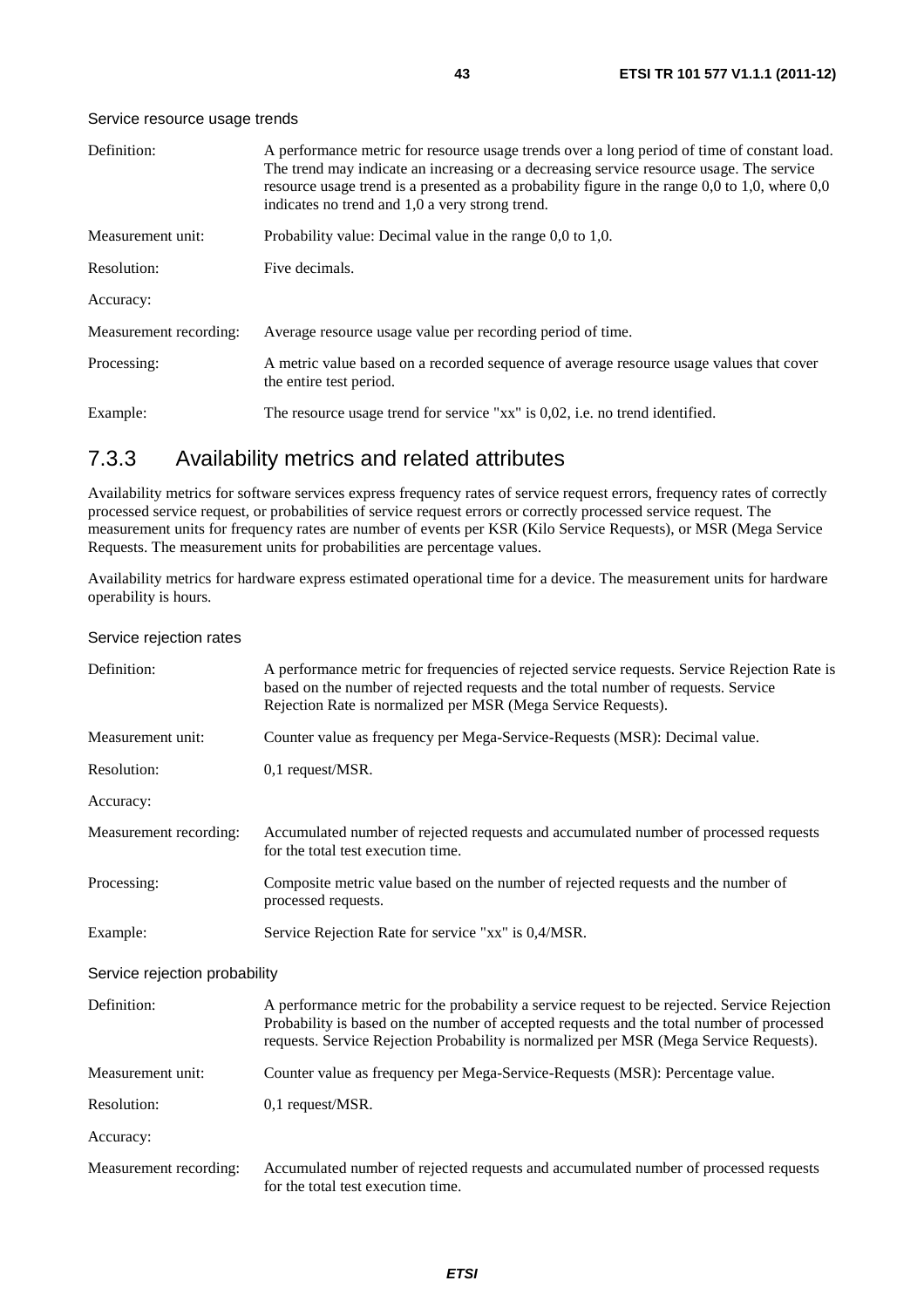| Processing:                       | Composite metric value based on the number of rejected requests and the number of<br>processed requests.                                                                                                                                                                                 |
|-----------------------------------|------------------------------------------------------------------------------------------------------------------------------------------------------------------------------------------------------------------------------------------------------------------------------------------|
| Example:                          | The Service Rejection Probability for service "xx" is 0,0002 %.                                                                                                                                                                                                                          |
| Service acceptance rates          |                                                                                                                                                                                                                                                                                          |
| Definition:                       | A performance metric for frequencies of accepted service requests. Service Acceptance<br>Rate is based on the number of accepted requests and the total number of processed<br>requests. Service Acceptance Rate is normalized per MSR (Mega Service Requests).                          |
| Measurement unit:                 | Counter value as frequency per Mega-Service-Requests (MSR): Decimal value.                                                                                                                                                                                                               |
| Resolution:                       | 0,1 request/MSR.                                                                                                                                                                                                                                                                         |
| Accuracy:                         |                                                                                                                                                                                                                                                                                          |
| Measurement recording:            | Accumulated number of accepted requests and accumulated number of processed requests<br>for the total test execution time.                                                                                                                                                               |
| Processing:                       | Composite metric value based on the number of accepted requests and the number of<br>processed requests.                                                                                                                                                                                 |
| Example:                          | The Service Acceptance Rate for service "xx" is 999 993,2 per MSR.                                                                                                                                                                                                                       |
| Service acceptance probability    |                                                                                                                                                                                                                                                                                          |
| Definition:                       | A performance metric for the probability a service request to be accepted. Service<br>Acceptance Probability is based on the number of accepted requests and the total number of<br>processed requests. Service Acceptance Probability is normalized per MSR (Mega Service<br>Requests). |
| Measurement unit:                 | Counter value as frequency per Mega-Service-Requests (MSR): Percentage value.                                                                                                                                                                                                            |
| Resolution:                       | 0,1 request/MSR.                                                                                                                                                                                                                                                                         |
| Accuracy:                         |                                                                                                                                                                                                                                                                                          |
| Measurement recording:            | Accumulated number of accepted requests and accumulated number of processed requests<br>for the total test execution time.                                                                                                                                                               |
| Processing:                       | Composite metric value based on the number of accepted requests and the total number of<br>processed requests.                                                                                                                                                                           |
| Example:                          | The Service Acceptance Probability for service "xx" is 99,9999 %.                                                                                                                                                                                                                        |
| Mean Time Between Failures (MTBF) |                                                                                                                                                                                                                                                                                          |
| Definition:                       | A performance metric for the mean time between failures of a hardware component or a<br>hardware system. Mean time between failures is a statistical metric value expressed in<br>number of hours.                                                                                       |
| Measurement unit:                 | Elapsed time.                                                                                                                                                                                                                                                                            |
| Resolution:                       | Hours.                                                                                                                                                                                                                                                                                   |
| Accuracy:                         | Depending on measured component.                                                                                                                                                                                                                                                         |
| Measurement recording:            | Depending on measured component.                                                                                                                                                                                                                                                         |
| Processing:                       | A statistical value based on a number of observations depending on measured component.                                                                                                                                                                                                   |
| Example:                          | The MTBF figure for disk "xx" is 220 000 hours.                                                                                                                                                                                                                                          |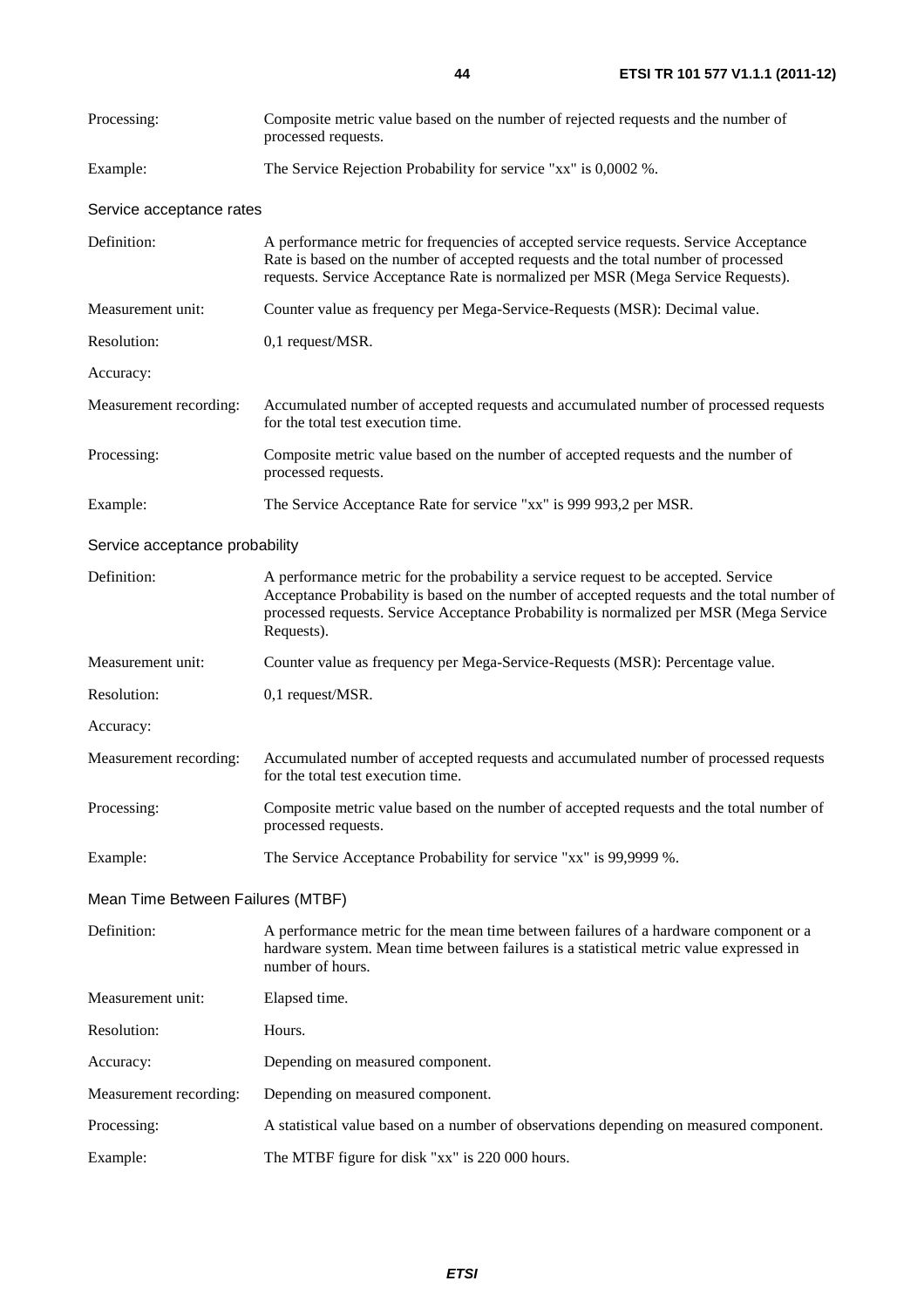# 7.3.4 Robustness metrics and related attributes

Robustness metrics express consequences in service production due to a specified condition or set of conditions. Robustness metrics can be can be calculated for service capacity, service responsiveness, or service availability.

| Service capacity impact       |                                                                                                                                                                                                                                                                                                                                                         |
|-------------------------------|---------------------------------------------------------------------------------------------------------------------------------------------------------------------------------------------------------------------------------------------------------------------------------------------------------------------------------------------------------|
| Definition:                   | A performance metric for the impact on service capacity due to a specified condition or set<br>of conditions expressed as a percentage value of total capacity decrease.                                                                                                                                                                                |
| Measurement unit:             | Percentage value.                                                                                                                                                                                                                                                                                                                                       |
| Resolution:                   | $0,1\%$ .                                                                                                                                                                                                                                                                                                                                               |
| Accuracy:                     |                                                                                                                                                                                                                                                                                                                                                         |
| Measurement recording:        | Accumulated per recording period of time and entire performance test time.                                                                                                                                                                                                                                                                              |
| Processing:                   | The capacity reduction is processed as Sustained throughput capacity for SUT under<br>normal conditions reduced by Sustained throughput capacity for SUT when tested<br>conditions apply. The Service capacity impact is then calculated as the capacity reduction<br>as a percentage of Sustained throughput capacity for SUT under normal conditions. |
| Example:                      | Service capacity impact on service "xx" is a reduction of 47,2 %.                                                                                                                                                                                                                                                                                       |
| Service responsiveness impact |                                                                                                                                                                                                                                                                                                                                                         |
| Definition:                   | A performance metric for the impact on service responsiveness due to a specified condition<br>or set of conditions expressed as a percentage value for average response time increase.                                                                                                                                                                  |
| Measurement unit:             | Percentage value.                                                                                                                                                                                                                                                                                                                                       |
| Resolution:                   | $0,1\%$ .                                                                                                                                                                                                                                                                                                                                               |
| Accuracy:                     |                                                                                                                                                                                                                                                                                                                                                         |
| Measurement recording:        | Accumulated per recording period of time and entire performance test time.                                                                                                                                                                                                                                                                              |
| Processing:                   | Response time increase is processed as Average response time for SUT when tested<br>conditions apply reduced by Average response time for SUT under normal conditions. The<br>Service responsiveness impact is then calculated as the response time increase as a<br>percentage value of Average response time for SUT under normal conditions.         |
| Example:                      | Service responsiveness impact on service "xx" is a response time increase of 215,0 %.                                                                                                                                                                                                                                                                   |
| Service availability impact   |                                                                                                                                                                                                                                                                                                                                                         |
| Definition:                   | A performance metric for the impact on service availability due to a specified condition or<br>set of conditions expressed as a percentage value for service rejection increase.                                                                                                                                                                        |
| Measurement unit:             | Percentage value.                                                                                                                                                                                                                                                                                                                                       |
| Resolution:                   | $0,1\%$ .                                                                                                                                                                                                                                                                                                                                               |
| Accuracy:                     |                                                                                                                                                                                                                                                                                                                                                         |
| Measurement recording:        | Accumulated per recording period of time and entire performance test time.                                                                                                                                                                                                                                                                              |
| Processing:                   | Service rejection increase is processed as Service Rejection Rate when tested conditions<br>apply reduced by Service Rejection Rate under normal conditions. The Service availability<br>impact is then derived from Service rejection increase as a percentage value of Service<br>Rejection Rate under normal conditions.                             |
| Example:                      | Service availability rate impact on service "xx" is a service reject increase of 32,4 %.                                                                                                                                                                                                                                                                |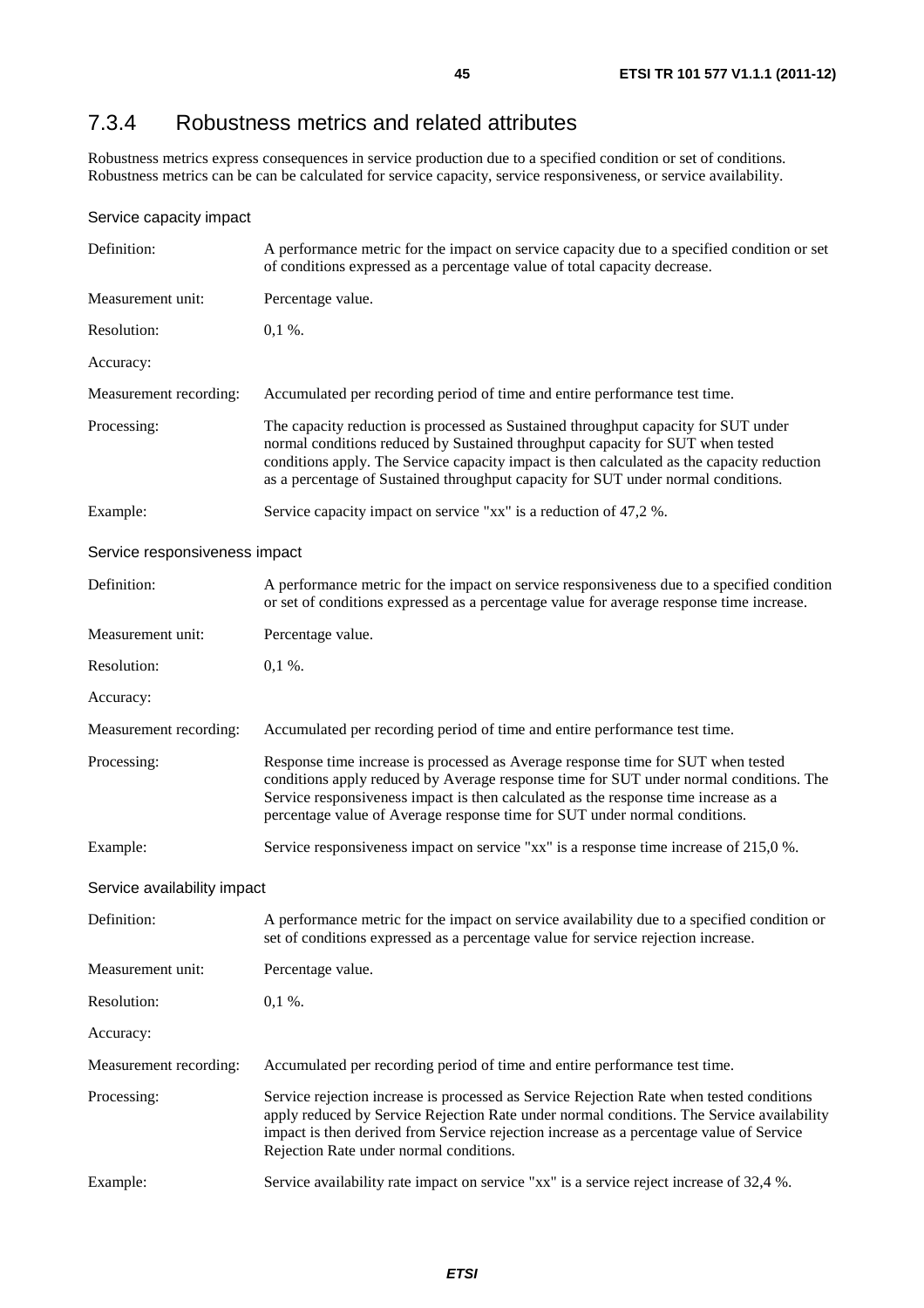# 7.3.5 Recovery metrics and related attributes

Recovery metrics express different aspects of recovery a specified situation or set of situations. Robustness metrics can be can be calculated for detection of a situation, correction of the consequences of a situation, and restart after completed correction. Correction could be anything from hardware repair or replacement to software or data recovery.

### Detection time

| Definition:                 | A performance metric for time to identify a specified condition or set of conditions. |
|-----------------------------|---------------------------------------------------------------------------------------|
| Measurement unit:           | Elapsed time in seconds or milliseconds.                                              |
| Resolution:                 | 1 second or 1 millisecond.                                                            |
| Accuracy:                   | Depending on situation.                                                               |
| Measurement recording:      | Measured time from SUT is set to stated conditions until log messages are recorded.   |
| Processing:                 | No processing requirements.                                                           |
| Example:                    | Average time to detect situation of type "xx" is 2 seconds.                           |
| Partial system restart time |                                                                                       |

| Definition:            | A performance metric for partial restart of system services after an outage.                    |
|------------------------|-------------------------------------------------------------------------------------------------|
| Measurement unit:      | Elapsed time in seconds or milliseconds.                                                        |
| Resolution:            | 1 second or 1 millisecond.                                                                      |
| Accuracy:              | Depending on situation.                                                                         |
| Measurement recording: | Measured time from service becomes unavailable until service request traffic can be<br>resumed. |
| Processing:            | No processing requirements.                                                                     |
| Example:               | Average time to restart after situation of type "xx" is 25 seconds.                             |
|                        |                                                                                                 |

### Total system restart time

| Definition:              | A performance metric for restart of a system after an outage that requires total restart. |
|--------------------------|-------------------------------------------------------------------------------------------|
| Measurement unit:        | Elapsed time in seconds or milliseconds.                                                  |
| Resolution:              | 1 second or 1 millisecond.                                                                |
| Accuracy:                | Depending on situation.                                                                   |
| Measurement recording:   | Measured time from SUT becomes unavailable until service request traffic can be resumed.  |
| Processing:              | No processing requirements.                                                               |
| Example:                 | Average time to do a total restart of the system is 325 seconds.                          |
| Application restart time |                                                                                           |
| Definition:              | A performance metric for time restart of a system after system software updates.          |
| Measurement unit:        | Elapsed time in seconds or milliseconds.                                                  |
| Resolution:              | 1 second or 1 millisecond.                                                                |
| Accuracy:                | Depending on situation.                                                                   |

Measurement recording: Measured time from SUT update is ready until service request traffic can be resumed.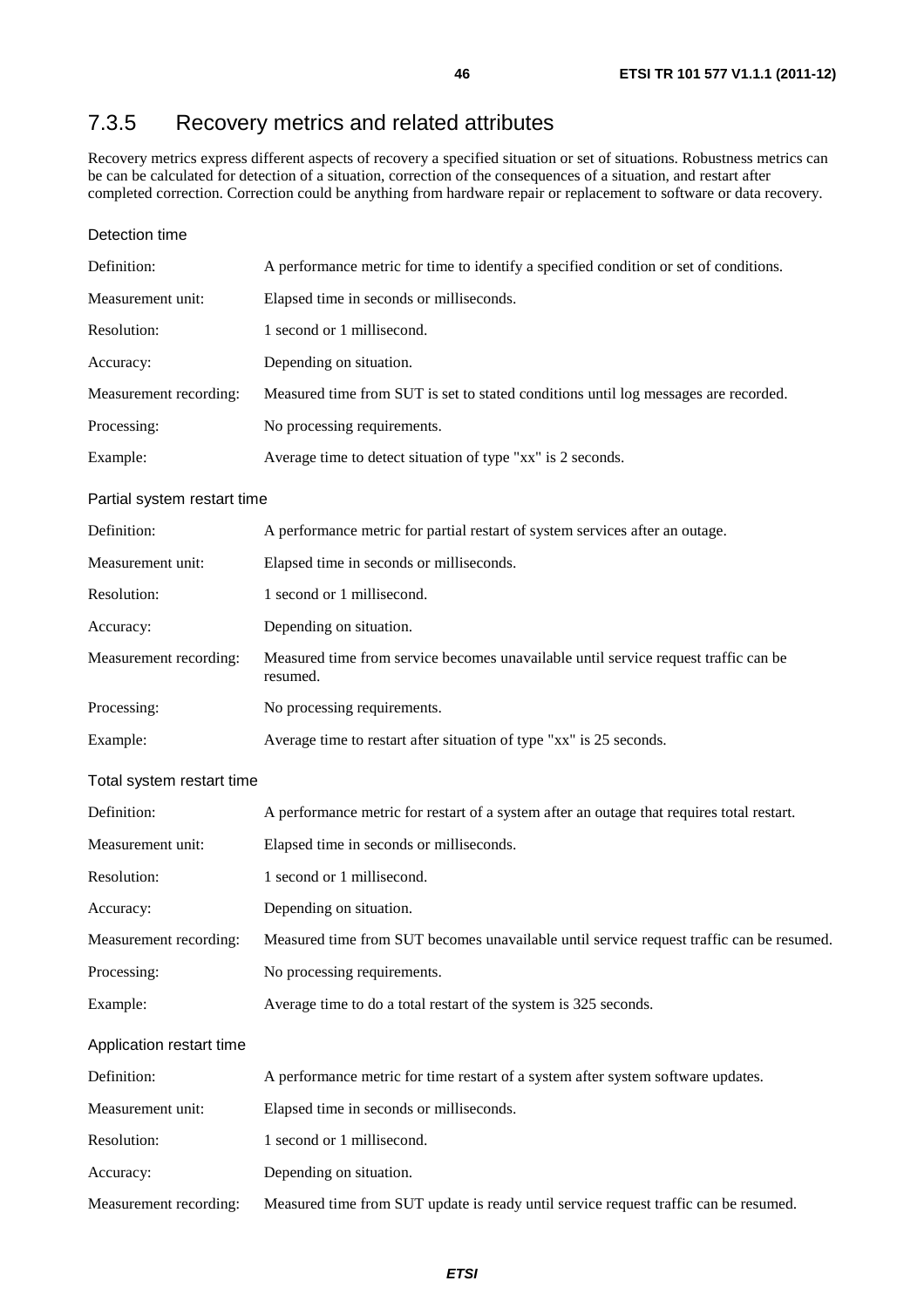| Processing:            | No processing requirements.                                                              |
|------------------------|------------------------------------------------------------------------------------------|
| Example:               | Average time to do a total restart of the system after software update is 75 seconds.    |
| Service take-over time |                                                                                          |
| Definition:            | A performance metric for restart of system services on a backup system.                  |
| Measurement unit:      | Elapsed time in seconds or milliseconds.                                                 |
| Resolution:            | 1 second or 1 millisecond.                                                               |
| Accuracy:              | Depending on situation.                                                                  |
| Measurement recording: | Measured time from SUT becomes unavailable until service request traffic can be resumed. |
| Processing:            | No processing requirements.                                                              |
| Example:               | Average time to resume operations on a back-up system is 175 seconds.                    |

# 7.3.6 Correctness metrics and related attributes

Correctness metrics express frequency rates of service request errors, frequency rates of correctly processed service request, or probabilities of service request errors or correctly processed service request. The measurement units for frequency rates are number of events per KSR (Kilo Service Requests), or MSR (Mega Service Requests). The measurement units for probabilities are percentage values.

Service error rate

| Definition:              | A performance metric for frequencies of incorrectly processed service requests. Service<br>Error Rate is based on the number of incorrectly processed requests and the total number of<br>processed requests. Service Error Rate is normalized per MSR (Mega Service Requests).            |
|--------------------------|--------------------------------------------------------------------------------------------------------------------------------------------------------------------------------------------------------------------------------------------------------------------------------------------|
| Measurement unit:        | Counter value as frequency per Mega-Service-Requests (MSR): Decimal value.                                                                                                                                                                                                                 |
| Resolution:              | 0,1 request/MSR.                                                                                                                                                                                                                                                                           |
| Accuracy:                |                                                                                                                                                                                                                                                                                            |
| Measurement recording:   | Accumulated number of incorrectly processed requests and accumulated number of<br>processed requests for the total test execution time.                                                                                                                                                    |
| Processing:              | Composite metric value based on the number of incorrectly processed requests and the<br>number of processed requests.                                                                                                                                                                      |
| Example:                 | Service Error Rate for service "xx" is 0,4/MSR.                                                                                                                                                                                                                                            |
| Service correctness rate |                                                                                                                                                                                                                                                                                            |
| Definition:              | A performance metric for frequencies of correctly processed service requests. Service<br>Correctness Rate is based on the number of correctly processed requests and the total<br>number of processed requests. Service Correctness Rate is normalized per MSR (Mega<br>Service Requests). |
| Measurement unit:        | Counter value as frequency per Mega-Service-Requests (MSR): Decimal value.                                                                                                                                                                                                                 |
| Resolution:              | 0,1 request/MSR.                                                                                                                                                                                                                                                                           |
| Accuracy:                |                                                                                                                                                                                                                                                                                            |
| Measurement recording:   | Accumulated number of correctly processed requests and accumulated number of processed<br>requests for the total test execution time.                                                                                                                                                      |
| Processing:              | Composite metric value based on the number of correctly processed requests and the<br>number of processed requests.                                                                                                                                                                        |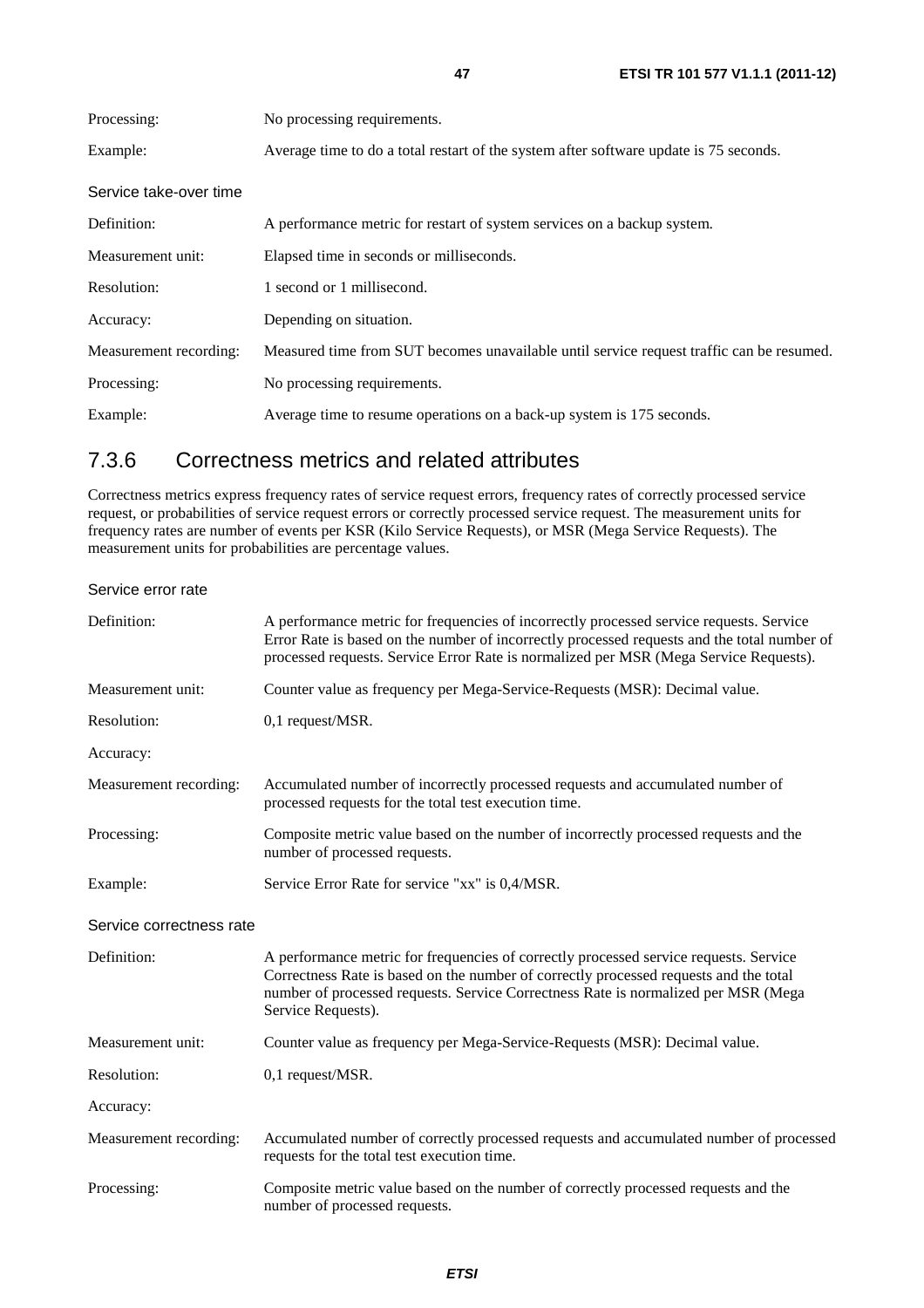| ×<br>I<br>v.<br>۰, |
|--------------------|

| Example:                        | The Service Correctness Rate for service "xx" is 999 998,5/MSR.                                                                                                                                                                                                                                                 |
|---------------------------------|-----------------------------------------------------------------------------------------------------------------------------------------------------------------------------------------------------------------------------------------------------------------------------------------------------------------|
| Service error probability       |                                                                                                                                                                                                                                                                                                                 |
| Definition:                     | A performance metric for the probability a service request to be incorrectly processed.<br>Service Error Probability is based on the number of incorrectly processed requests and the<br>total number of processed requests. Service Error Probability is normalized per MSR (Mega<br>Service Requests).        |
| Measurement unit:               | Counter value as frequency per Mega-Service-Requests (MSR): Percentage value.                                                                                                                                                                                                                                   |
| Resolution:                     | 0,0001.                                                                                                                                                                                                                                                                                                         |
| Accuracy:                       |                                                                                                                                                                                                                                                                                                                 |
| Measurement recording:          | Accumulated number of incorrectly processed requests and accumulated number of<br>processed requests for the total test execution time.                                                                                                                                                                         |
| Processing:                     | Composite metric value based on the number of incorrectly processed requests and the<br>number of processed requests.                                                                                                                                                                                           |
| Example:                        | The Service Error Probability for service "xx" is 0,0001 %.                                                                                                                                                                                                                                                     |
| Service correctness probability |                                                                                                                                                                                                                                                                                                                 |
| Definition:                     | A performance metric for the probability a service request to be correctly processed.<br>Service Correctness Probability is based on the number of correctly processed requests and<br>the total number of processed requests. Service Acceptance Probability is normalized per<br>MSR (Mega Service Requests). |
| Measurement unit:               | Counter value as frequency per Mega-Service-Requests (MSR): Percentage value.                                                                                                                                                                                                                                   |
| Resolution:                     | 0,0001.                                                                                                                                                                                                                                                                                                         |
| Accuracy:                       |                                                                                                                                                                                                                                                                                                                 |
| Measurement recording:          | Accumulated number of correctly processed requests and accumulated number of processed<br>requests for the total test execution time.                                                                                                                                                                           |
| Processing:                     | Composite metric value based on the number of correctly processed requests and the<br>number of processed requests.                                                                                                                                                                                             |
| Example:                        | The Service Correctness Probability for service "xx" is 99,9999 %.                                                                                                                                                                                                                                              |

# 7.4 Abstract efficiency metrics

Abstract efficiency metrics express measurements of service production dependencies on resources and service production utilization of resources. Efficiency is measured on:

- 1) Service level, i.e. the tested application; and
- 2) Platform level, i.e. for hardware and software supporting the tested application.

Abstract efficiency metrics have subcategories for Service resource usage, Service resource linearity, Service resource scalability, Platform resource utilization, platform resource distribution and Platform resource scalability.

# 7.4.1 Service resource usage metrics and related attributes

Service resource usage metrics express resource usage per processed service request or fixed amount of service requests of a kind. The measurement unit is in absolute figures or as a percentage value of available resources.

Service resource usage is usually calculated per processed service request or batches thereof such as 1 000 service requests. Measured resources can be physical (hardware) or logical (software).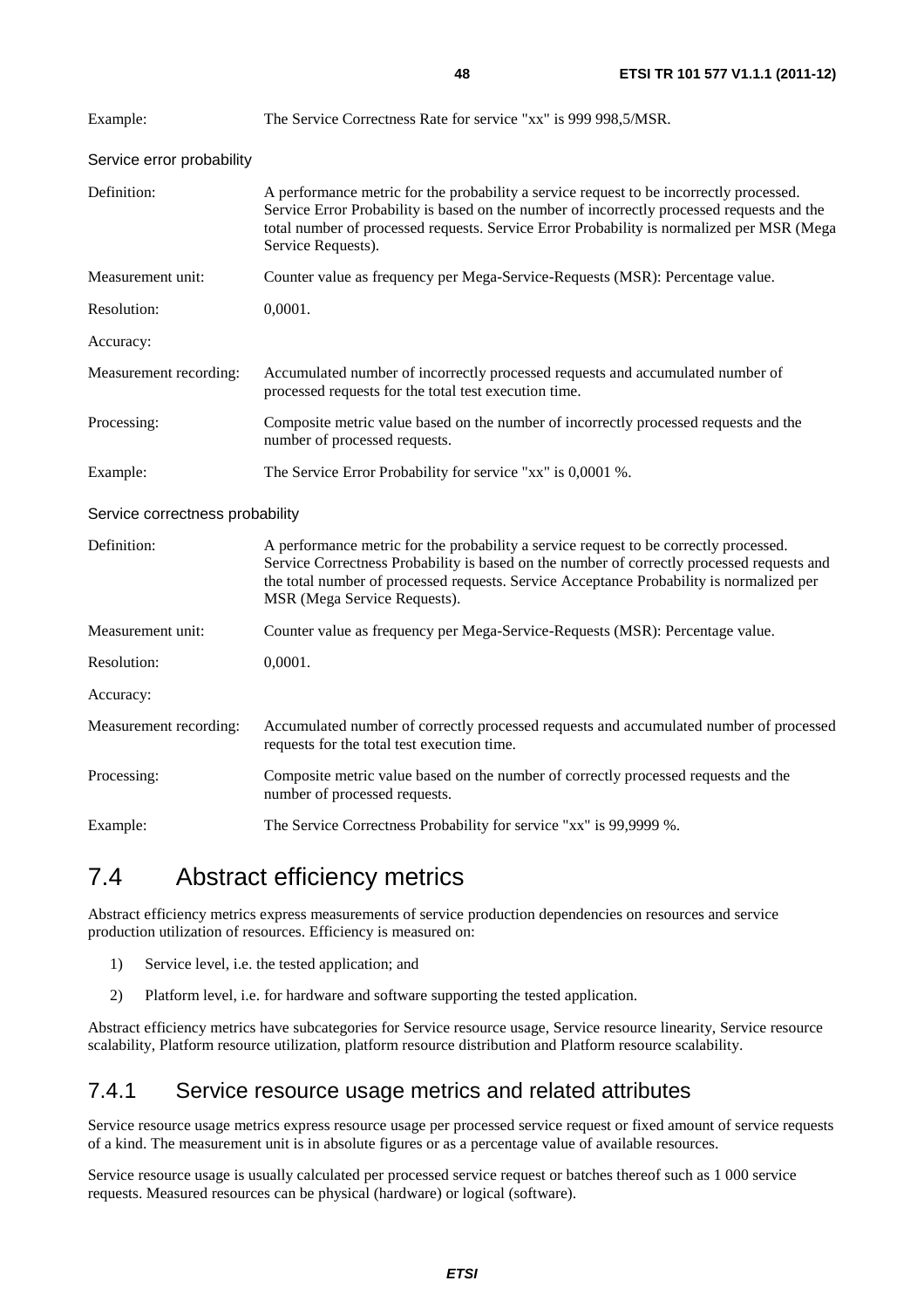| Definition:                      | A performance metric for used CPU resources per processed service request of some kind.                 |
|----------------------------------|---------------------------------------------------------------------------------------------------------|
| Measurement unit:                | CPU usage in time.                                                                                      |
| Resolution:                      | Milliseconds or microseconds depending on service type.                                                 |
| Accuracy:                        | Depending on service type.                                                                              |
| Measurement recording:           | Accumulated value for CPU usage and number of service requests.                                         |
| Processing:                      | Composite metric value based on the accumulated CPU time and the total number of<br>processed requests. |
| Example:                         | CPU Usage per Service Request for service "xx" is 1,23 millisecond.                                     |
| Memory usage per service request |                                                                                                         |
| Definition:                      | A performance metric for used memory resources per processed service request of some<br>kind.           |
| Measurement unit:                | Memory used.                                                                                            |
| Resolution:                      | Number of KB (kilobytes).                                                                               |
| Accuracy:                        | Depending on service type.                                                                              |
| Measurement recording:           | Instantaneous value for allocated memory and number of concurrent service requests.                     |
| Processing:                      | Instantaneous value for allocated memory resources and the concurrent number of<br>processed requests.  |
| Example:                         | Memory Usage per Service Request for service "xx" is 270 KB.                                            |

### CPU usage per service request

## 7.4.2 Service resource linearity metrics and related attributes

The Service resource linearity characteristics are indicators of a system's ability to use a constant amount of resources for the production of a service regardless of the actual load level on the system.

Service resource linearity metrics express the probability of an identified trend in resource usage correlated with an increase in service request rate. The measurement unit for a trend is a probability value for the correctness of the trend, where 0 % means no identifiable trend and 100 % means a guaranteed or reliable trend.

### CPU usage trend

| Definition:            | A performance metric for CPU usage trends when number of service requests per time unit<br>increase. The trend may indicate an increasing or a decreasing CPU usage. The CPU usage<br>trend is a presented as a probability figure in the range $0,0$ to $1,0$ , where $0,0$ indicates no<br>trend and 1,0 a very strong trend. |
|------------------------|---------------------------------------------------------------------------------------------------------------------------------------------------------------------------------------------------------------------------------------------------------------------------------------------------------------------------------|
| Measurement unit:      | Probability of trend: percentage value.                                                                                                                                                                                                                                                                                         |
| Resolution:            | 0.00001.                                                                                                                                                                                                                                                                                                                        |
| Accuracy:              |                                                                                                                                                                                                                                                                                                                                 |
| Measurement recording: | Average CPU usage value per recording period of time.                                                                                                                                                                                                                                                                           |
| Processing:            | A metric value based on a recorded sequence of average CPU usage values that cover the<br>entire test period.                                                                                                                                                                                                                   |
| Example:               | The probability of an identified CPU usage trend for service "xx" is 2,0 %.                                                                                                                                                                                                                                                     |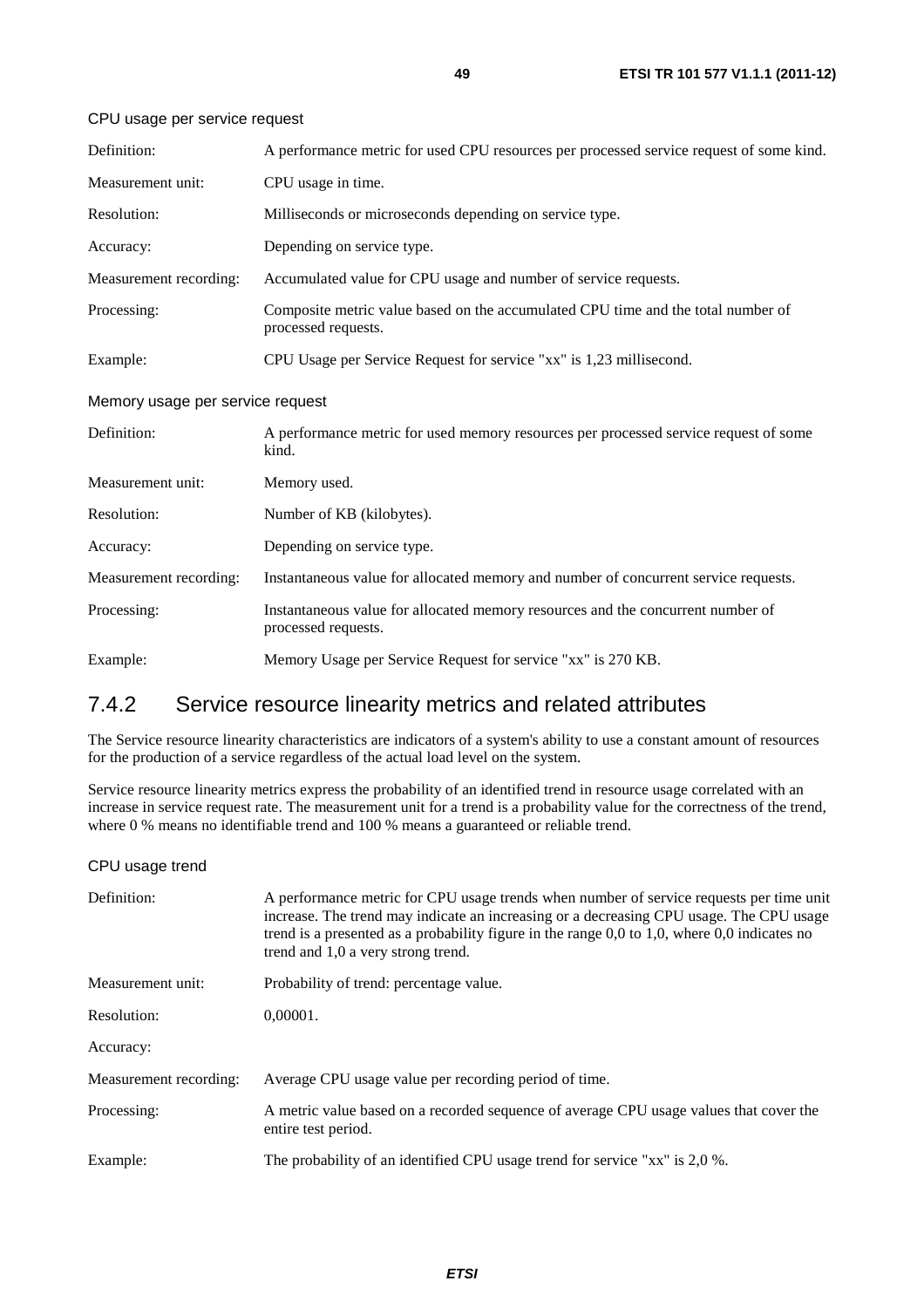| Definition:            | A performance metric for memory usage trends when number of service requests per time<br>unit increase. The trend may indicate an increasing or a decreasing memory usage. The<br>memory usage trend is a presented as a probability figure in the range $0,0$ to 1,0, where $0,0$<br>indicates no trend and 1,0 a very strong trend. |
|------------------------|---------------------------------------------------------------------------------------------------------------------------------------------------------------------------------------------------------------------------------------------------------------------------------------------------------------------------------------|
| Measurement unit:      | Probability of trend: percentage value.                                                                                                                                                                                                                                                                                               |
| Resolution:            | 0.00001.                                                                                                                                                                                                                                                                                                                              |
| Accuracy:              |                                                                                                                                                                                                                                                                                                                                       |
| Measurement recording: | Average memory usage value per recording period of time.                                                                                                                                                                                                                                                                              |
| Processing:            | A metric value based on a recorded sequence of average memory usage values that cover<br>the entire test period.                                                                                                                                                                                                                      |
| Example:               | The probability of an identified memory usage trend for service "xx" is 2,0 %.                                                                                                                                                                                                                                                        |
|                        |                                                                                                                                                                                                                                                                                                                                       |

## 7.4.3 Service resource scalability characteristics

The Service resource scalability characteristics are indicators of a system's ability to utilize additional platform resources for increased production of a service.

Service resource scalability metrics express the relation between hardware resource increases and related service capacity increases. Service resource scalability metrics can be measured for a single type of hardware resources or a balanced mix of hardware resources.

The measurement units for Scalability metrics are service capacity increases in absolute numbers. The measurement units for capacity increases can also be percentage values, however, any percentage value depends on the current service capacity level if you add a fixed quantity of resources.

### Service capacity per additional Processing Unit

Memory usage trend

| Definition:                                 | Performance metric for the increase of service capacity of a kind by adding a Processing<br>Unit, such as a server, or a CPU, or more cores per CPU. The metric value is expressed as<br>additional service requests processed per time unit The scalability metric applies for<br>services with active load. |
|---------------------------------------------|---------------------------------------------------------------------------------------------------------------------------------------------------------------------------------------------------------------------------------------------------------------------------------------------------------------|
| Measurement unit:                           | Counter value as frequency per time unit: Number of requests/second.                                                                                                                                                                                                                                          |
| Resolution:                                 | 1 request/second.                                                                                                                                                                                                                                                                                             |
| Accuracy:                                   |                                                                                                                                                                                                                                                                                                               |
| Measurement recording:                      | Accumulated value per recording period of time and entire performance test time.                                                                                                                                                                                                                              |
| Processing:                                 | Processed as Sustained throughput capacity for SUT including additional processing unit<br>reduced by Sustained throughput capacity for SUT without additional processing unit.                                                                                                                               |
| Example:                                    | Service capacity per additional Processing Unit for service "xx" is 850 requests/second.                                                                                                                                                                                                                      |
| Service capacity per additional Memory Unit |                                                                                                                                                                                                                                                                                                               |
| Definition:                                 | Performance attributes for the increase of service capacity of a kind by adding a Memory<br>Unit, such as a DIMM. This scalability metric applies to services with passive load.                                                                                                                              |
| Measurement unit:                           | Counter: Number of requests.                                                                                                                                                                                                                                                                                  |
| Resolution:                                 | 1 request.                                                                                                                                                                                                                                                                                                    |
| Accuracy:                                   |                                                                                                                                                                                                                                                                                                               |
| Measurement recording:                      | Accumulated value per recording period of time and entire performance test time.                                                                                                                                                                                                                              |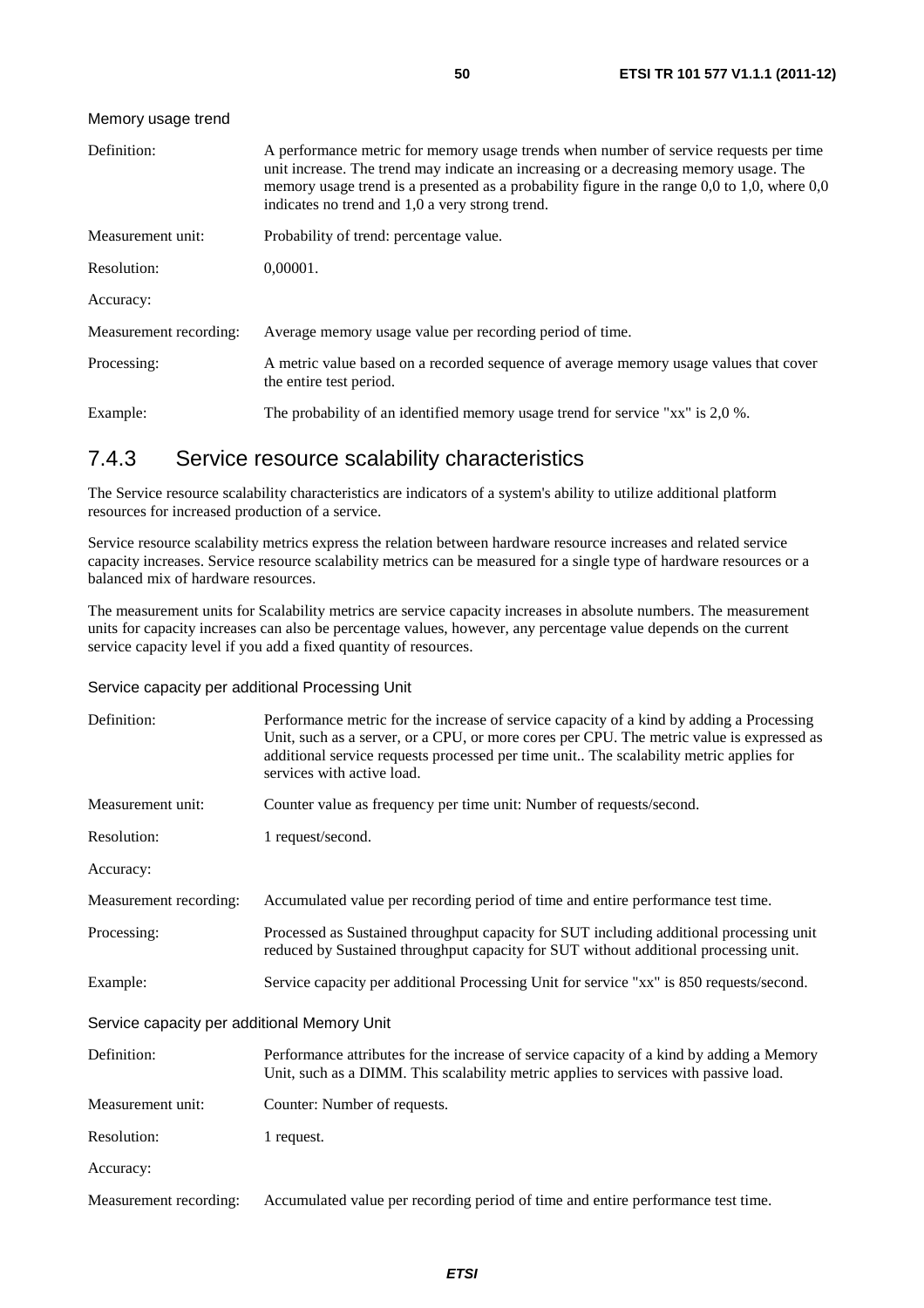| Processing: | Processed as In progress passive load capacity for SUT including additional memory unit |
|-------------|-----------------------------------------------------------------------------------------|
|             | reduced by In progress passive load capacity for SUT without additional memory unit.    |
|             |                                                                                         |

Example: Service capacity per additional Memory Unit for service "xx" is 1 500 requests.

# 7.4.4 Platform resource utilization metrics and related attributes

Platform resource utilization metrics express the utilization level as percentage value of the resource total or as a quote between used resources such as CPU and Memory.

### Platform resource utilization profile

| Definition:               | Performance metric for the utilization of various resources at Sustained Throughput<br>capacity of a service "xx" or a mix of services. To be comparable utilization of each<br>resource is expressed as a percentage value of the total resource. |
|---------------------------|----------------------------------------------------------------------------------------------------------------------------------------------------------------------------------------------------------------------------------------------------|
| Measurement unit:         | Resource usage level: Percentage value.                                                                                                                                                                                                            |
| Resolution:               | 0,1.                                                                                                                                                                                                                                               |
| Accuracy:                 |                                                                                                                                                                                                                                                    |
| Measurement recording:    | Resource utilization percentage value at Sustained throughput capacity for service "xx".<br>The Resource utilization percentage value is recorded for a set of resources.                                                                          |
| Processing:               | Convert resource usage level or resource usage quantity to a percentage value of the<br>resource total.                                                                                                                                            |
| Example:                  | Utilization level per additional Processing Unit 82 % to 93 % depending on service.                                                                                                                                                                |
| CPU-to-Memory usage ratio |                                                                                                                                                                                                                                                    |
| Definition:               | A performance metric for resource usage ratio between CPU and memory for a service or a<br>service mix calculated as the quote of CPU usage level divided by memory usage level.                                                                   |
| Measurement unit:         | Quote of CPU usage level (%) and memory usage level (%): Decimal value.                                                                                                                                                                            |
| Resolution:               | 0,00001.                                                                                                                                                                                                                                           |
| Accuracy:                 |                                                                                                                                                                                                                                                    |
| Measurement recording:    | Average CPU usage values and average memory usage values recorded during the entire<br>test period.                                                                                                                                                |
| Processing:               | A metric value based on a recorded sequence of average CPU usage values and average<br>memory usage values that cover the entire test period.                                                                                                      |
| Example:                  | The CPU-to-memory memory ratio for service "xx" is 0,85.                                                                                                                                                                                           |
| Memory-to-CPU usage ratio |                                                                                                                                                                                                                                                    |
| Definition:               | A performance metric for resource usage ratio between memory and CPU for a service or a<br>service mix calculated as the quote of memory usage level divided by CPU usage level.                                                                   |
| Measurement unit:         | Quote of memory usage level (%) and CPU usage level (%): Decimal value.                                                                                                                                                                            |
| Resolution:               | 0,00001.                                                                                                                                                                                                                                           |
| Accuracy:                 |                                                                                                                                                                                                                                                    |
| Measurement recording:    | Average CPU usage values and average memory usage values recorded during the entire<br>test period.                                                                                                                                                |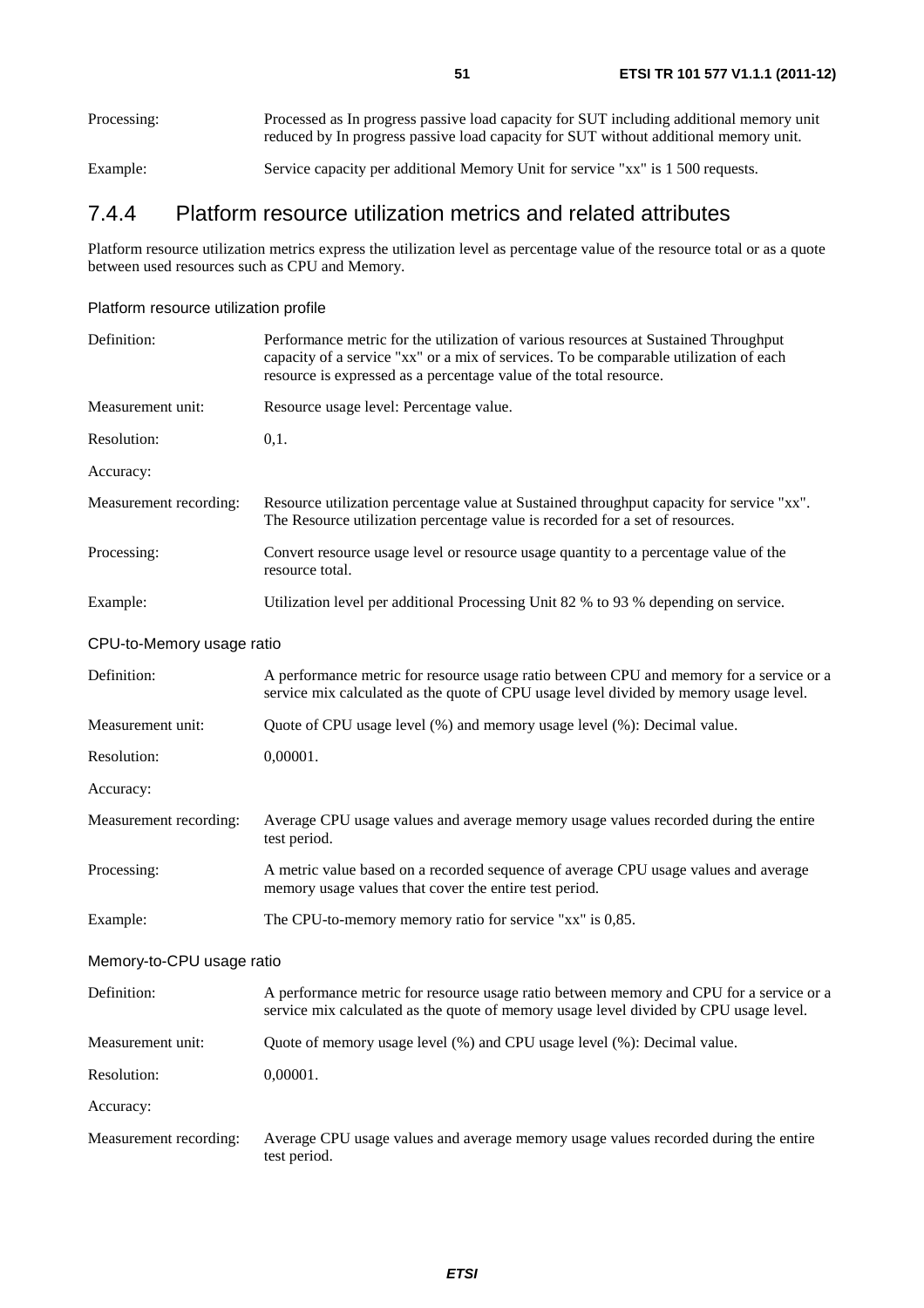## 7.4.5 Platform resource distribution metrics and related attributes

The platform resource distribution characteristics are indicators of how fast and evenly platform resources are distributed to requesting services. The Platform resource distribution can be measured for an individual service or a mix of services. The platform resource distribution characteristics discussed here are of two kinds:

- 1) Demand driven resource distribution characteristics are indicators of a system's ability to distribute available resources to demanding service requests. A performance metric for demand driven resource distribution is Average queuing time-for requested resource; and
- 2) Outage driven resource distribution characteristics are indicators of a system's ability to redistribute available resources to demanding service requests after various outage situations. The objectives of Outage driven resource distribution is to minimize the effects of various outage situations. A performance metric for outage driven resource distribution is Average latency time-for resource redistribution.

Average queuing time for requested resource

| Definition:                                      | A performance metric for the average elapsed time spent waiting for requested resources. |
|--------------------------------------------------|------------------------------------------------------------------------------------------|
| Measurement unit:                                | Elapsed time in seconds or milliseconds.                                                 |
| Resolution:                                      | 1 second or 1 millisecond.                                                               |
| Accuracy:                                        |                                                                                          |
| Measurement recording:                           | Average queue length to service and processing time in service.                          |
| Processing:                                      | Average queuing time is calculated as (average queue length -1) x processing time.       |
| Example:                                         | Average queuing time for resource "aa" for service "xx" is 3 milliseconds.               |
| Average latency time for resource redistribution |                                                                                          |
| Definition:                                      | A performance metric for the average elapsed time spent waiting for requested resources. |
| Measurement unit:                                | Elapsed time in seconds or milliseconds.                                                 |
| Resolution:                                      | 1 second or 1 millisecond.                                                               |
| Accuracy:                                        |                                                                                          |
| Measurement recording:                           | Average queue length to service and processing time in service.                          |
| Processing:                                      | Average queuing time is calculated as (average queue length -1) x processing time.       |
| Example:                                         | Average queuing time for resource "aa" for service "xx" is 3 milliseconds.               |

## 7.4.6 Platform resource scalability metrics and related attributes

The Platform resource scalability characteristics are indicators of to what level additional system resources can be utilized for production of a service or a mix of services, i.e. resource utilization applied on additional resources. Platform resource scalability can be measured for an individual service or a mix of services.

The highest possible value for Platform resource scalability is of course 100 % of additional resources. However there are some limitations to what is possible to reach set by the Platform resource utilization measured before addition of resources. Few systems have a perfectly linear Platform resource scalability. The effect of adding more resources of some kind is in reality limited by the capacity of other related resources. For example the effect of adding more processing power and memory to a system is in reality limited by the transmission capacity between CPU and memory.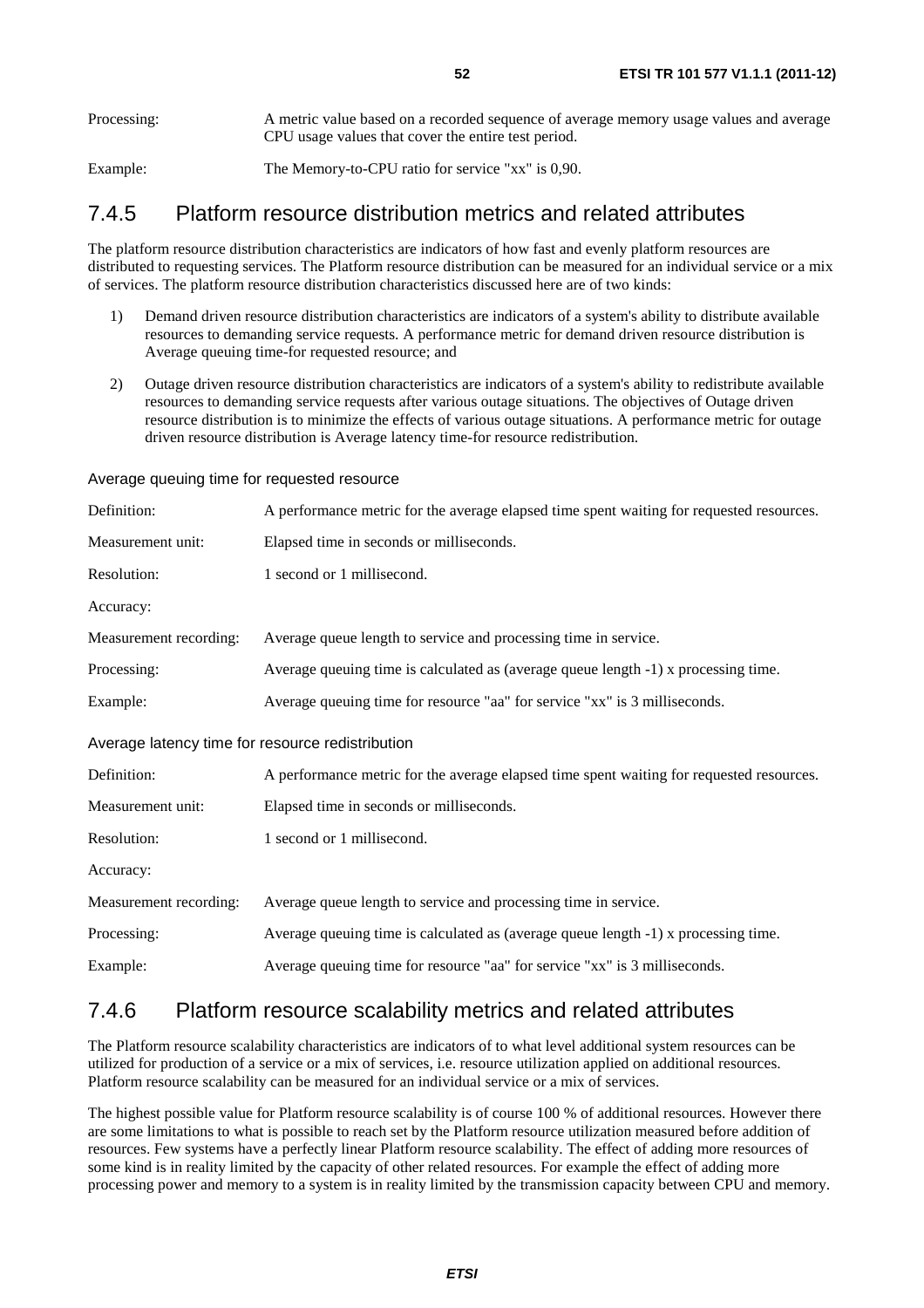Utilization level per additional Processing Unit

| Definition:            | Performance attributes for the predicted utilization of an added Processing Unit, such as a<br>server, or a CPU, or more cores per CPU. This scalability metric applies to services with<br>active load. |
|------------------------|----------------------------------------------------------------------------------------------------------------------------------------------------------------------------------------------------------|
| Measurement unit:      | Resource utilization level: Percentage value.                                                                                                                                                            |
| Resolution:            | 0,1.                                                                                                                                                                                                     |
| Accuracy:              |                                                                                                                                                                                                          |
| Measurement recording: | Resource utilization percentage value at maximum throughput for service "xx".<br>The Percentage value is recorded for a set of frequently used services.                                                 |
| Processing:            | Convert resource usage level or resource usage quantity to a percentage value of the<br>resource total.                                                                                                  |
| Example:               | Utilization level per additional Processing Unit 82,2 % to 93,7 % depending on service.                                                                                                                  |

# 8 Performance data processing

# 8.1 Steps in performance data processing

A major part of performance testing is the processing of all performance data collected during the performance test. Performance data is processed in the following sequence of steps:

- 1) Collection and storage of raw performance data.
- 2) Condensation and normalization of raw performance data.
- 3) Performance data computations.
- 4) Evaluation of performance data.
- 5) Presentation of performance data.

This is an abstract flow of performance data processing. The text does not address whether performance data is processed and presented during or after execution of a performance test, since this is regarded as a test tool implementation issue in this context.

# 8.2 Time series of performance data

Performance data as discussed in the following text represent sequences of measurement values (usually long sequences) recorded at different times during measurement period. We call this time series of measurement values.



**Figure 13: A time series of measurement values** 

Management of time series of measurement data is critical to the usability of a performance test tool.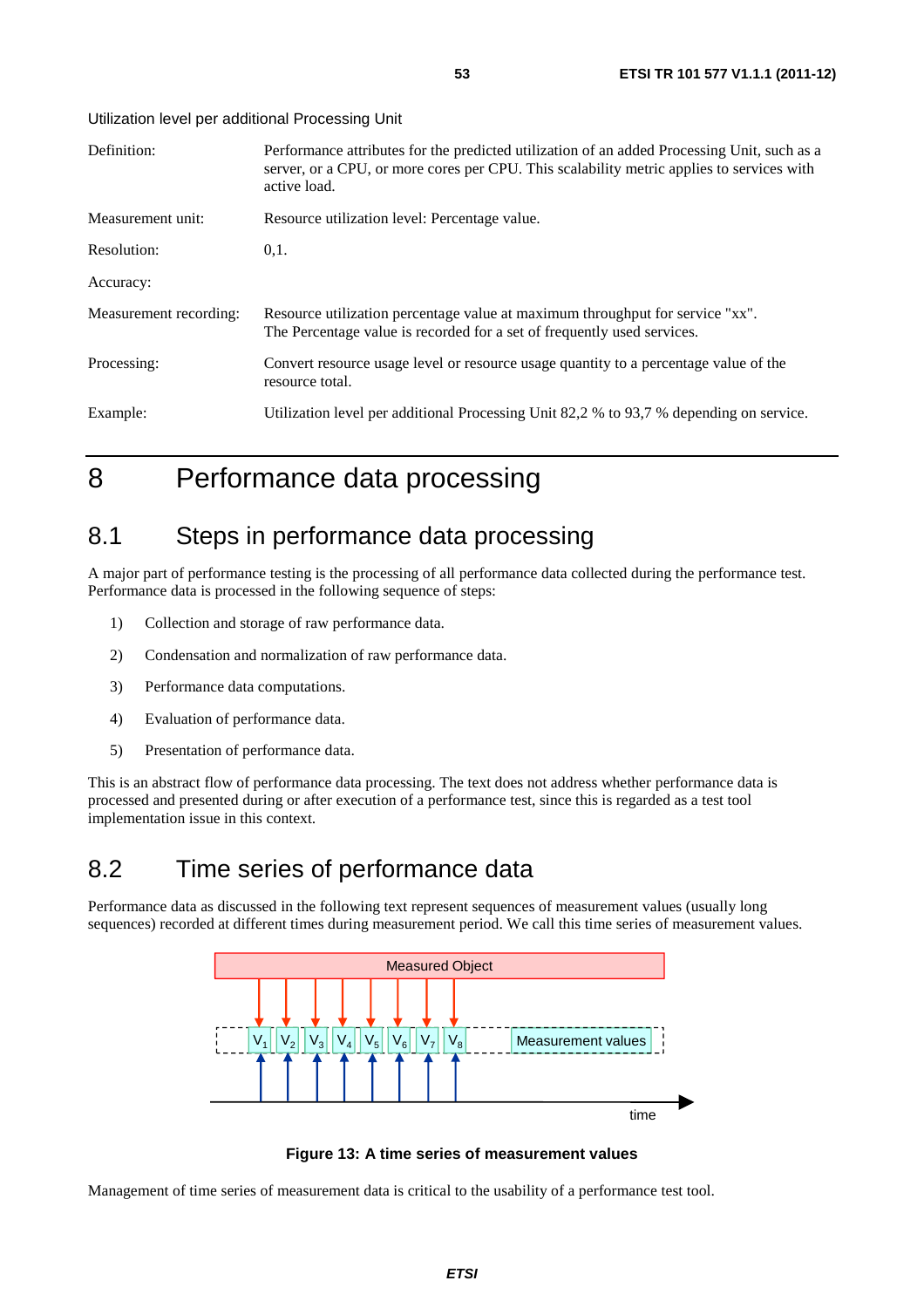# 8.3 Collection and storage of raw performance data

Collection and storage of raw performance data is the first processing step. It is performed during execution of the performance test.

Raw performance data means the performance data is still in its native form as it was collected and has not been processed in any form yet. In reality this means that there are response time measurements recorded for every response to a service request. Therefore raw performance data occupies lots of space and needs to get condensed.

Additionally Raw performance data observations are hard to visualize in a graph. A plotting of millions of response time recordings usually looks like someone has spilled ink on a piece of paper. This is another reason for the processing of performance data in the following steps.

# 8.4 Condensation and normalization of raw performance data

Condensation and normalization of raw performance data is the second processing step. It can be performed during execution of the performance test or after the performance test has completed. This processing step is mandatory during the performance test execution, if a performance test monitoring tool is used.

Condensation of performance data usually reduce the amount of data to a small fraction of the raw performance data.

Normalization of performance data is transformation to a common norm for example transactions per second or rejected requests per million service requests, etc.

# 8.5 Performance data computations

Performance data computation is the third processing step. All requested performance metrics requesting some kind of computations are processed in this step. The following shows three areas of performance data computations:

- trend analysis;
- comparisons of regressions tests; and
- computations of composite performance metrics.

## 8.5.1 Trend analysis

Trend analysis of performance data are usually done for stability and availability tests. The purpose is to find traces of undesired behaviour that will cause severe disturbances in production if not handled at an early stage.

## 8.5.2 Comparisons of regression tests

Comparisons of regression tests are usually done to verify improvements in performance of a service.

## 8.5.3 Computations of composite performance metrics

Computations of composite performance metrics is processing of performance metrics based on multiple sources of recorded performance data. One example of composite performance metrics is resource usage per processed request of a service.

# 8.6 Evaluation of performance data

Evaluation of performance data is the fourth processing step. In this step measured performance metrics are rated according to a set of rules expressing stated or desired performance goals. Evaluation of performance data can also be performed on the output from comparison of regression tests.

An evaluation of performance data results in some kind of verdict of the tested system's performance.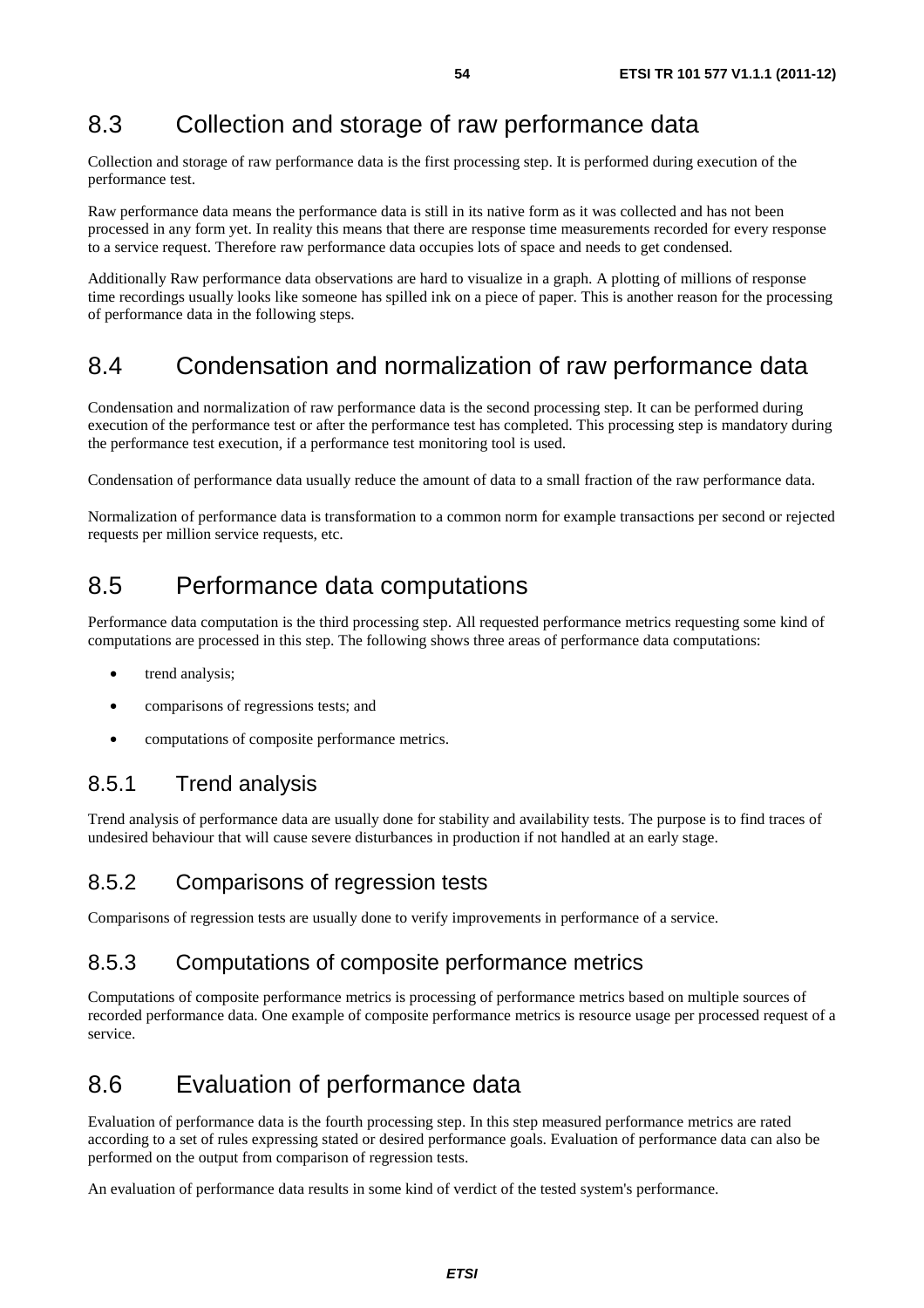# 8.7 Presentation of performance data

Presentation of performance data is the fifth processing step. Presentation of performance data will convert processed and evaluated performance data into easy to understand presentations, such as diagrams, tabular format, or something else.

9 General performance test concepts

# 9.1 Performance tests

Performance tests collect performance data that indicates the behaviour of a System Under Test under specified conditions in a controlled environment.

The goal of a performance test can be to find capacity limits of a system, or testing a system's ability to deliver services regardless of time, or many other performance characteristics. Performance measurements may cover an almost infinite number of performance characteristics of a system, but are for practical reasons performance tests are limited to a carefully selected set of performance characteristics in most cases.

The conditions for captured performance data are caused by performance test tools generating artificial load on the tested system in the form of realistic service requests from simulated users.

# 9.2 Performance tests and system life cycle phases

Performance testing applies to all life cycle phases of a system from the first design steps of a system throughout real production of services. There are two main groups of performance tests:

- 1) pre-deployment performance tests; and
- 2) post-deployment performance tests.

## 9.2.1 Pre-deployment performance test applications

Performance cannot be added to a system after it is designed and implemented. A system has to be designed and built for good performance to achieve stated performance goals. A general principle is therefore to start work on performance issues as early as possible during system design and development.

Pre-deployment performance testing takes place during system design and development and includes tests of:

- 1) intended performance goals;
- 2) system design;
- 3) system implementation; and
- 4) system integration.

### Performance tests of intended performance goals

Performance tests of intended performance goals are done to set realistic performance goals, i.e. to test if intended performance goals are possible to reach and if not how they should be changed. The purpose is to transform intended performance goals to stated performance goals.

### Performance tests of system design

Performance tests of system design are done to verify or modify stated performance objectives. The test results are also input to performance goals for implementation of individual elements of the system.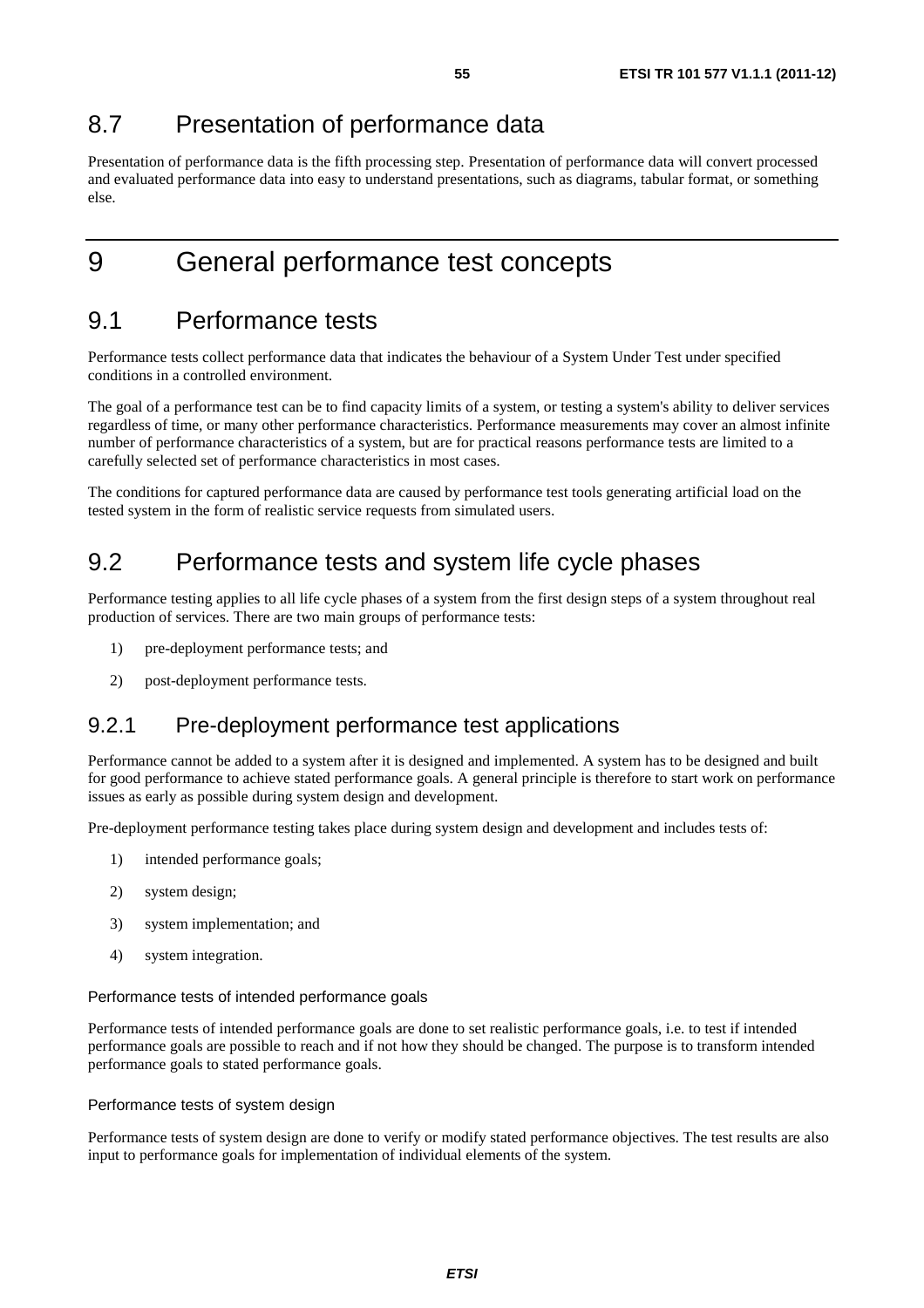### Performance tests of system implementation

Performance tests of system implementations are done to maintain control over stated performance objectives in developed code. The focus of performance tests of system implementation is powerfulness and efficiency of developed code.

Performance tests of reliability characteristics are of little value during this phase since the developed code is not stable.

### Performance tests of system integration

Performance tests of system integration are done to verify that measured performance of a system is maintained, when the system gets integrated with other related systems. Performance test objectives during system integration cover all specified performance characteristics of the system.

## 9.2.2 Post-deployment performance test applications

Post-deployment performance tests are measurements of a deliverable or a delivered system. Post-deployment performance tests include:

- 1) benchmarking or system evaluation;
- 2) performance tests of system delivery; and
- 3) performance tests of service production.

#### Benchmarking or system evaluation

Benchmarking is performance tests of a system based on a suite of standardized performance tests.

The main purpose of a performance benchmark is to produce metric that can be rated and compared with the metric values produced by other systems using the same benchmark.

#### Performance tests of system delivery

Performance tests of system delivery are done to verify that stated performance requirements for a delivered system are at hand, when the system is integrated with other systems on the installation site. Performance test objectives in system delivery cover all specified performance characteristics of the system.

#### Performance tests of service production (performance monitoring)

Performance tests of service production (also referred to as performance monitoring) are done to verify that produced services are in accordance with stated quality requirements (Quality of Services).

Performance monitoring of service production can be:

- reactive; or
- proactive.

#### Reactive performance monitoring

Reactive performance monitoring aims at detecting and acting on situations after they have happened. Actions are based on situations identified from analysis of log files of different kinds from the system and service production.

#### Proactive performance monitoring

Proactive performance monitoring aims at detecting and acting on identified situations or trends that might evolve into severe disturbances or a disaster in service production before the situations get critical.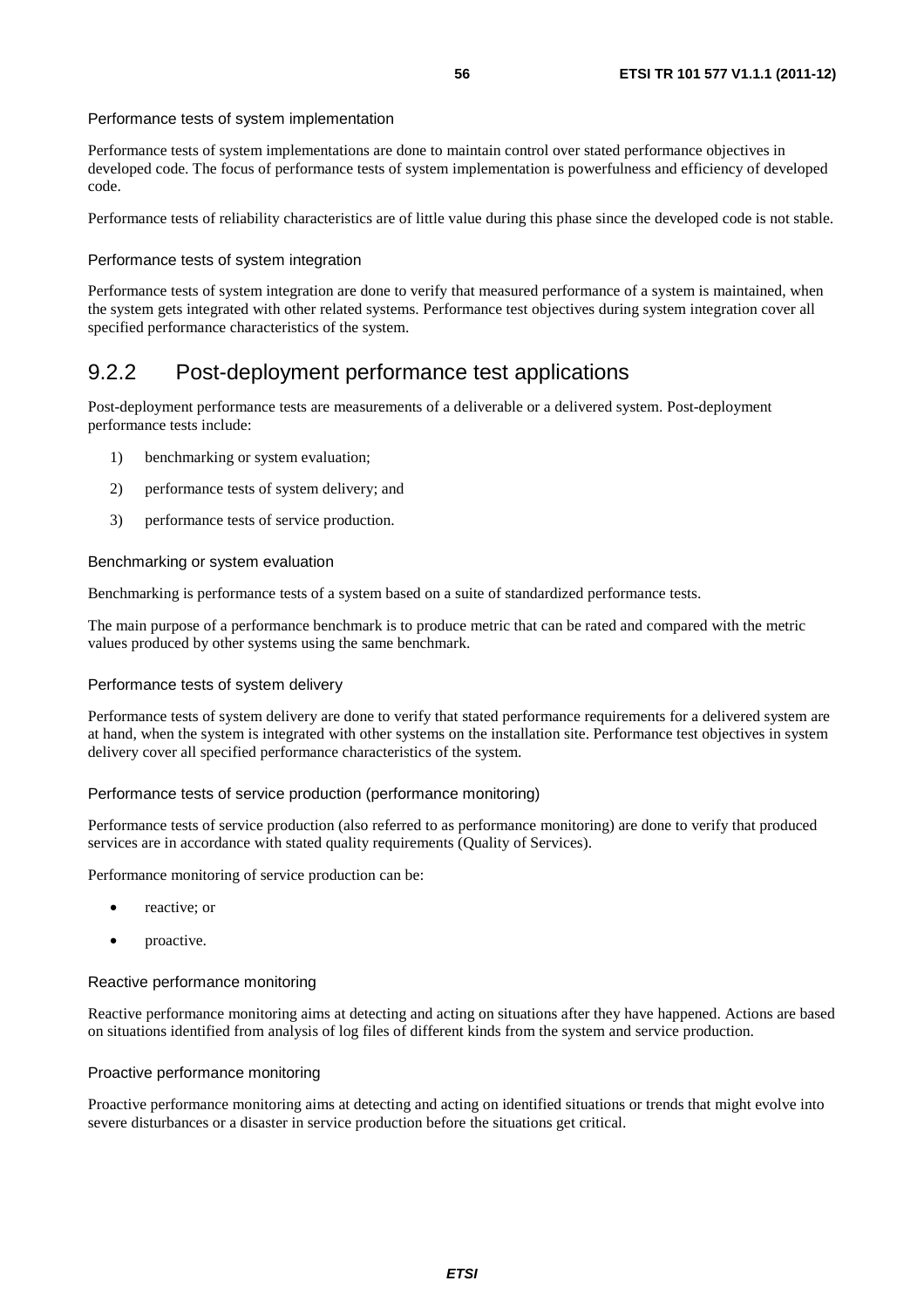# 9.3 Performance test objectives

Performance test objectives describe the reasons for doing performance tests. Performance test objectives can be confirmative or explorative. A performance test execution can be both confirmative and explorative.

## 9.3.1 Confirmative performance tests

Confirmative performance tests are done to verify stated performance objectives.

A confirmative performance test case can be to verify required throughput capacity for a specific service or mix of services. Other cases of confirmative performance tests are regression testing.

Examples of confirmative performance tests:

- Has the tested system processing capacity for the specified load?
- Does the system respond fast enough under specified load conditions?
- Has the tested system processing capacity for the specified load?
- Does the system handle requested services continuously?
- Does the system deliver correct results under heavy load?

## 9.3.2 Explorative performance tests

Explorative performance tests are done to get an understanding of the behaviour of a system under specified conditions, or to find the performance limitations.

An example of explorative performance tests could be to find the maximum throughput capacity for a specific service or mix of services under specified conditions such as maximum CPU load.

Examples of explorative performance tests:

- Does the system respond fast enough under specified load conditions?
- Has the system processing limitations due lack of certain resources?
- Is the system's responsiveness continuously predictable?
- Can the system's processing capacity be expanded with more hardware?
- Has the system processing bottlenecks limiting the capacity?
- Is the system configured to fully utilize the hardware platform?
- Can the system manage various production critical situations such as DOS attacks?
- How long time does it take to recover from a partial or a full restart?

# 9.4 Performance objectives and performance requirements

Performance objective is a term for desired performance goals that a system should meet. Performance objectives should at least cover stated performance requirements, if specified. Performance objectives can be defined as absolute performance figures or as performance figures relative to stated performance requirements or the measured performance of other systems. Relative performance figures are usually percentage values, such as 30 % higher capacity than brand "XYZ" or 20 % reduction of response time for service "ABC".

Performance requirements is a term for performance figures a system is expected to meet to be approved. Performance objectives and performance requirements can be stated for a range of objects from a whole system, or a subsystem down to individual services.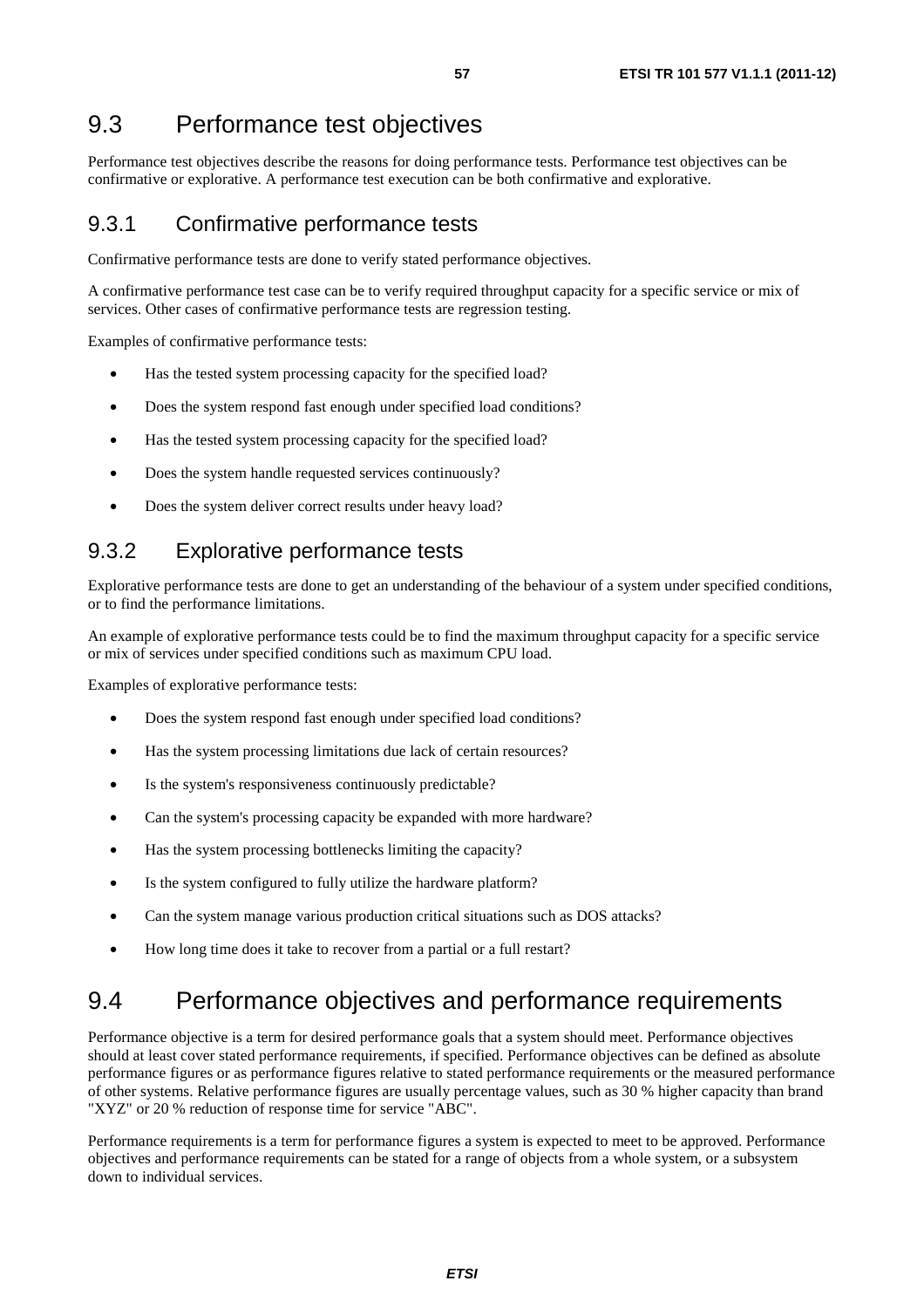# 9.5 Performance measurement conditions

Performance measurement conditions specify the circumstances under which performance data can be recorded during a performance test. Performance measurement conditions can be external, internal, or both.

## 9.5.1 External measurement conditions

External measurement conditions describe what a tested system (SUT) should be exposed to during a performance test. External measurement conditions include types of service requests, volumes of service requests (traffic rates), duration of service request volumes, and volumes of simulated entities or users requesting services.

## 9.5.2 Internal measurement conditions

Internal measurement conditions describe expected situations inside a tested system during a performance test, such as resource usage levels of CPU, memory, etc.

## 9.5.3 Example

If, for example, an explorative performance test case is to find the maximum system throughput of a specific service at 80 % CPU load there are two test conditions - one internal and one external:

- 1) external test condition: System load from service requests of the specified type; and
- 2) internal test condition: A measured CPU load of 80 %.

# 9.6 Performance targets

Performance targets describe expected performance goals in a validating performance test.

# 9.7 Performance measurements standards

Performance measurement standards are generally accepted specifications for how to measure, and evaluate some kind of performance on a standardized system or an architectural standard for a system.

# 9.8 Some performance test characteristics

## 9.8.1 Test coverage

Performance tests cover the application services with potential performance implications, i.e. the most frequent, the most critical services, or the most demanding services of an application.

Performance tests normally measure the performance of system services that have passed functional tests (positive test cases). Measuring performance of non-working system requests (negative test cases) is regarded as beside the point. However in some explorative cases performance tests can be positive test cases driven to the point of non-working service requests by load level increase beyond what the tested system can handle.

## 9.8.2 Test purposes

A performance test is either explorative with the purpose to find performance limits of a tested system, or confirmative with the purpose to verify that one or more stated performance requirements are met.

## 9.8.3 Test cases

Performance tests of a system require a smaller number of test cases than functional tests.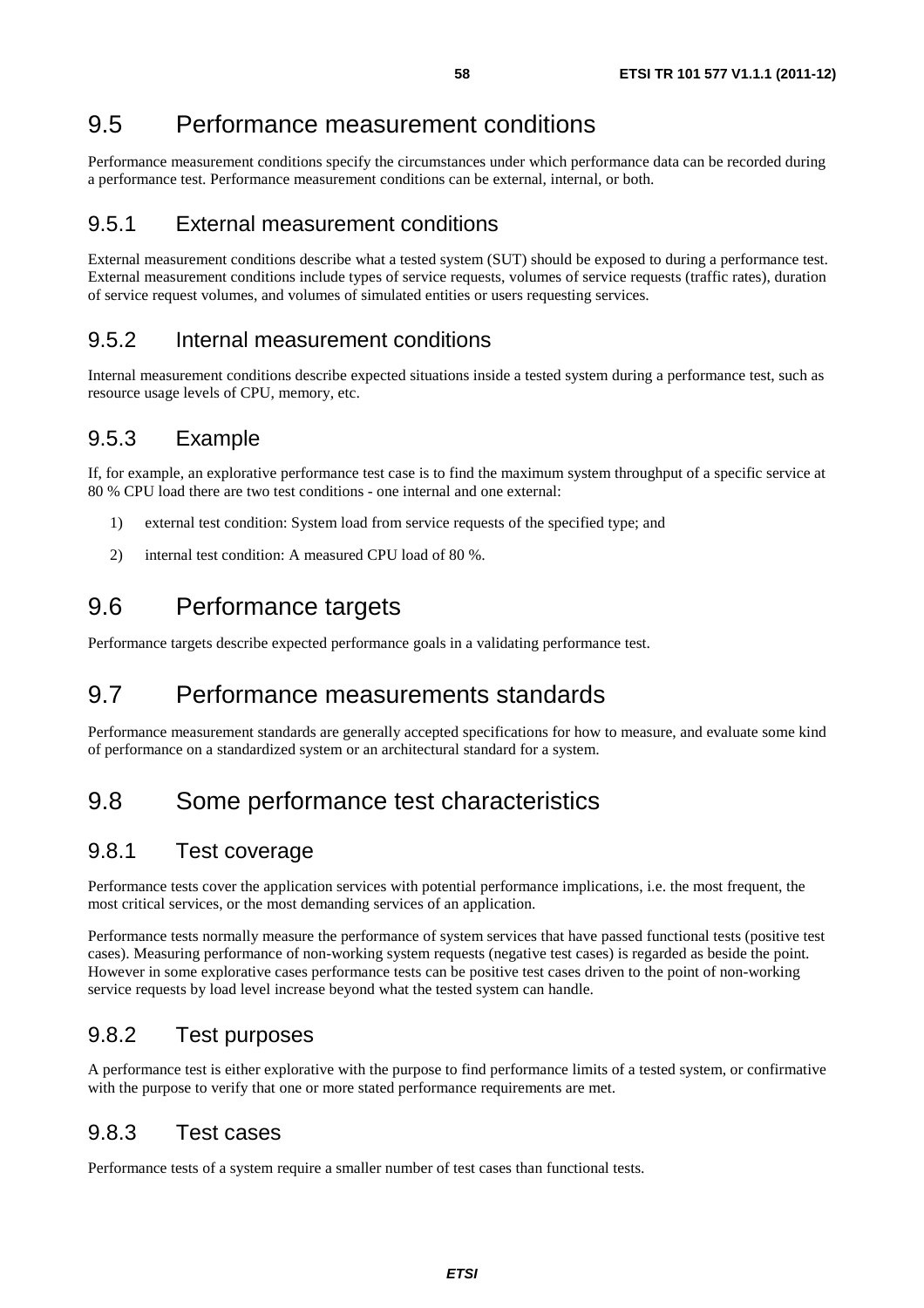## 9.8.4 Test concurrency

Performance tests block the test environment, i.e. no other activities can be performed on a tested system during an ongoing performance test.

### 9.8.5 Test resources

Performance tests are usually demanding on hardware resources and consequently expensive to set up. The main reason for this is that performance tests are exclusive, i.e. no other activities are allowed on a System Under Test for performance tests. In particular performance tests of availability and stability are demanding, since the test time might last up to several weeks during which no other activities can be performed on the System Under Test.

### 9.8.6 Test execution and test case

A single performance test collects performance data that cover many performance test cases.

### 9.8.7 Test execution time

The execution time of a single performance test varies from some minutes up to several weeks depending on type

### 9.8.8 Recorded test data

A performance test records massive amounts of measurement data that needs to be managed wisely.

### 9.8.9 Test data evaluation and test results

A Performance test result is rarely binary (passed/not passed). On the contrary performance measurement results are complicated to understand and require experienced and careful handling to give an understandable and useful verdict.

# 10 Performance test environment

## 10.1 Test environment concepts

The Performance Test Environment contains hardware and software components required to run performance tests.

When operational for performance tests the Performance Test Environment is called a Test Bed or a Test Site.



**Figure 14: A general view of a Test Site with Test Beds, Test Systems (TS) and Systems Under Test (SUTs)**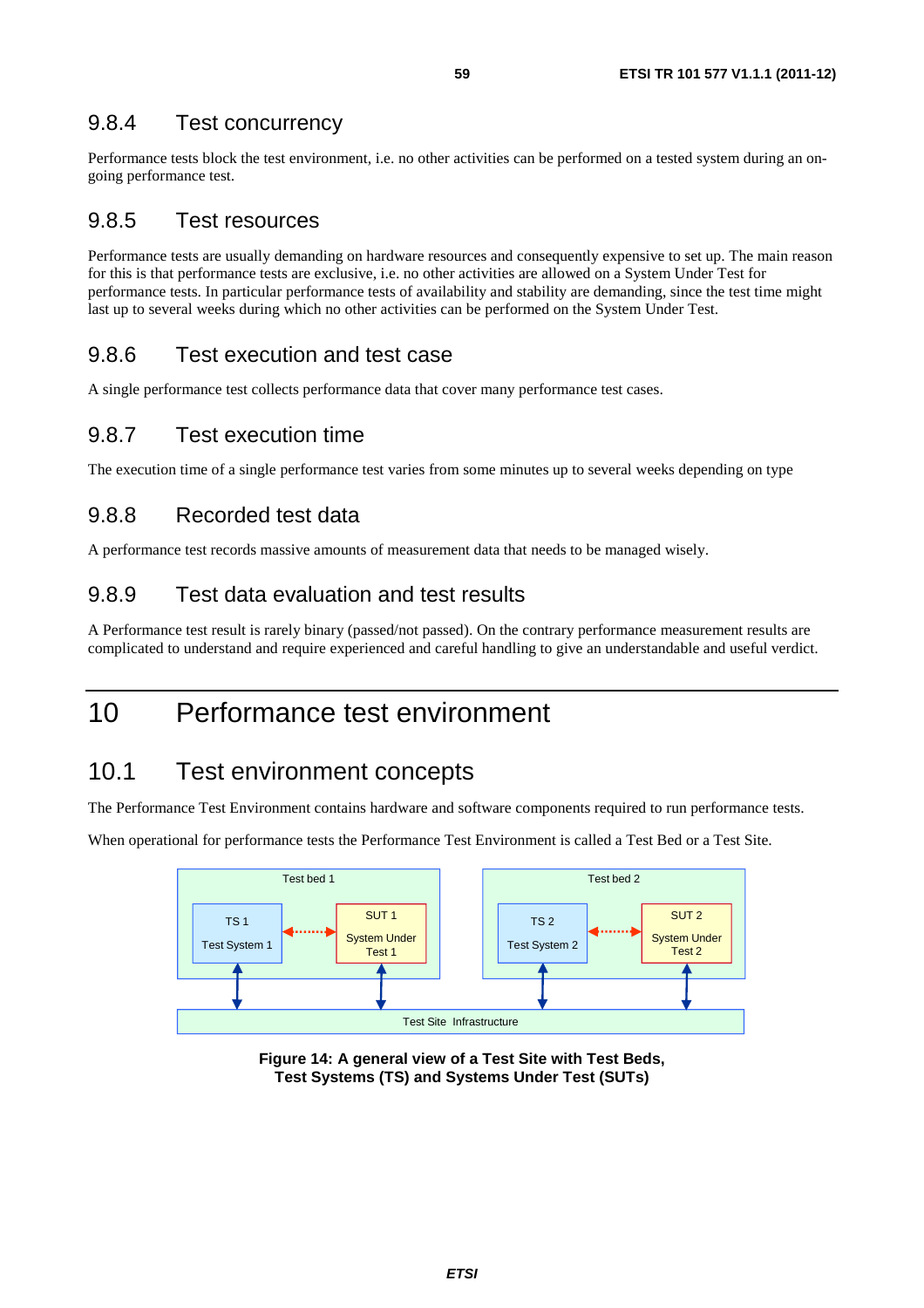## 10.1.1 Test Bed concepts

A Test Bed contains hardware and software components that:

- 1) constitute the Test System (TS);
- 2) constitute the System Under Test (SUT); and
- 3) connects the Test System to the System Under Test.

The System Under Test and the Test System are usually installed on physically separated equipment.

A Test Bed contains the physical interface between the Performance Test Tools and the System Under Test, i.e. network components such as switches, routers and other components corresponding to layer 1 of the OSI model. The Test Bed supports the Logical Interface between the Performance Test Tools (TS) and the System Under Test (SUT).

The Logical Interface can be an Application Programming Interface (API) or a Communication Protocol Interface corresponding to layer 7 of the OSI model. Both interfaces are in most cases IP based communication services, but other interfaces such as SS7 can be requested.

## 10.1.2 Test Site concepts

A performance test requires exclusive access to the System Under Test. Consequently any concurrent performance test is done on a separate SUT. Large development projects usually use several performance Test Beds to enable all required performance tests to be done within given time limits of the performance test project.

A Test Site is a test location with equipment that:

- 1) enables two or more Test Beds to be configured and work concurrently; and
- 2) allows equipment to be reassigned between the supported Test Beds, i.e. each test bed can be equipped differently from performance test to performance test.

# 10.2 System Under Test concepts

## 10.2.1 System Under Test components

A System Under Test or SUT is the set of hardware and software components constituting the tested system in a performance measurement. A System Under Test is composed of two parts:

- 1) Tested Components (TC); and
- 2) Supporting Components (SC).

The reason for the decomposition is that a System Under Test will report different performance figures depending on the set of Supporting Components it is tested on. This applies to all systems not dedicated for a specific platform

|                                                   | <b>SUT</b>                       |
|---------------------------------------------------|----------------------------------|
| <b>Tested</b><br>Application<br><b>Components</b> |                                  |
| Middleware                                        |                                  |
| Operating system                                  | Supporting<br>components<br>(SC) |
| Hardware                                          |                                  |

**Figure 15: Components of a SUT**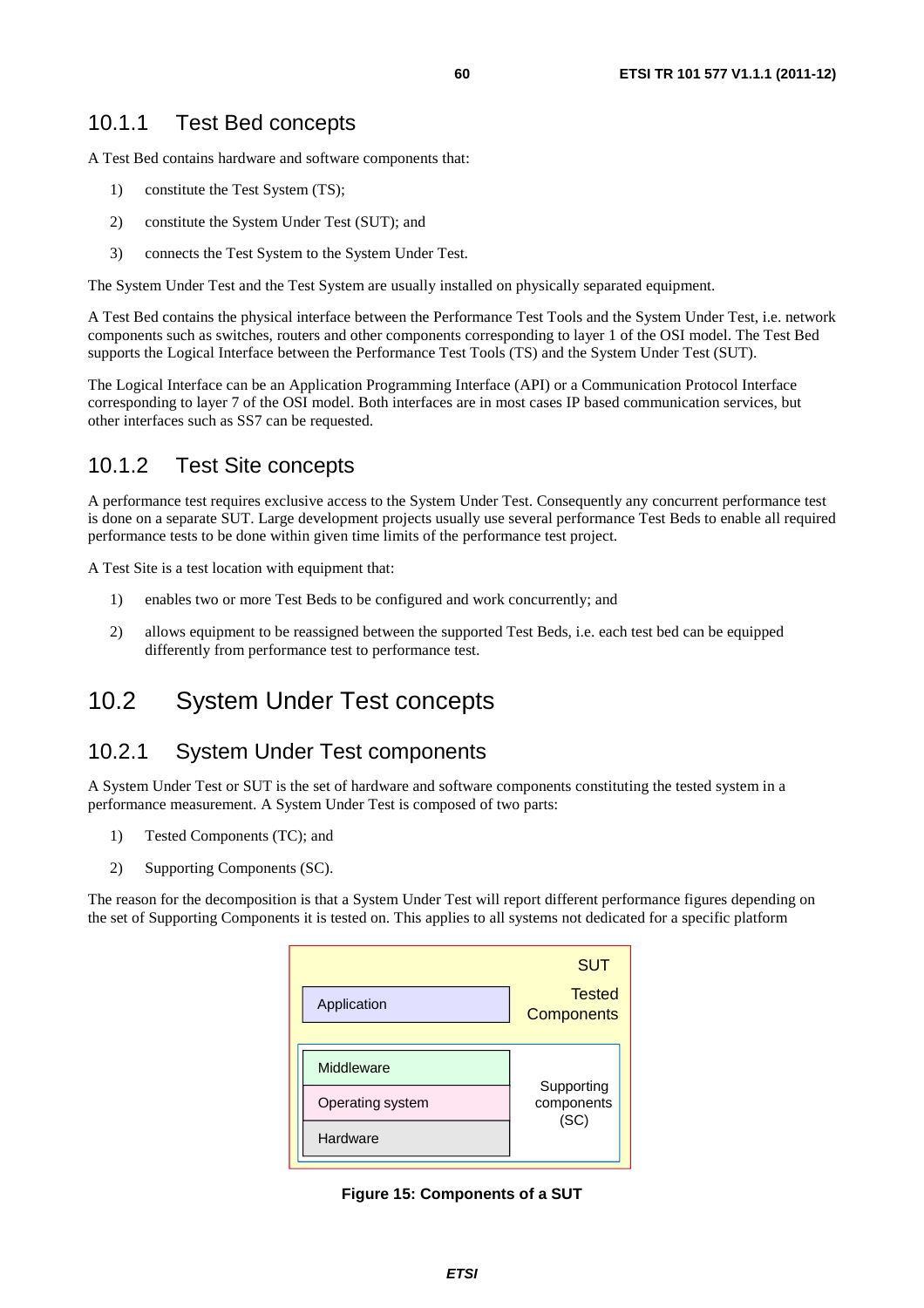### Tested Components

The Tested Components are, in the context of a distributed system, the requested services on a System Under Test.

### Supporting Components

The Supporting Components are all hardware and software components required to enable performance tests of the Tested Components. Typical Supporting Components are:

- 1) middleware software, such as database software or application platform software, etc.;
- 2) operating system software; and
- 3) hardware, such as servers, disk systems, load balancing equipment, etc.

The Supporting Components are regarded as Tested Components when the System Under Test is able to run on one specific set of Supporting Components only. In those cases there is only one set of measured performance results.

The Supporting Components are regarded as a test condition, when the System Under Test is able to run on multiple sets of Supporting Components. In such cases measured performance results refer to the used set of Supporting Components.

# 10.2.2 Borders of a System Under Test

A System Under Test has two types of borders interfacing the Test System components:

- 1) front-end borders; and
- 2) back-end borders.

### Front-end borders

The Front-end borders of are the intersections between the System Under Test and the Test System's Service Requesting Tools. The Front-end borders contain the interfaces for incoming service requests.

### Back-end borders

A System Under Test may provide services where requests are passed on to an external unit sometimes called a service responding device. In order to test such services the Test System contains Service Responding Tools simulating such units. The Back-end borders contain the interfaces between the Test System and the System Under Test for outgoing service requests.





# 10.2.3 System Under Test replacements

In a distributed system services are usually available in a client-server relation. The party requesting a service is called a client and the party providing the requested service is called a server. A server can in turn act as a client requesting services. These services can be internal services or external services shared with other application systems.

Such internal or external services can in some cases be replaced by Service Simulation Tools providing identical services to the tested system (see also clause 10.3.3).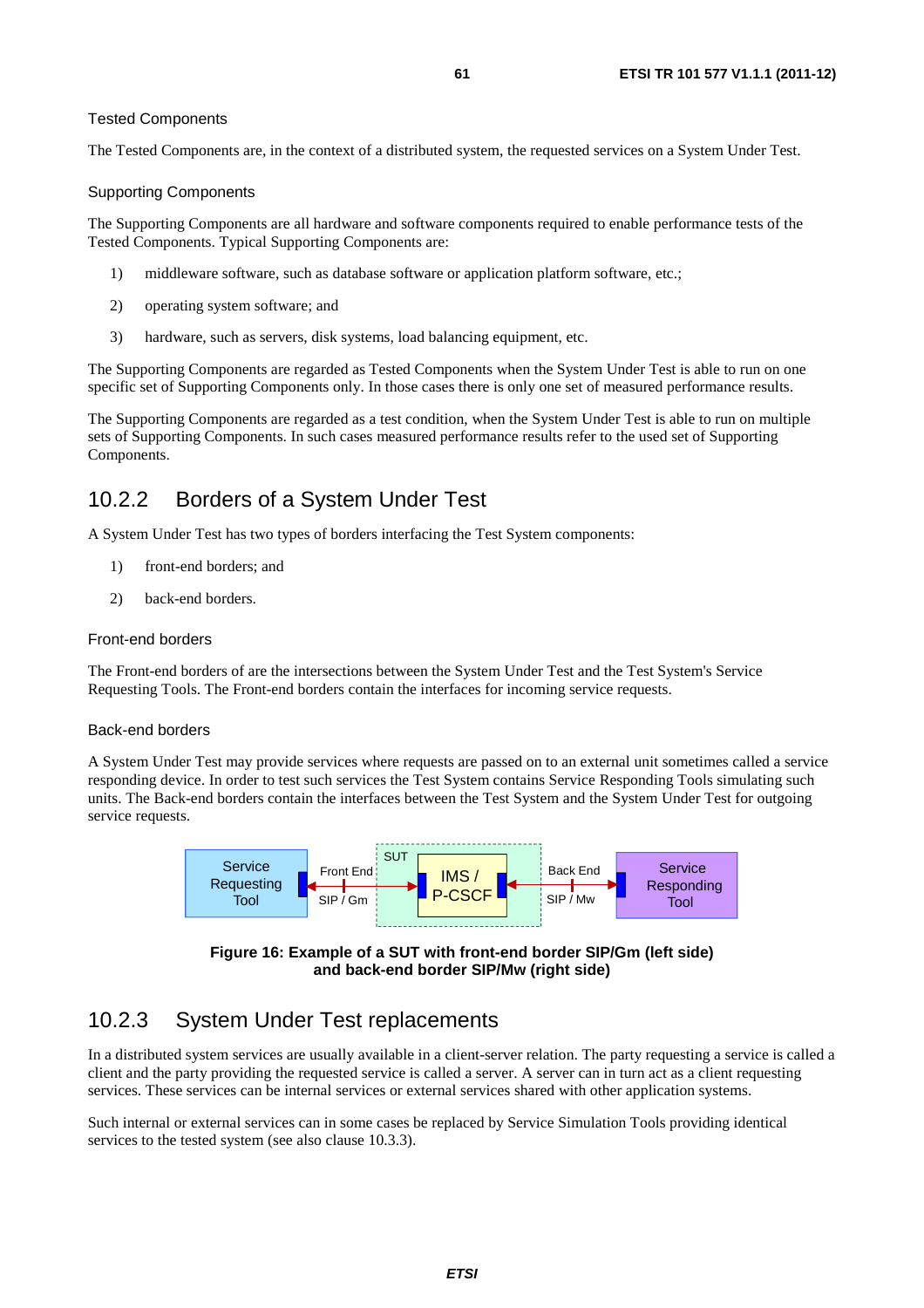# 10.3 Test System concepts

## 10.3.1 Performance Test Tools

A complete Performance Test Tool is a set of hardware and software components that can handle the following tasks:

- 1) expose the SUT to a set of (load) conditions, under which performance measurement data are captured;
- 2) transform captured performance measurement data into desired performance metrics about the SUT;
- 3) monitor and display captured and processed performance measurement data on-line during an on-going test;
- 4) evaluate performance test results; and
- 5) present evaluated performance test results.

The first task is handled by Service Handling Tools, Service Simulation Tools, and Performance Data Recording Tools.

The second task is handled by Performance Data Processing Tools.

The third task is handled by Performance Test Monitoring Tools.

The fourth task is handled by Performance Evaluation Tools.

The fifth task is handled by Performance Presentation Tools.

## 10.3.2 Service handling tools

Service handling tools are the interfaces to the SUT for system services specified in the performance test cases.

Service handling tools interact with the SUT in two ways:

- 1) as service requesting tools; and
- 2) as service responding tools.



**Figure 17: Example of a Test Bed with Service requesting and Service Responding Tools** 

### Service Requesting Tools

Service requesting tools, usually called load generators, send service request to the SUT according to the test specifications. When the SUT has an API interface the service requesting tool simulates an application requesting services over the Application Programming Interface. When the SUT has a protocol interface the service requesting tool simulates device or a system requesting services over the protocol. Regardless of the SUT interface the service requests are in performance tests referred to as Client requests for services from the SUT.

### Service Responding Tools

There are system services that connect a requesting client to one or more counterparts (usually called terminating devices) outside the tested system. Terminating devices are usually simulated by test tools receiving and responding to requests in the test bed. Such services normally require a peer-to-peer protocol, such as SIP or Diameter, where communicating devices are able to concurrently act as clients initiating server requests and servers responding to service requests.

Performance test tools interfacing peer-to-peer protocols are able to send service requests to the SUT and receive requests from the SUT concurrently.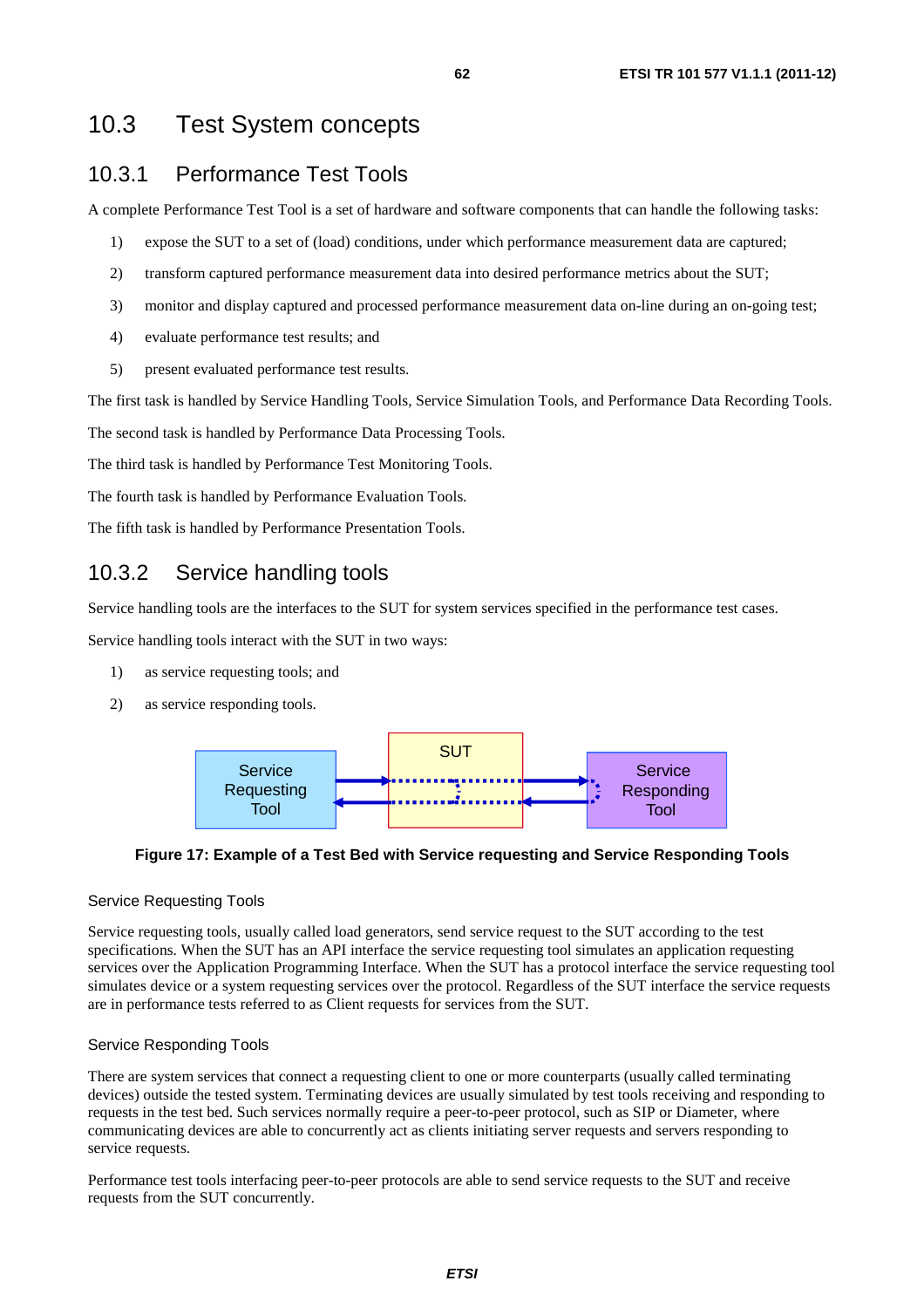## 10.3.3 Service Simulation Tools

The SUT contains all components required to resolve requested services, whenever a service is tested. SUT components with well defined services and interfaces can be replaced by Service Simulation Tools.

There are several purposes with Service Simulation Tools such as:

- 1) reduction of costs for a Test Bed. Service Simulation Tools are usually much cheaper than replaced units;
- 2) shorten the time to build a Test Bed. Service Simulation Tools are usually less complex and easier to install; and
- 3) reducing the complexity to build a Test Bed. Service Simulation Tools are usually less complex to use.

Example: Registration of an IMS user is handled by two components in the IMS architecture, the S-CSCF and the HSS. When testing the capacity of an S-CSCF to handle registration requests a real HSS can be replaced by a Service Simulation Tool acting as an HSS when accessed by the S-CSCF.



**Figure 18: Example of a SUT, with (a) a real HSS and (b) a simulated HSS** 

Service Simulation Tools also enable new possibilities to measure performance. By replacing an HSS by a test tool simulating the HSS services we can measure the time spent on processing a registration request in an S-CSCF, since the time spent processing a registration request in an HSS is controlled by the test tool.

## 10.3.4 Performance data recording tools

A main function of performance test tools is to capture and save performance data. Performance data can be captured externally and internally with respect to the SUT.

### External performance recording tools

External performance data are measurements of how the SUT responds to requests from the Test System's Service Requesting Tools. External performance data are captured by the Test System's Service Requesting Tools and the Test System's Service Responding Tools (if any) and recorded by the Test System's Data Recorder tools.

### Internal performance recording tools (Probes)

Internal performance data are measurements of how the SUT handles service requests from the Service Requesting Tools internally. Internal performance data are captured by probes running inside the SUT and recorded by the Test System's Data Recorder tools. The probes are managed by the Test System.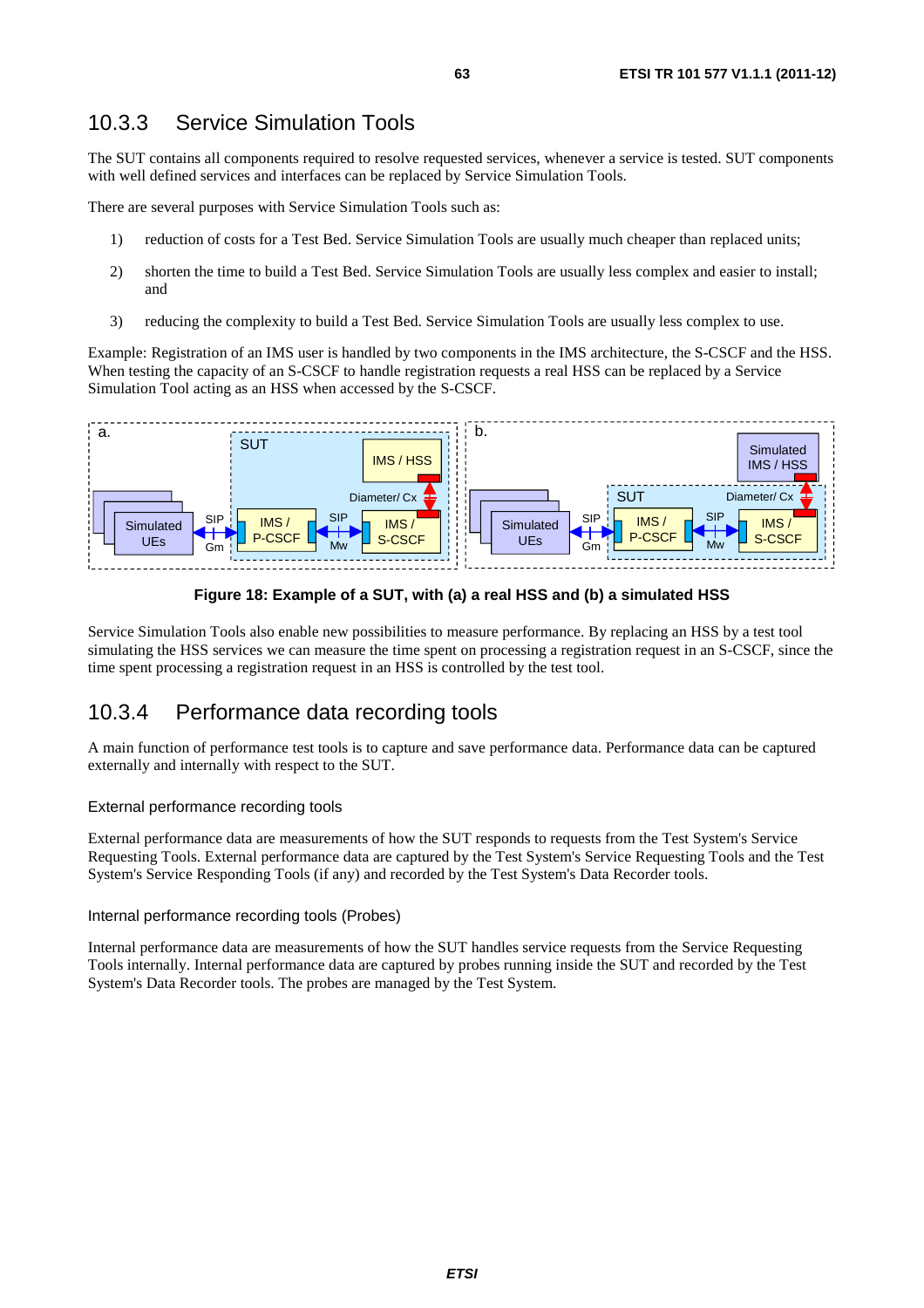

**Figure 19: External and internal performance recording tools** 

## 10.3.5 Performance test monitoring tools

Performance Test Monitoring tools enable captured measurement data to be processed and viewed in real time or semi-real time during execution of a performance test.



**Figure 20: Performance test monitoring tools** 

The purpose of a Performance Test Monitoring tool is to make the information about the progress of an on-going test instant and consequently to improve the control of tests with long execution time.

For example if a performance test of stability and availability characteristics is planned to run one week but for some reason after fails three hours it is a waste of time to let the test continue the remaining 165 hours.

Performance Test Monitoring tools can usually also be set to trigger on specified conditions. Alerts about such situations are sent to other monitoring systems for further processing. Monitoring tools can also in many cases send alerts as SMS message to remote units.

# 10.3.6 Performance data processing tools

Performance Data Processing tools transform measurement data into metric values describing requested performance characteristics of a system.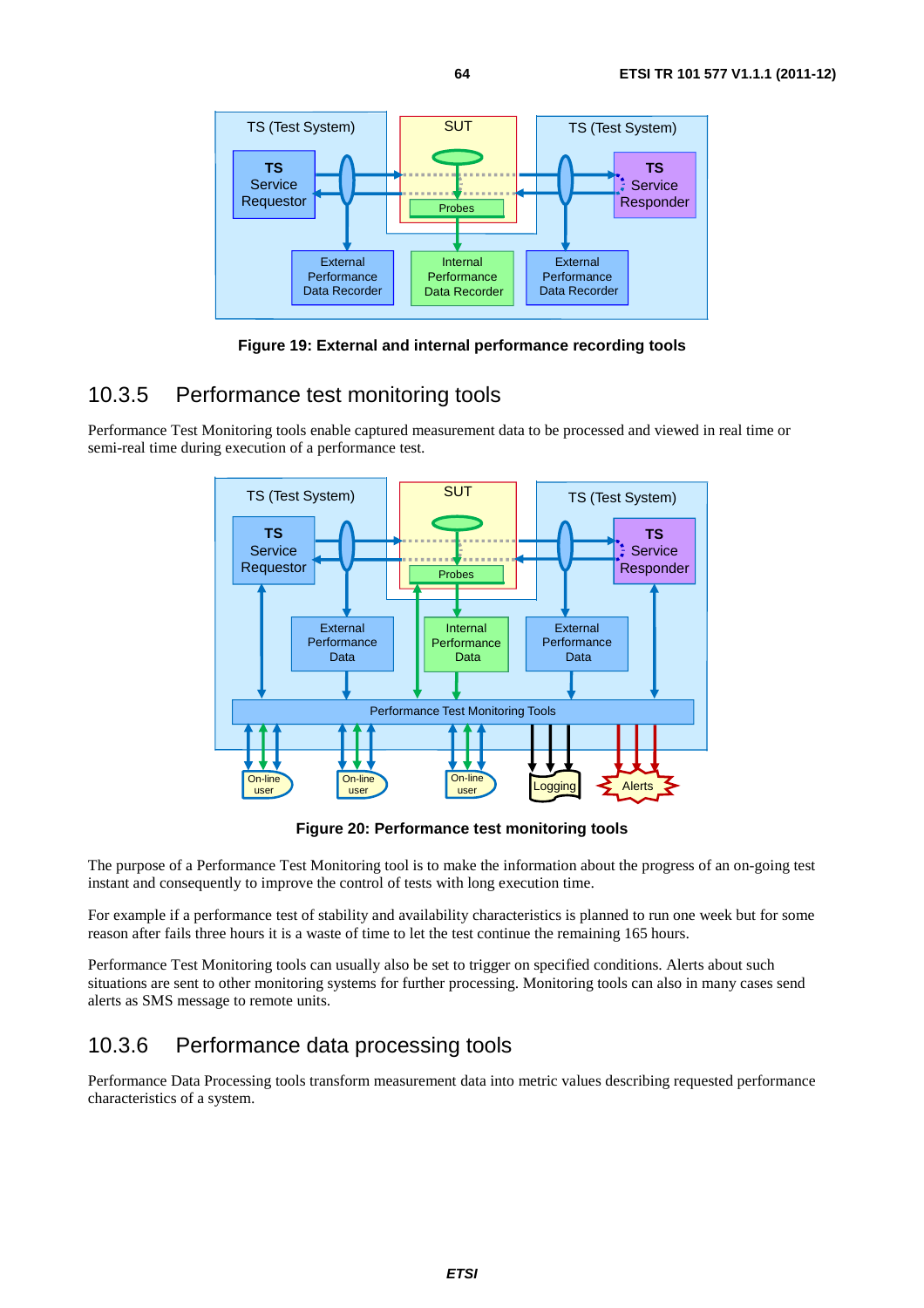## 10.3.7 Performance evaluation tools

Performance Evaluation Tools rate processed metric values according to a set of rules. The purpose is to automatically produce a verdict about measured performance of the SUT. For reliability metrics Performance Evaluation Tools will process captured performance data to identify trends or irregular behaviour that could endanger the service production. For efficiency metrics both trend spotting and rule based checks applies.

## 10.3.8 Performance presentation tools

Performance Presentation Tools transform measured performance into graphs and other presentation formats. The purpose is to improve and enhance interpretation of measured performance.

# 11 Performance test specifications

# 11.1 Elements of performance test specifications

Specifications on a performance test include the following elements:

- 1) test objectives;
- 2) test conditions;
- 3) test configurations;
- 4) test data specifications; and
- 5) test evaluation specifications.

Performance test specifications are translated into performance test configurations, i.e. configurations of Test System, System Under Test and Test Bed infra structure to enable collection of performance data.

| Performance test specification elements |  |
|-----------------------------------------|--|
| Test objectives                         |  |
| <b>Test conditions</b>                  |  |
| <b>Test configurations</b>              |  |
| Test data specifications                |  |
| Test evaluation specifications          |  |

**Figure 21: Elements of performance test specifications** 

# 11.2 Test objectives

The Test objectives of a performance test state the purposes of the test, i.e. what will be achieved by running the test.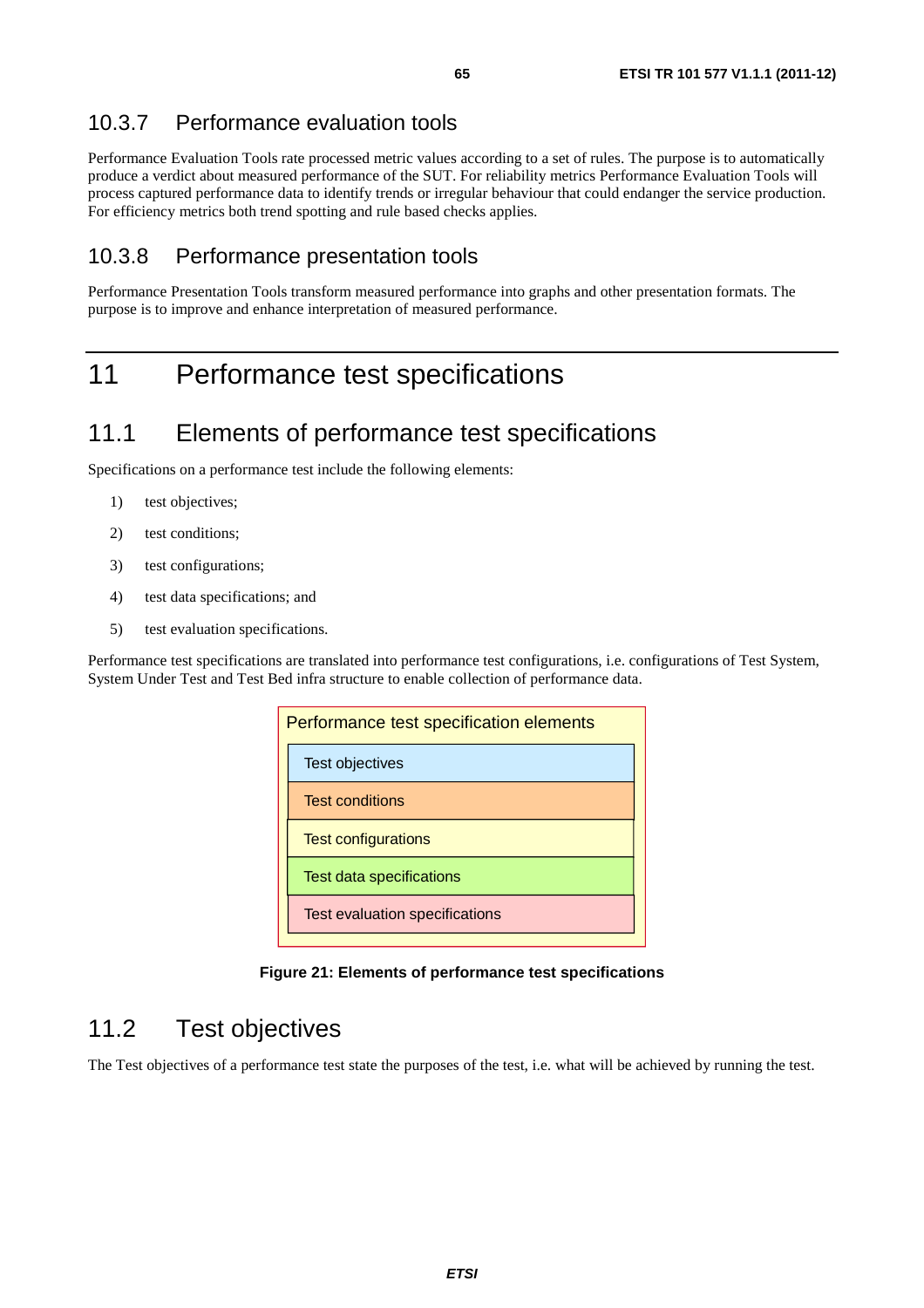The Test conditions of a performance test include:

- 1) test specification prerequisites;
- 2) test execution pre-conditions;
- 3) operational measurement conditions; and
- 4) test execution post-conditions.

## 11.3.1 Test specification prerequisites

With test specification prerequisites we mean output from other performance tests that is required as input to a performance test specification. A consequence is that such performance tests have to be executed before specifying the intended performance test.

Performance tests of stability and availability characteristics is an example of test cases that require the output from other performance tests as input to the test specifications. A performance test of stability and availability characteristics usually runs for days or even weeks at 80 % of a system's measured maximum throughput level. A prerequisite to specify such a test is information about what is 80 % of a system's measured throughput level. This information is obtained in a performance test of the system's Sustained throughput capacity.

## 11.3.2 Test Execution Pre-conditions

A set of Test Bed and the SUT conditions expected to be met before start of Performance Test execution. These conditions are referred to as Test Pre-conditions. The Pre-conditions also apply after the initial test steps (the warm-up phase when simulated users get activated and the system is prepared to receive service requests) have completed. Pre-conditions are usually stated for the performance test bed as well as the tested application.

### Test bed pre-conditions

Examples of test bed pre-conditions are:

- 1) exclusive access to the performance test bed;
- 2) enough physical resources for execution of a performance test case, such as disk space; and
- 3) correct configuration of the test bed components, such as test tool equipment connected to all open SUT interfaces.

### Application pre-conditions

Examples of application pre-conditions are:

- 1) ensure that all simulated entities are in correct state to run the test, such as all simulated entities are successfully registered and accepted by the system. (Not always required);
- 2) ensure that common application resources, such as databases, contain expected data. (Not always required);
- 3) ensure that required load is applied on the SUT; and
- 4) ensure that the SUT can process requested application services.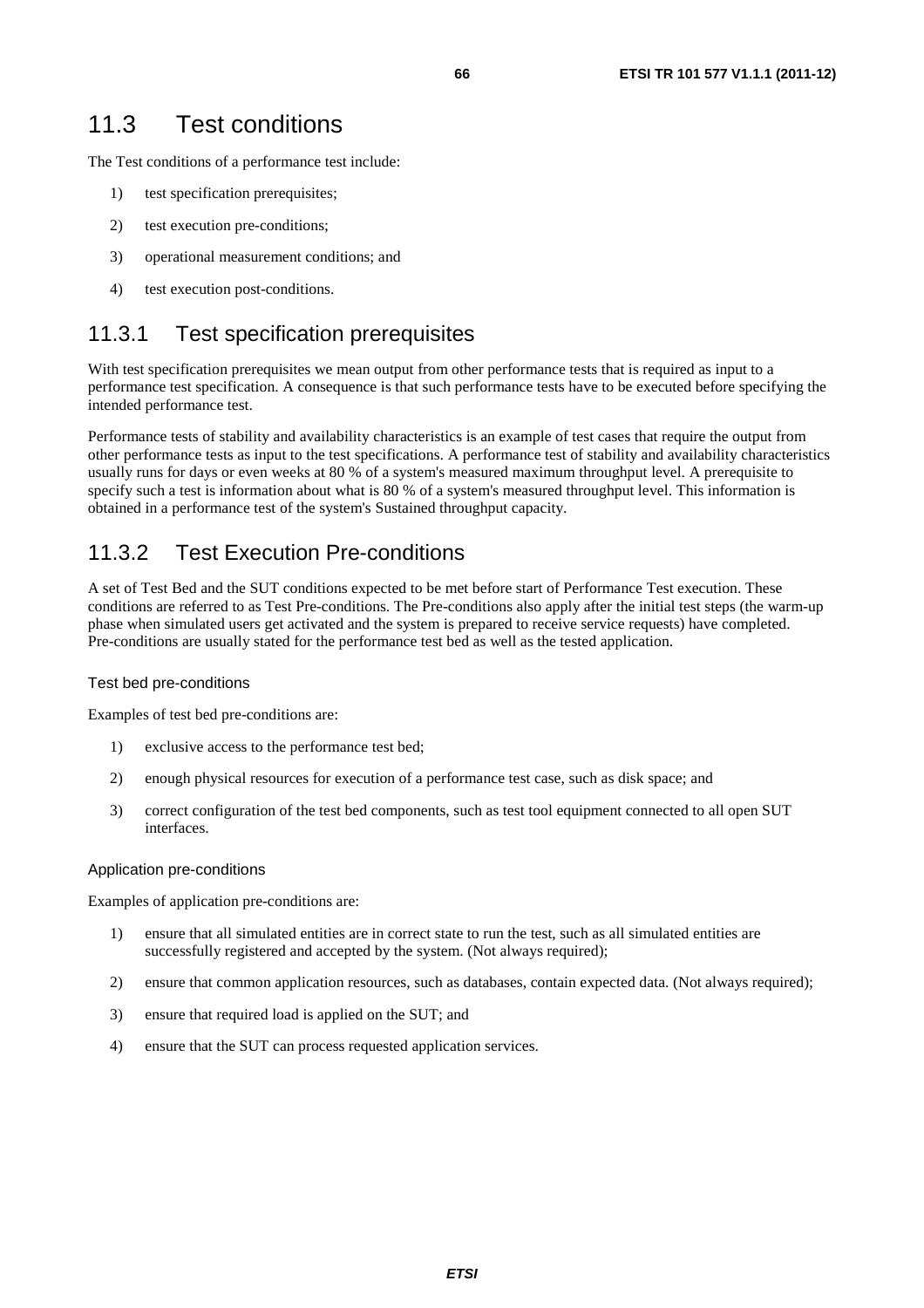# 11.3.3 Operational Measurement conditions

Operational measurement conditions state conditions that apply when measurement data are captured during an on-going performance test. Operational measurement conditions may also state under what circumstances a performance test can be stopped. There are two types of Measurement conditions:

- 1) requested measurement conditions; and
- 2) actual measurement conditions.

### Requested measurement conditions

Requested measurement conditions are stated requirements on SUT and Test Bed (Test Tool) conditions for capturing performance data. Requested measurement conditions are a part of the performance test specification. Requested measurement conditions can be external or internal.

### External measurement conditions

External measurement conditions describe what a tested system (SUT) is to be exposed to during a performance test. External conditions include types of service requests, volumes of service requests (traffic rates), duration of service request volumes, and volumes of simulated entities or users requesting services.

### Internal measurement conditions

Internal measurement conditions describe expected situations inside a tested system during a performance test, such as resource usage levels of CPU, memory, etc.

### Actual measurement conditions

Actual measurement conditions are recorded conditions that applied when performance data were captured. The purpose of Actual measurement conditions is to validate recorded performance data.

Actual measurement conditions include metrics such as load deviations - the differences between intended load and actual load during a performance test.

# 11.3.4 Test Execution Post-conditions

A set of Post-conditions expected to be met after execution of the performance test has completed and before the performance test is regarded as completed. Examples of post-conditions activities are:

- 1) all system resources reserved during test execution are released. such as all sessions, subscriptions, or other resources related to pending services are returned; and
- 2) central resources on the test bed are reset, such as used databases.

The purpose of post-conditions is to bring the test environment to a well defined initial state for the next test.

# 11.4 Test configurations

A set of specifications that apply to the Test System and the System Under Test and enable execution of the performance test. Performance test configurations include:

- workload specifications;
- test bed specifications; and
- data collection specifications.

A performance test configuration covers in most cases more than one performance test cases.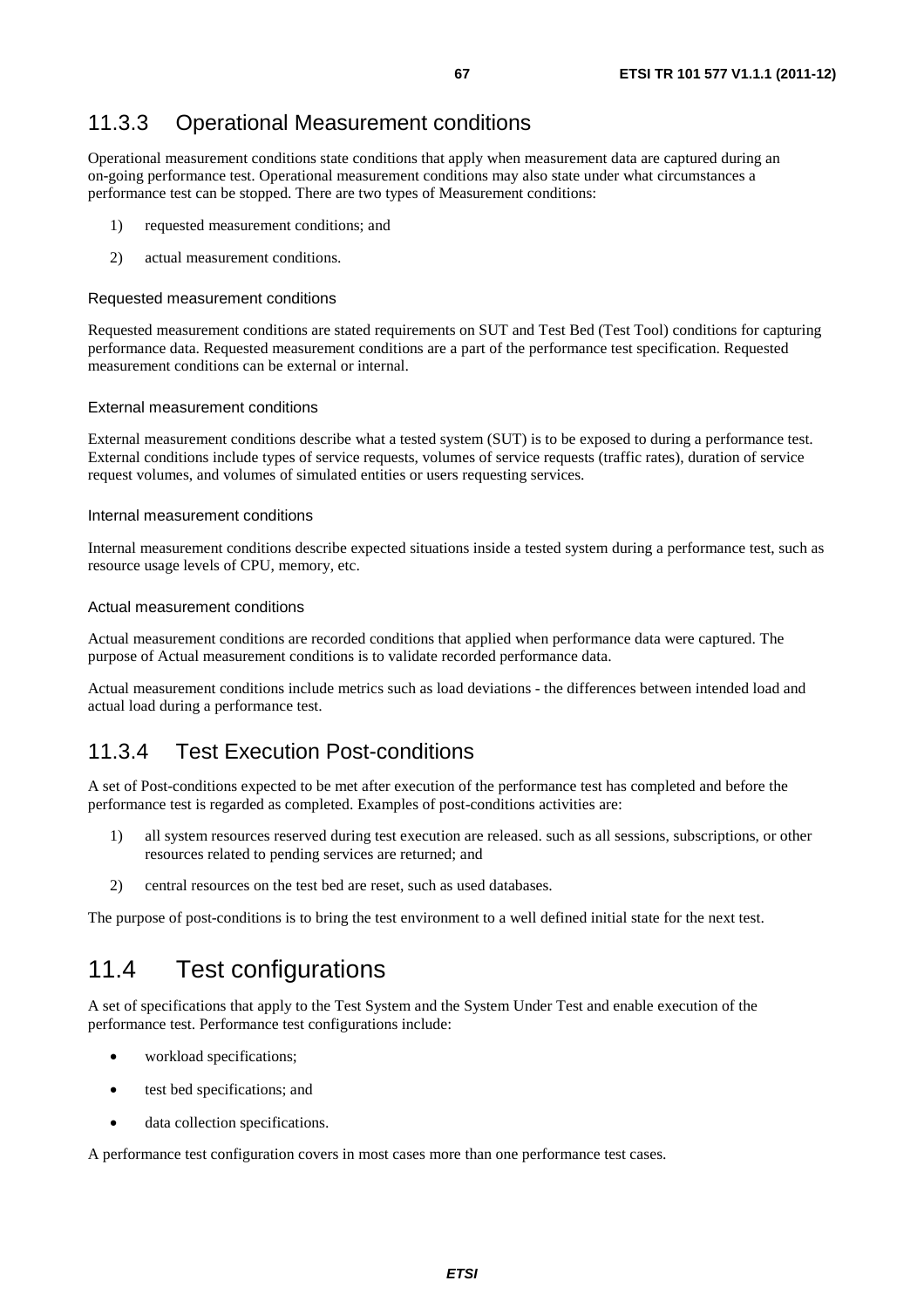## 11.4.1 Workload specifications

Workload specifications describe what a System Under Test is expected to handle or process during a performance test. Workload is described more in detail in clause 12.

## 11.4.2 Test bed specifications

The Test bed specifications describe the test bed configuration of equipment for different services in a performance test.

The Test bed specifications for interfaces between the test tools and the SUT describe:

- IP addresses and listening ports of the SUT for different services;
- used network layer protocols such as IPv4 and/or IPv6;
- used transport layer protocols such as TCP, UDP, SCTP etc;
- used application layer protocols such as HTTP, SOAP, SIP, Radius, Diameter, DHCP etc;
- security settings such as IPsec or HTTPS; and
- timeout settings for service requests.

Other Test bed specifications describe:

- the hardware configurations of servers in the SUT;
- the number of servers and load balancing equipment in the SUT;
- the Test bed equipment interconnecting SUT and Test tools; and
- requested versions of all software involved in a performance test.

The purpose of the Test bed specifications is to document the test environment such that a performance test can be repeated identically at any point in time.

## 11.4.3 Data collection specifications

Data collection specifications contain specifications of performance data that should be captured.

Data collection specifications include:

- 1) specifications of internal performance data collection;
- 2) specifications of external performance data collection; and
- 3) specifications of performance recording details.

Specifications of internal performance data collection

Internal performance data collection specifications include:

- specifications of selected performance variables, such as CPU usage, memory usage, or queues;
- recording location of selected performance variables, such as per server or for a specified process group; and
- the frequency of recording internal performance data inside the SUT.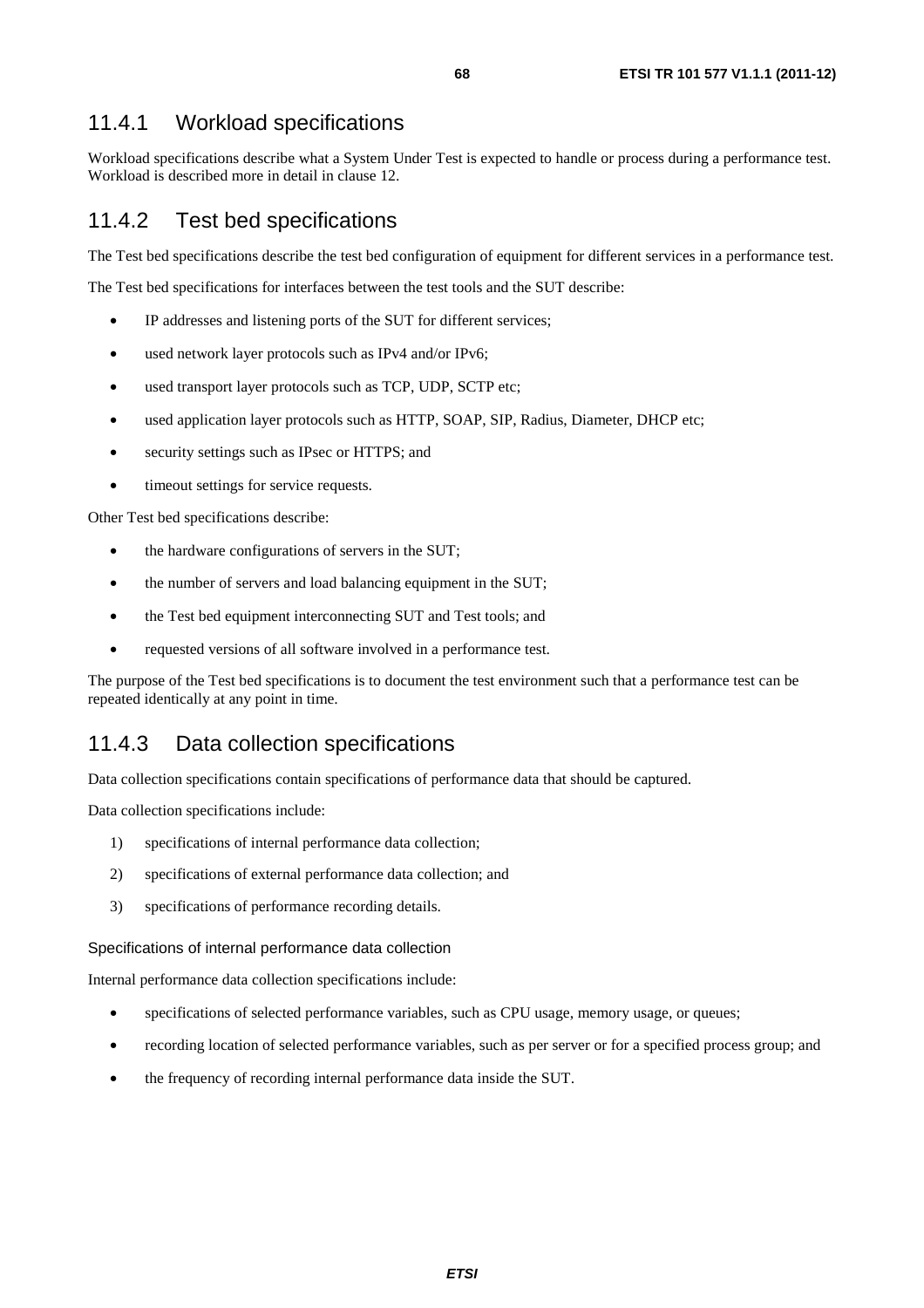Specifications of external performance data collection

External performance data collection specifications include:

- specifications of selected performance variables for requested services and related responses; and
- specifications of selected performance variables for actual measurement conditions.

Specifications of performance recording details

The performance recording details include configuration parameters such as:

- the resolution of recorded performance data, such as seconds, milliseconds, or microseconds for response time; and
- the frequency of saving captured performance data on disk, i.e. sample time for recording performance data.

# 11.5 Test Data Specifications

Test data specifications is a set of specifications to enable Authentication of simulated users, authorization of service requests, customization of service requests, and evaluation of test results.

Test data specifications contain three parts:

- test data for service requests;
- test data for SUT operability; and
- test data for performance evaluation.

### 11.5.1 Test Data for service requests

Test data for service requests is a set of parameters values for every simulated user that is used to make every service request from every simulated user unique.

## 11.5.2 Test Data for SUT operability

Test data for SUT operability is set of unique parameter values for every simulated user that corresponds to stored information about the users in the SUT's databases, such as identities, phone numbers, account numbers, etc. The Test Data for SUT operability is required to authenticate and authorize service requests from simulated users during performance tests, i.e. a prerequisite for SUT operability.

## 11.5.3 Test Data for performance evaluation

Test data for evaluation of performance measurement is a set of evaluation rules and expected measurement values. Test Data for performance evaluation of regression tests contain the performance measurement results from some previous execution of the performance test together with the evaluation criteria.

# 11.6 Test evaluation specifications

Test evaluation specifications are a set of rules and settings for evaluation and rating of performance test results.

Test evaluation specifications will for instance specify ranges for performance measurement result when an appropriate verdict such as Excellent, Good, Acceptable, Poor, and Bad, etc. should be applied.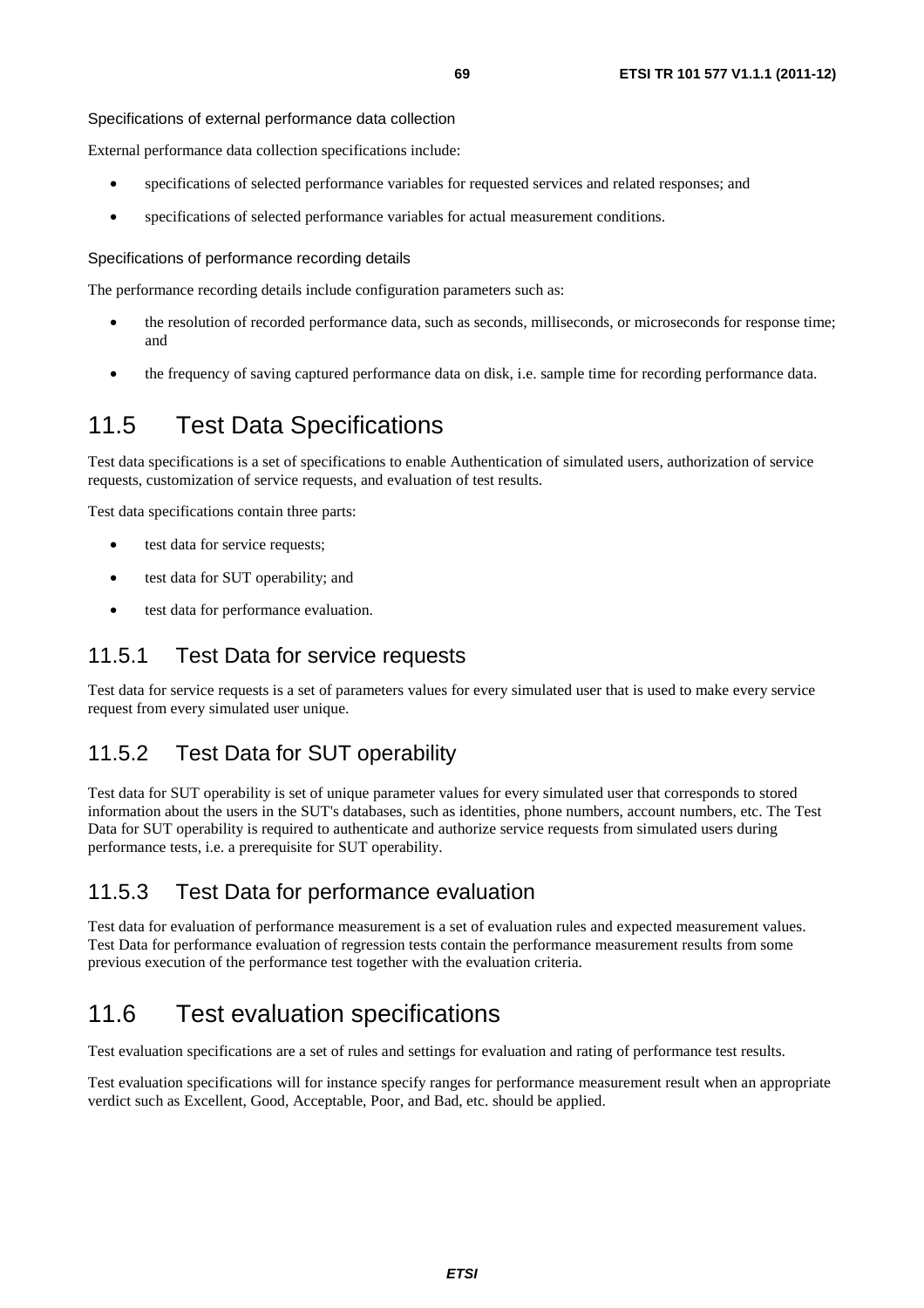# 12 Workload concepts

Workload is a term for what a System Under Test is expected to handle or process totally during a performance test. A Workload has three components:

- workload content:
- workload volume; and
- workload time distribution.

A work load can also define what load a SUT is exposed to at a given point of time during the test.

# 12.1 Workload set or Traffic set

A performance test may contain several workload specifications, where each workload specifies a group of simulated users exposing the SUT to a specific set of service requests with a specified intensity. A set of Workload configurations is also called a Traffic Set.

# 12.2 Workload content

The Workload content describes the services that will be requested from the SUT during a performance test. The Workload content contains two parts:

- 1) a User Session Scenario or a Requested Service Profile; and
- 2) a set of Service Scenarios.

### 12.2.1 User Session Scenarios

A User Session Scenario describes the Workload content as seen from the requesting side (the TS). A User Session Scenario contains a list of services requested during a user session and in which order the services are requested, i.e. the flow of service requests in a user session. The flow also contains alternative paths depending on the outcome of a service request. A User Session Specification usually has some exits for emergency situations too.

## 12.2.2 Requested Service Profile

A Requested Service Profile describes the Workload content as seen from the receiving side (the SUT). The Requested Service Profile contains a list of requested services. Each service request has a specification of how frequently it should be generated expressed as a percentage of all requests. The sum of percentage values for all service requests is 100.

## 12.2.3 Service scenarios

Service Scenarios are specifications of individual service requests and include topics such as:

- how requests are sent to the SUT;
- how response messages from the SUT are validated;
- how errors reported from the test bed, such as timeout or disconnects, are handled;
- how the outcome of a service request is reported back to the User session; and
- building a service request with requested content and formatted with user specific information.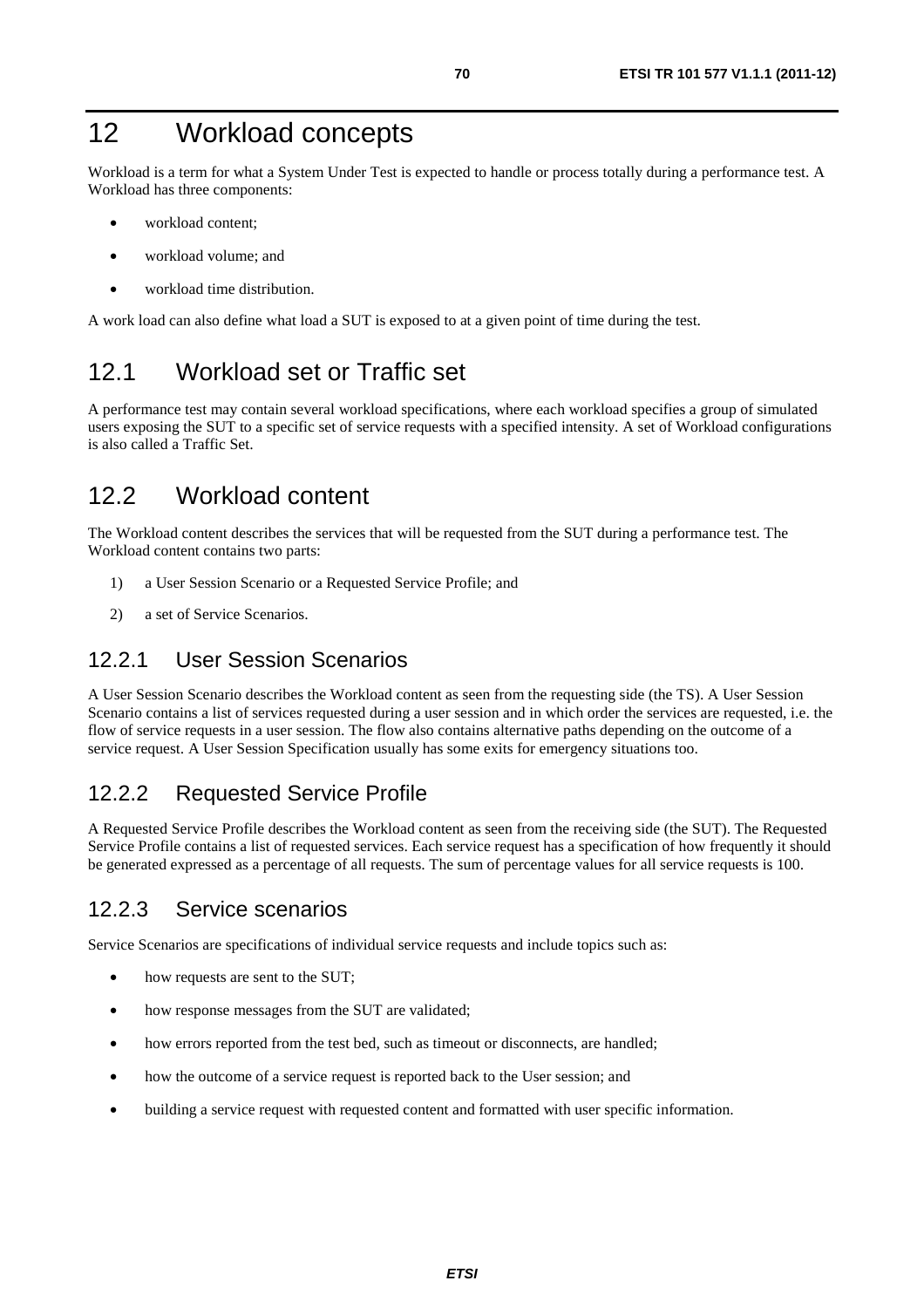# 12.3 Workload volume

The Workload volume is a description of the amount of services (described in the Workload content) that is requested during a performance test. Workload volume and workload time distribution are also referred to as Load characteristics for a performance test.

The Workload volume is specified differently depending on the type of load generation (see Load concepts below).

At User session driven load Workload volume is defined as a set of User session load steps, where each load step specifies a number of concurrently simulated users and duration.

At Traffic rate driven load Workload volume is defined as a set of Traffic rate load steps, where each load step specifies a traffic rate and duration.

# 12.4 Load concepts

Depending on the design of a test tool there are two concepts for generating load:

- 1) User session driven load
- 2) Traffic rate driven load

## 12.4.1 User session driven load

User session driven load is based on traffic generated by a number of simulated users, where the rate of service requests from each user is controlled by think-time delays between consecutive service requests.

The total load on the system is in this case determined by the number of concurrently active user sessions. In order to increase the system load more simulated user sessions have to start.

The number of concurrently active user sessions during a performance test is controlled in a load script. In some cases load can be manually controlled during a test.

## 12.4.2 Traffic rate driven load

Traffic rate driven load is based on traffic controlled by a central load control function in the test tool keeping track of when a user session is instructed to send a request. The traffic rate specification is independent of the number of simulated entities.

The load control function executes a load script telling what traffic rate should be applied in every moment. Each specified traffic rate in the load script has a duration time. The total performance test duration is set by the sum of all specified duration times. Transition time between two traffic rates is instantaneous.

# 12.5 Workload time distribution

The Workload time distribution is a description of how the amount of requested services (the Workload volume) is distributed over time during a performance test.

## 12.5.1 Load profiles

A Load profile is the set of load conditions defined in a load script.

## 12.5.2 Load patterns

The load on the SUT can follow several types of patterns such as:

- constant load;
- peak load;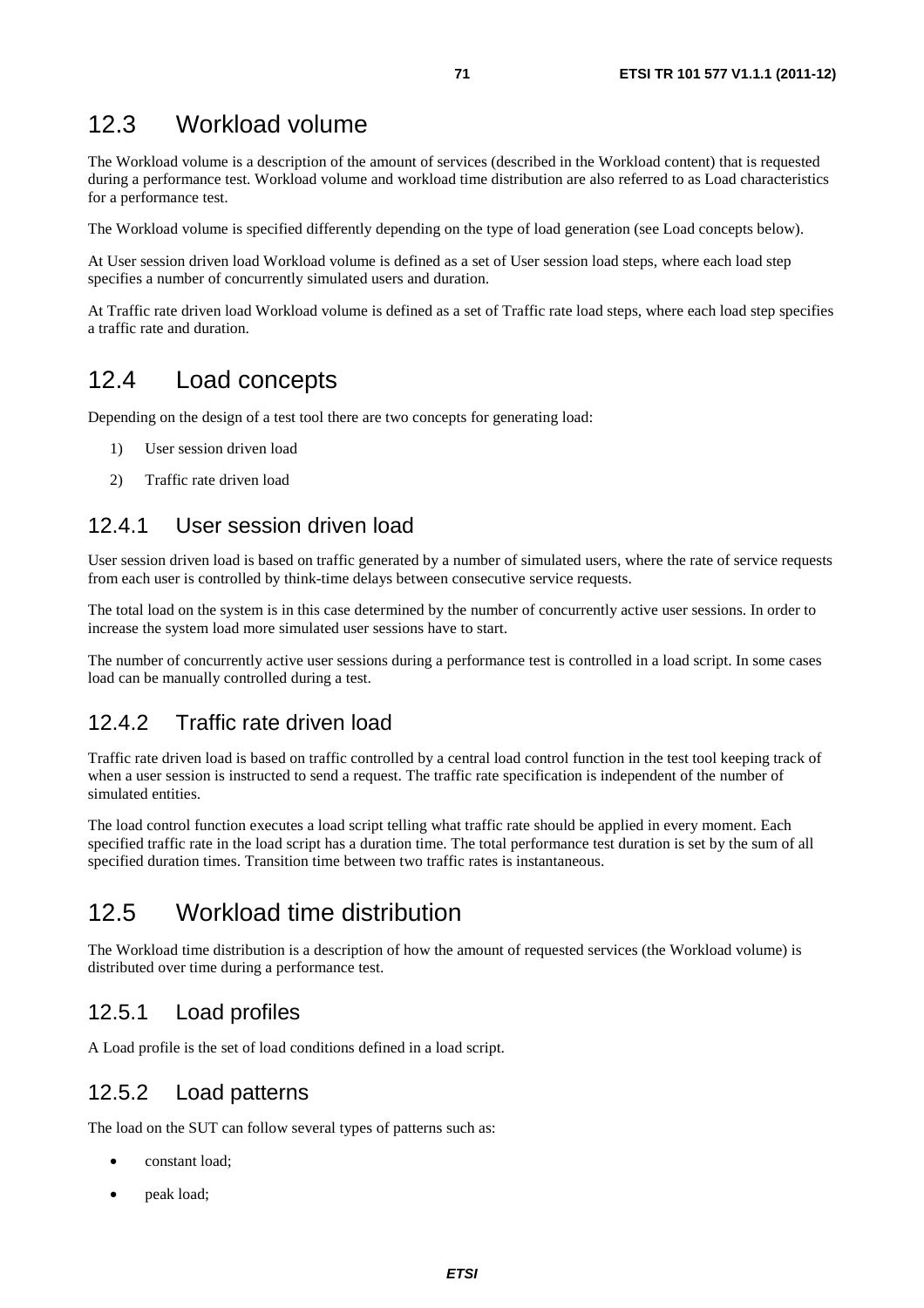- saw tooth load:
- statistical load; and
- stepwise increased load.

#### Constant load

A load pattern where the SUT is exposed to a fixed rate of service requests per time unit. Constant load is commonly used in performance tests of stability and availability characteristics.

#### Peak load

A load pattern where the SUT is exposed to a repeated sequence of short periods of very high load (peaks) followed by longer periods of low load. Peak load is commonly used in performance tests of robustness characteristics.

#### Saw tooth load

A load pattern where the SUT is repeatedly exposed to a sequence of increasing and decreasing load. Saw tooth load is usually commonly in performance tests of robustness characteristics.

### Statistical load

A load pattern where the SUT is exposed to load according to a statistical model for arrival of service requests, such as a Poisson or F distribution or Erlang. Statistical load is usually commonly in simulations of service production in system delivery tests.

#### Stepwise increased load

A load pattern where the SUT is exposed to a sequence of fixed load increases. Stepwise increased load is commonly used in performance tests of capacity characteristics. Stepwise increased load is sometimes called staged load.